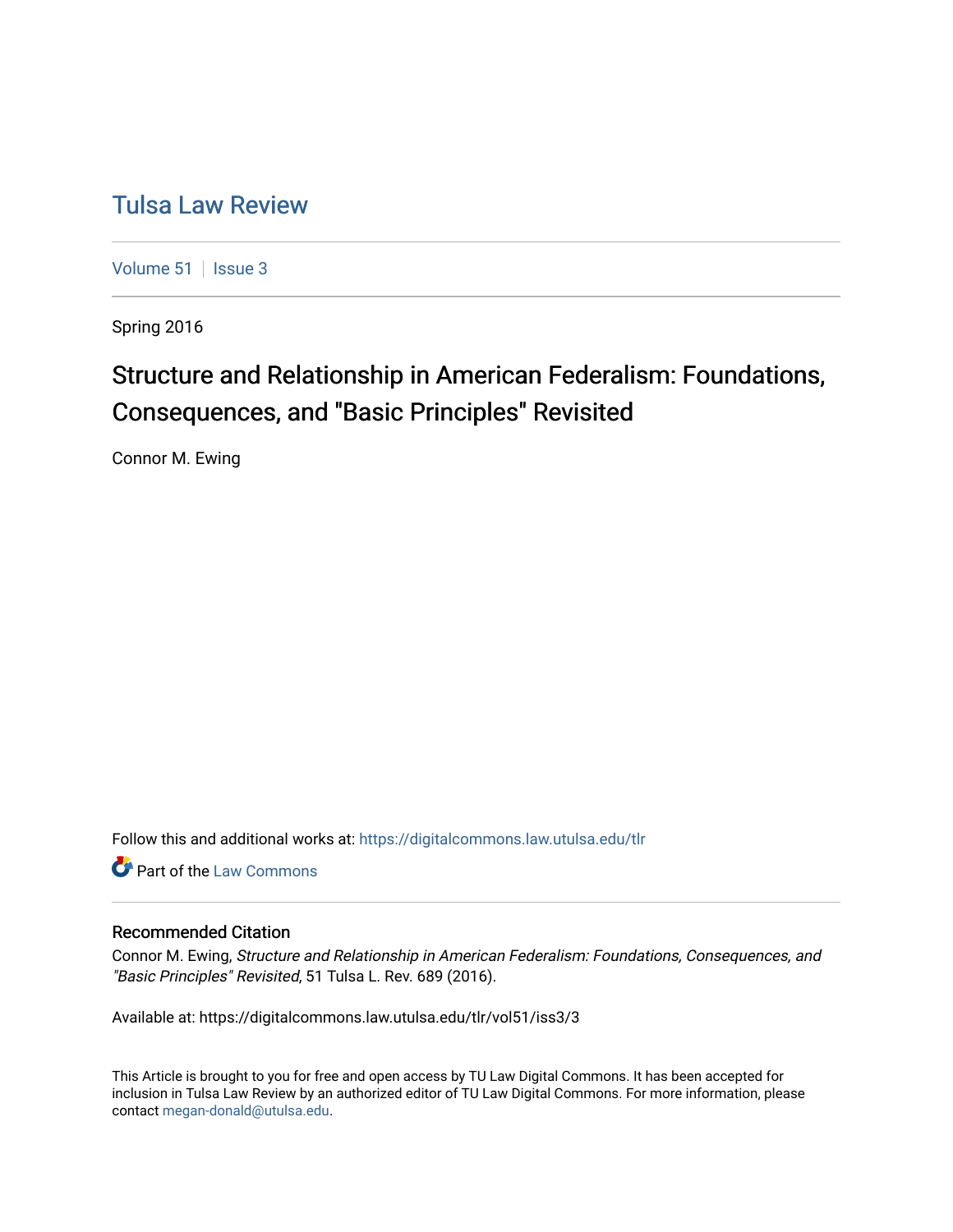# **STRUCTURE AND RELATIONSHIP IN AMERICAN FEDERALISM: FOUNDATIONS, CONSEQUENCES, AND "BASIC PRINCIPLES" REVISITED**

# Connor M. Ewing\*

*The goal of this Essay is to construct an account of the American federal system organized around its structural and relational components and to develop an initial delineation of what I call the politics of sovereignty of the American constitutional order—the patterns of political behavior and discourse, the relationships, and the institutional interactions that characterize and decisively shape debates over the scope and location of government power. That account and the politics it structures, I will argue, are necessarily dynamic. An ancillary goal of this Essay is to illustrate some of the implications and requirements of the account of the federal system that I offer. That is attempted through a close analysis of the "basic principles" announced by Chief Justice Roberts in his opinion in* National Federation of Independent Business v. Sebelius (NFIB)*.*

*Part I sets forth the structural components and institutional arrangements of the federal system. A review of the constitutional logic of federalism and mechanisms designed to preserve the federal bargain demonstrates that the federal system is underdeterminate, that is, it fixes no single division of power between levels of government and instead permits a range of potential state-federal relationships within permissible constitutional bounds. In Part II, I examine the notion of "attachment" in both the* The Federalist *and the writings of several prominent Anti-Federalists. I argue that the attachment of the people—their connections and commitments to a government—is a crucial determinant of the configuration of state and national power, which configurations are enabled by federal underdeterminacy.*

In Part III, I critically evaluate the "basic principles" of the state-federal *relationship articulated by Chief Justice John Roberts in his* NFIB *opinion. I argue that his, and to a large extent the Court's, understanding of the federal system entails* 

-

<sup>\*</sup> Doctoral Candidate, Department of Government, University of Texas at Austin. B.A., University of Wisconsin—Madison, 2008. A.M., University of Chicago, 2011. For input at various and sundry stages of this project's development, I owe a great debt to Heather Gerken, Sanford Levinson, Jeffrey Tulis, and Mariah Zeisberg. I am additionally grateful for comments from and conversations with Thomas Bell, Maggie Mosslander, Robert Shaffer, and the participants at the 2014 University of Texas Graduate Conference in Public Law. Finally, and as ever, my thanks to Cindy Ewing, for this and much else besides.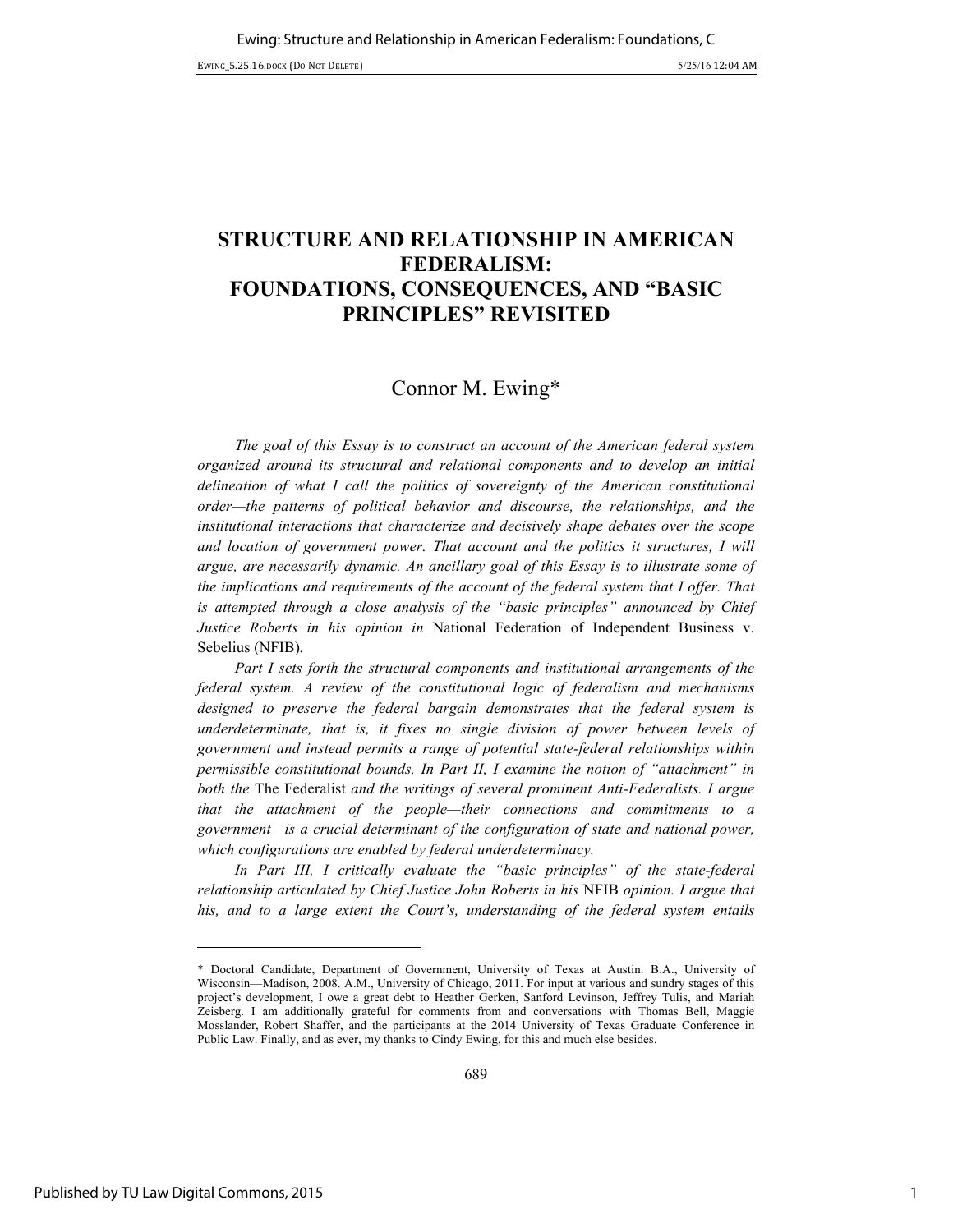*denying both constitutional underdeterminacy and the consequences of the variability of the people's attachment to their governments. Here I devote the most attention to the canon of constitutional avoidance, which the Court employed to uphold the Individual Mandate as a lawful exercise of Congress's taxing power. After a sustained critique of the use of the canon in* NFIB*, I conclude by describing an alternative model of judicial review—which I call processual review—that is at once consonant with the understanding of the federal system offered in Parts I and II and yet distinct from the process-based theories offered by scholars like Herbert Wechsler, Jesse Choper, and Larry Kramer.*

| B. Preserving the Federal Bargain: Three "Levels" of Constraints 698 |  |
|----------------------------------------------------------------------|--|
|                                                                      |  |
|                                                                      |  |
|                                                                      |  |
|                                                                      |  |
|                                                                      |  |
|                                                                      |  |
|                                                                      |  |
|                                                                      |  |
|                                                                      |  |
|                                                                      |  |
|                                                                      |  |
|                                                                      |  |
|                                                                      |  |
|                                                                      |  |

*What I shall discuss is the great extent to which, in dealing with questions of constitutional law, we have preferred the method of purported explication or exegesis of the particular textual passage considered as a directive of action, as opposed to the method of inference from the structures and relationships created by the constitution in all its parts or in some principal part.*

Charles L. Black, *Structure and Relationship in Constitutional Law*<sup>1</sup>

# I. INTRODUCTION

In his Edward Douglass White Lectures, presented in 1968 at Louisiana State University, Charles Black presented a critique of American constitutional interpretation

<sup>1.</sup> CHARLES L. BLACK, JR., STRUCTURE AND RELATIONSHIP IN CONSTITUTIONAL LAW 7 (1969).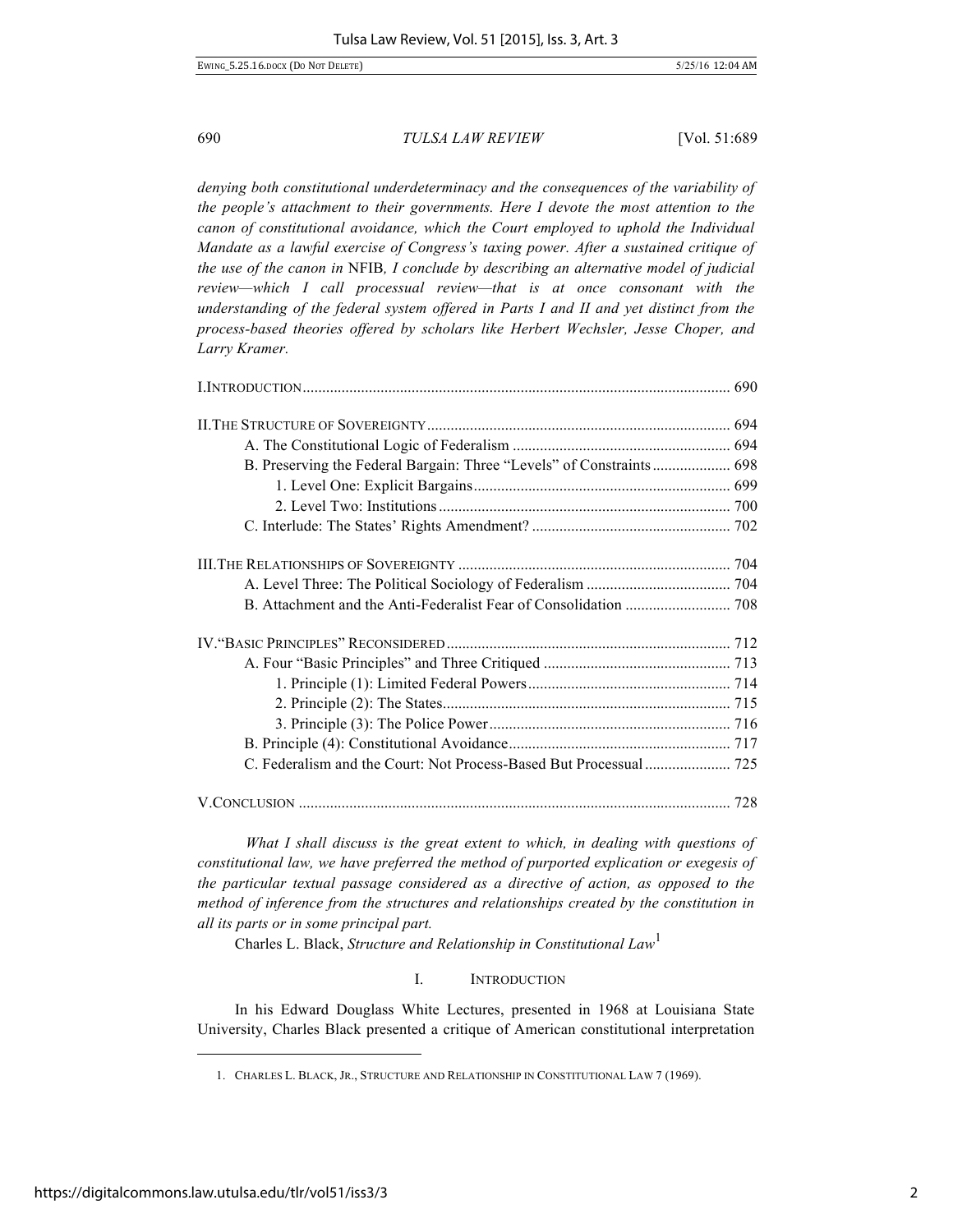that, though nearly half a century old, still warrants serious consideration. His point of departure was the observation that in attempting to answer constitutional questions, we have opted for an interpretive method that seeks to derive meaning and direction from the constitutional *text*. This is, in his words, "the method of purported explication or exegesis of the particular textual passage."<sup>2</sup> The "particular-text style"<sup>3</sup> forces those in search of constitutional guidance to focus on texts that are "in form directive of official conduct, rather than . . . those that declare or create a relationship out of the existence of which inference could be drawn."<sup>4</sup> In its place, he outlined and advanced an inferencebased interpretive methodology, one "sounding in the structure of federal union, and in the relation of federal to state governments. $15$  Black's emphasis on structure and inference has had a profound impact on constitutional reasoning, serving, for example, as a model for one of the six modalities of constitutional interpretation identified by Philip Bobbitt in his seminal work, *Constitutional Fate: Theory of the Constitution*. 6

It is no coincidence that Black's discussion of structural inference and relational interpretation took the federal system as a primary object of consideration. Not only is the text-based method he critiques prevalent in federalism jurisprudence, but the statefederal relationship is also, perhaps, the constitutional example *par excellence* of the need to draw inferences from structure and relationship. To fully appreciate the force and potential of the analytical posture Black advocated, we must do more than provide correctives to instances in constitutional law of the absence of such reasoning. Indeed, we must reorient our focus and shift from the interpretive domain of constitutional law to the larger realm of constitutional politics in which law is inscribed. Although Black reasoned from legal disputes centered on specific textual provisions to the relevant structures and relationships that clarify the questions presented, the nature of the American polity can also be glimpsed if we reverse that order and begin with the structures and relationships fundamental to the constitutional order. Thus reversed, the goal becomes to arrive at a clear understanding of our constitutional *regime*, so that interpretations of our constitutional *text* can proceed on a reliable foundation.

Implicit in the idea of a written constitution is a notion of defined government, of explicit declarations that establish guidelines for the legitimate use of political power and enumerate the proper objects, purposes, and means of legislation and regulation.<sup>7</sup> In

<sup>2</sup>*. Id.* at 7.

<sup>3</sup>*. Id.* at 8.

<sup>4</sup>*. Id*.

<sup>5</sup>*. Id.* at 11.

<sup>6.</sup> PHILIP BOBBITT, CONSTITUTIONAL FATE: THEORY OF THE CONSTITUTION (1982). See pages 74-92 for his discussion of the structural modality and pages 77-80 for his direct engagement with Black's arguments in STRUCTURE AND RELATIONSHIP, *supra* note 1.

<sup>7.</sup> This formulation, specifically the choice of "defined government" instead of "limited government" or some other formulation, is intended to set to the side questions about the nature of constitutional limitations. While the argument presented here certainly bears on those questions, a full treatment is beyond the scope of this inquiry, though one dimension of the debate is considered below. *See infra* pp. 713-16. For a recent and particularly cogent colloquy on the meaning of "limited government," as well as a survey of the broader debate of which it is a part, compare Richard Primus, *The Limits of Enumeration*, 124 YALE L. J. 576 (2014) (arguing that the internal limits canon, which holds that "the powers of Congress must always be construed as authorizing less legislation than a general police power would," is wrong), with Kurt T. Lash, *The Sum of All Delegated Power: A Response to Richard Primus, The Limits of Enumeration*, 124 YALE L. J. FORUM 180, 181 (2014) (rejecting Primus's central contention on the basis that "the constitutional text, reasonably interpreted,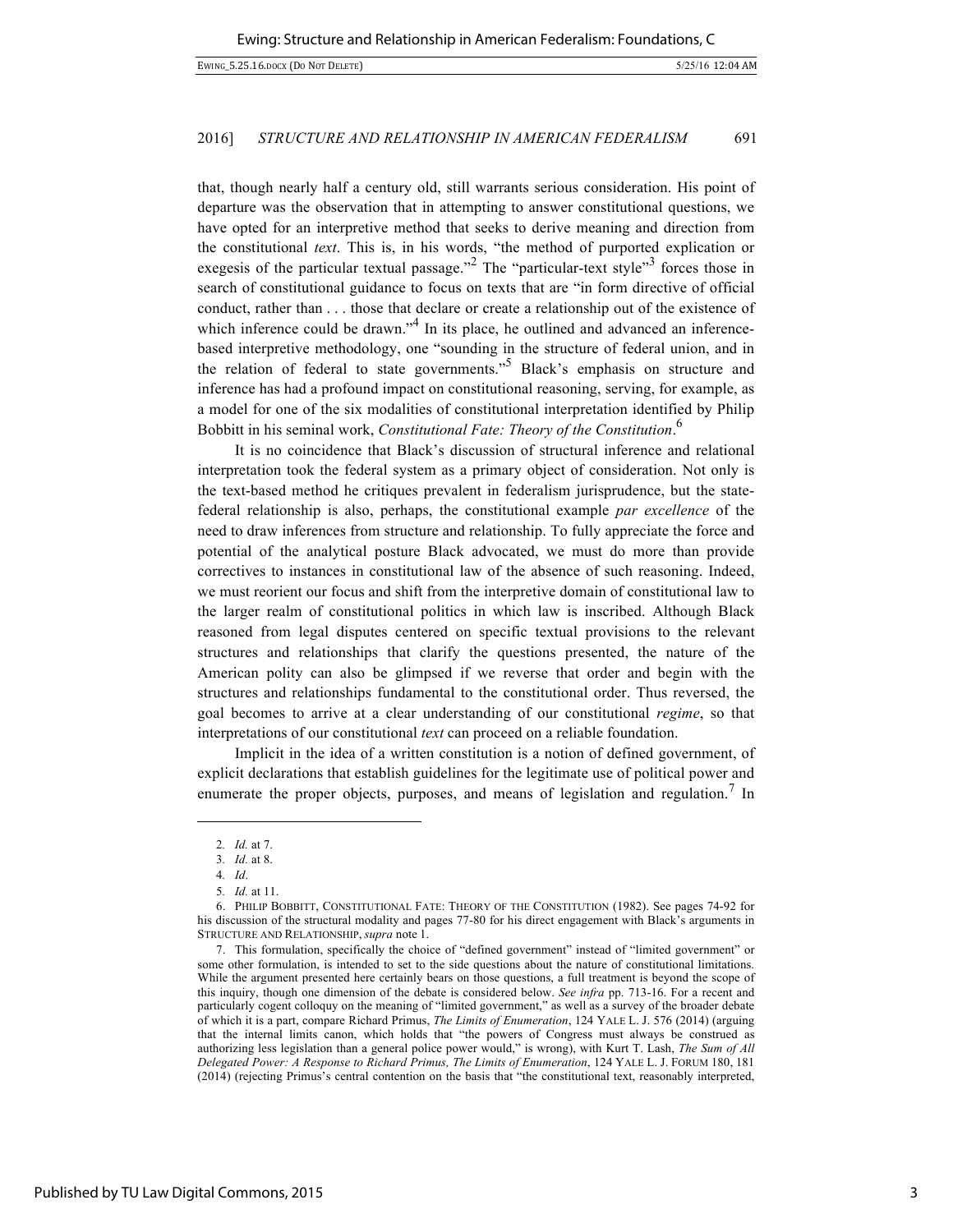republican governments, those enumerations and limitations are intended to manifest the sovereignty of the people by identifying them, rather than those who govern, as the ultimate source of political authority. While the people are sovereign, they select representatives to exercise sovereign political power over the polity. But this presents a complication. Even as sovereignty in a constitutional democracy signifies the ultimate rule of the people—Lincoln's "political community without a political superior"<sup>8</sup>—it also signifies governmental actors with "no higher enforcement agency—no political superior."<sup>9</sup> Making sense of sovereignty in a constitutional democracy requires coming to terms with the tension between the sovereignty of the people and the sovereignty of the people's government(s). As a result, republican constitutional politics are characterized by what could be called a *politics of sovereignty*: the patterns of political behavior and discourse, relationships, and institutional interactions that characterize debates over the scope and location of government power.

The nature of a constitutional regime's politics of sovereignty is largely the function of the structure of its political institutions and the relationships between the government and the people. In federal systems, the presence of two levels of government—national and sub-national, each purporting to act on behalf of the people they represent—fundamentally shapes the politics of sovereignty. In federal regimes, the perennial question of politics—what should government do?—is complicated by a further question of specification: which government should do those things?<sup>10</sup> As David Epstein notes in his study of *The Federalist*, the only unqualifiedly national component of the "partly federal, and partly national"<sup>11</sup> Constitution that Madison identifies in *Federalist* 39 is the "government's 'operation' on individuals."<sup>12</sup> As a consequence, in the American constitutional order "men have two masters, although each is only a master with respect to its own 'objects."<sup>13</sup> Moreover, as we see in both Publius's case for the Constitution and the Anti-Federalists' response, there was neither a clear nor comprehensive division of powers between the states and the national government. Rather than establish a determinate state-federal relationship, the Constitution set forth the legal and political processes through which that relationship would be contested, defined, and revised. The federal system is fundamentally *underdeterminate*: the Constitution fixes no single division of power between levels of government and instead permits a range of potential state-federal relationships within permissible constitutional bounds. The underdeterminacy of American federalism inheres principally in the structural configuration of governing institutions and the relationships between citizens

communicates that the sum of all actual delegated federal power amounts to something less than all possible delegated power").

<sup>8.</sup> Abraham Lincoln, *Message to Congress in Special Session* (July 4, 1861), *in* THE COLLECTED WORKS OF ABRAHAM LINCOLN 434 (Roy P. Basler ed., 1953).

<sup>9.</sup> SOTIRIOS A. BARBER, THE FALLACIES OF STATES' RIGHTS 152 (2013).

<sup>10.</sup> In his study of federalism and American political development, FEDERALISM AND THE MAKING OF AMERICA 8-9 (2012), David Brian Robertson presents a cogent analysis of this aspect of the American federal system.

<sup>11.</sup> THE FEDERALIST NO. 39, at 257 (James Madison) (Jacob E. Cooke ed., 1961).

<sup>12.</sup> DAVID F. EPSTEIN, THE POLITICAL THEORY OF THE FEDERALIST 51 (1984).

<sup>13</sup>*. Id.* at 51-52.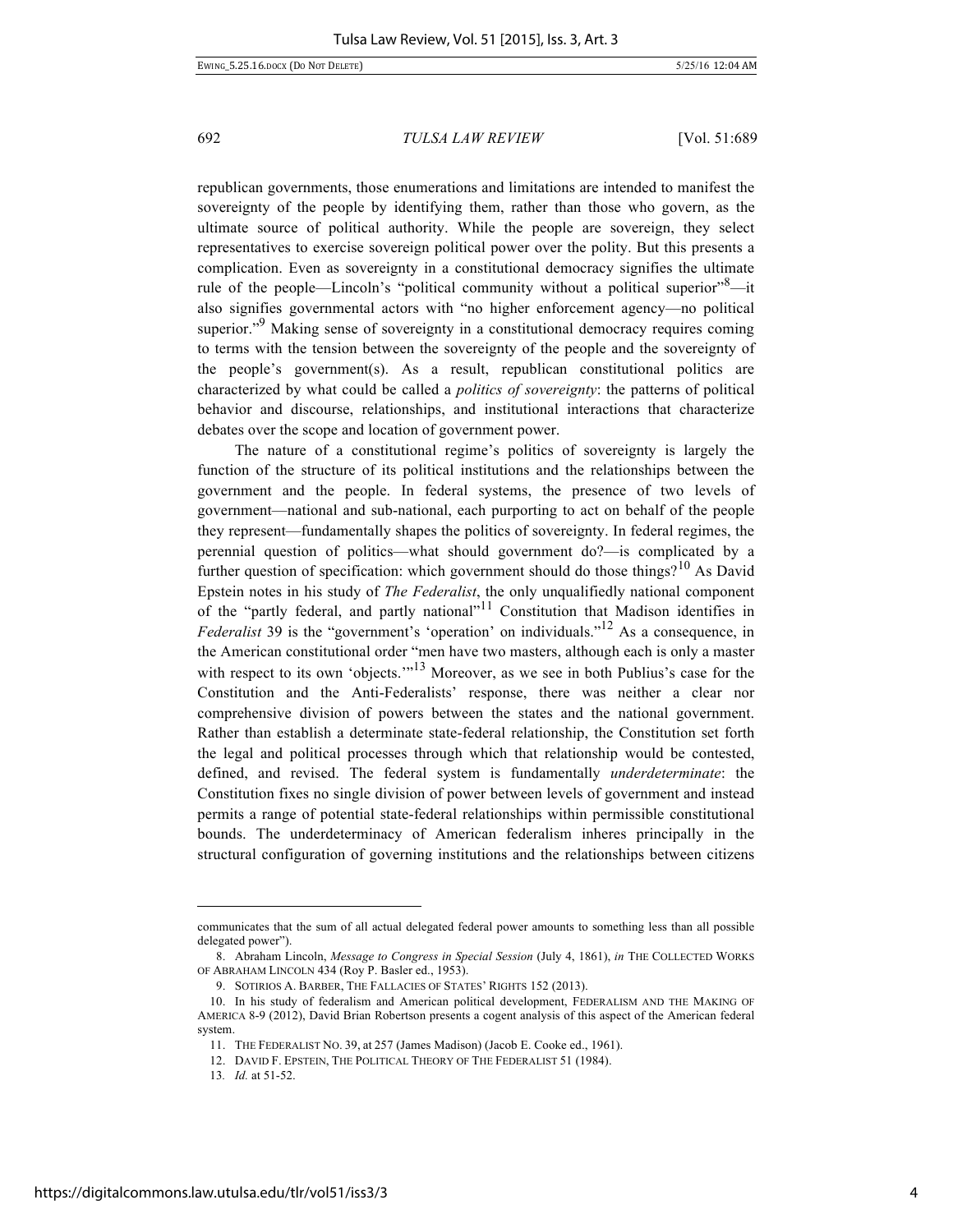and their respective governments.<sup>14</sup>

The goal of this Essay is to construct an account of the American federal system organized around its structural and relational components and to develop an initial delineation of the politics of sovereignty of the American constitutional order. That account and the politics it structures, I will argue, are necessarily dynamic, resisting the static conceptions and synchronic analyses that dominate judicial and, to a lesser extent, academic treatments of the topic. Understanding this account of American federalism requires inferential and relational reasoning, a recognition with increasing though still muted prominence in the academic literature.<sup>15</sup> An ancillary goal of this Essay is to illustrate some of the implications of the account of the federal system that I offer. This is attempted through a close analysis of the "basic principles" announced by Chief Justice Roberts in his opinion in *National Federation of Independent Business v. Sebelius*. <sup>16</sup> Because *NFIB* provides a self-conscious and deliberate judicial engagement with the nature of the federal system, it stands as an instructive example of not only *what*  the various members of the Court think about American federalism, but also *how* they think about it.

Part I sets forth the structural components and institutional arrangements of the federal system. A review of the constitutional logic of federalism and the mechanisms designed to preserve the federal bargain demonstrates that the federal system is underdeterminate, that is, it permits a range of potential state-federal relationships within permissible constitutional bounds. In Part II, I examine the notion of "attachment" in both *The Federalist* and the writings of several prominent Anti-Federalists. I argue that the attachment of the people—their connections and commitments to a government—is a crucial determinant of the configuration of state and national power made possible by federal underdeterminacy. In Part III, I critically evaluate the "basic principles" of the state-federal relationship articulated by Chief Justice John Roberts in his *NFIB* opinion. In that section, I argue that his understanding of the federal system, which is shared by many on the Court, entails denying both constitutional underdeterminacy and the consequences of the variability of the people's attachment to their governments. It is here that I devote the most attention to the canon of constitutional avoidance, employed by the Court to uphold the Individual Mandate as a lawful exercise of Congress's taxing power. After a sustained critique of the use of the canon in *NFIB*, I briefly sketch an alternative model of judicial review—one which I call *processual review*—that is at once consonant with the understanding of the federal system offered in Parts I and II and yet distinct from the process-based theories offered by thinkers like Herbert Wechsler, Jesse Choper, and Larry Kramer.

<sup>14.</sup> I employ this notion of *underdeterminacy*—as well as the term itself, instead of "indeterminacy" or "ambiguity"—in conformity with others who have addressed the question of the nature of constitutional powers and the degree of textual constraint. *See, e.g.*, MARIAH ZEISBERG, WAR POWERS: THE POLITICS OF CONSTITUTIONAL AUTHORITY 5 n.23 (2013). For a discussion of underdeterminacy and its relation to related terms like "vagueness" and "ambiguity," see Ralf Poscher, *Ambiguity and Vagueness in Legal Interpretation*, OXFORD HANDBOOK ON LANGUAGE AND LAW (Lawrence Solan and Peter Tiersma eds., 2012).

<sup>15.</sup> For the most direct and elaborate development of this argument, see Heather K. Gerken, *Slipping the Bonds of Federalism*, 128 HARV. L. REV. 85 (2014).

<sup>16.</sup> Nat'l Fed'n of Indep. Bus. v. Sebelius, 132 S. Ct. 2566 (2012)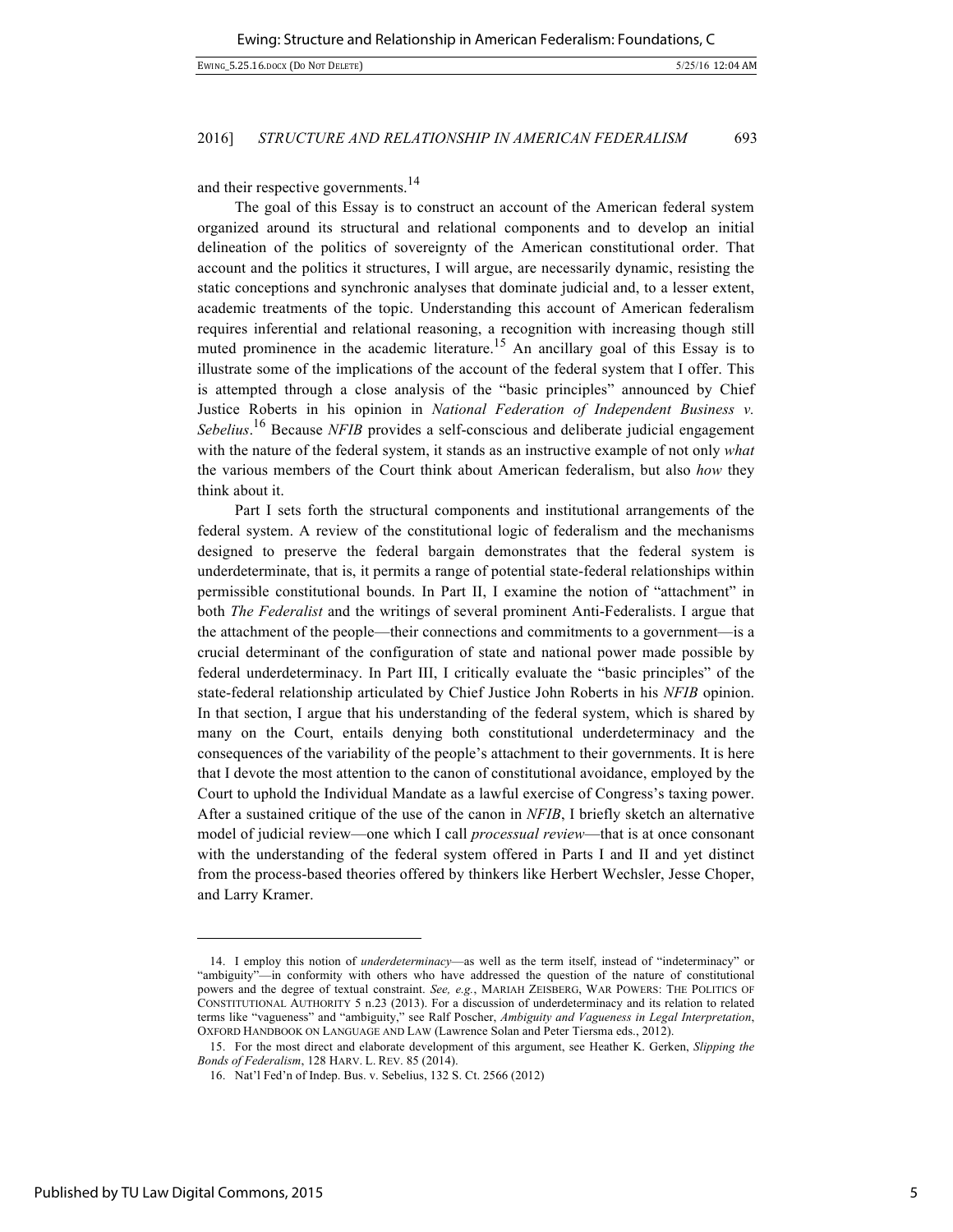# II. THE STRUCTURE OF SOVEREIGNTY

American federalism is often described as consisting in a "balance" between state and national power, a "balance" reflecting the intentions of the founders and thus providing a normative guide for constitutional interpretation.<sup>17</sup> The goal of this part of the Essay is to advance a contrary understanding of the federal system. Indeed, I argue that the balance model is the theoretical antipode to what the Constitution establishes—a two-level federal system with an underdeterminate division of political power resulting in a contested jurisdictional line between the federal and state governments. The first section describes the underdeterminate division of political power in the federal system, which I label the *constitutional logic of federalism*. In the second section, I discuss protections intended to preserve the federal bargain in light of federal underdeterminacy. Finally, I conclude with a brief discussion of the Tenth Amendment, which is often interpreted as precluding the underdeterminacy that is central to the account of the federal system I offer.

# *A. The Constitutional Logic of Federalism*

To understand the structure and logic of American federalism, we can begin by asking a foundational question: What does the Constitution constitute? The Preamble declares, "We the People . . . do ordain and establish this Constitution for the United States of America," signaling that the charter will govern the collective endeavors of the several states. The unstated premise is that the states themselves are not constituted by the Constitution. Rather, they are recognized as extant political bodies and are treated as such throughout the Constitution. Apart from the question of whether the act of ratification constituted a national people, we can conclude that it did constitute a national government in a political context where sovereign states already existed and would continue to exist in some modified status.<sup>18</sup> The question, then as it is now, is how the national government stands in relation to the states.

This point may seem self-evident, but it is in fact deeply consequential. Because the states exist in the Constitution largely by implication—their political functions taken as granted—we can identify a crucially important feature of the federal system's design: its underdeterminate dispensation of political power between the states and the national government. Consider the two options available to the Constitutional Convention. The first was to comprehensively divide state from national power, drawing a clear jurisdictional line between the two levels and, in so doing, creating a determinate statefederal relationship. But that is emphatically what the Convention did not do, for reasons of both possibility and efficacy. First, such an endeavor would have been impossible.

<sup>17.</sup> *See, e.g.*, *id.* at 2661 (Scalia, Kennedy, Thomas, Alito, J.J., dissenting) ("the federal balance is too essential a part of our constitutional structure and plays too vital a role in securing freedom for us to admit inability to intervene"); and Davis v. Monroe Cnty. Bd. of Elections, 526 U.S 629, 654-55 (1999) (Kennedy, J., dissenting) ("the Spending Clause power, if wielded without concern for the federal balance, has the potential to obliterate distinctions between national and local spheres of interest and power"). For an academic development of this understanding, see Myron T. Steele & Peter I. Tsoflias, *Realigning the Constitutional Pendulum*, 77 ALB. L. REV. 1365 (2014).

<sup>18.</sup> *See* Lash, *supra* note 7, at 183-89 (reviewing the dominant theories of federalism and the place and understanding of sovereignty therein).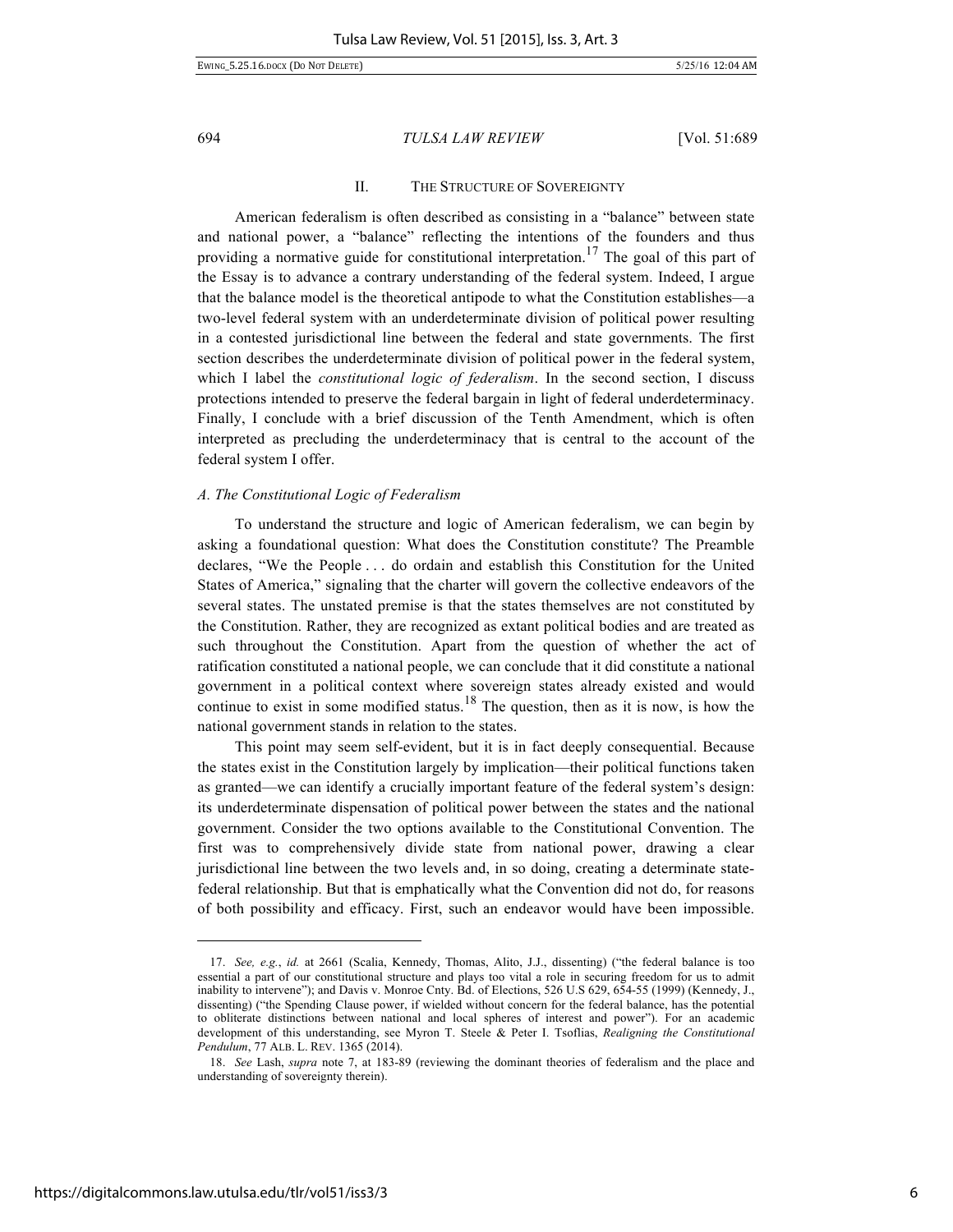The delegates could not have identified every possible political contingency and specified the proper political authority and process appropriate to each. And even if they could have done so, the political divisions at the Convention would have frustrated attempts to agree on the specified authority and processes for each contingency. Second, it would have been counterproductive to seek a determinate state-federal relationship. The very "stability and energy" the convention sought to combine with "the inviolable attention due to liberty, and to the Republican form<sup> $19$ </sup> required the ability to address contingencies in the most effective and appropriate manner, instead of relying on the foresight of a convention unable to comprehend the political demands of the future. The latter was the failing of the Articles of Confederation and left the "Government of the United States . . . destitute of energy."<sup>20</sup>

The *locus classicus* for the argument against determinacy is *Federalist* 37. There Madison discusses the "arduous . . . task of marking the proper line of partition, between the authority of the general, and that of the State Governments."<sup>21</sup> After comparing the difficulties faced by the Convention to those faced by "the most acute and metaphysical Philosophers<sup>"22</sup> and "the most sagacious and laborious naturalists,"<sup>23</sup> he concludes,

> All new laws, though penned with the greatest technical skill, and passed on the fullest and most mature deliberation, are considered as more or less obscure and equivocal, until their meaning be liquidated and ascertained by a series of particular discussions and adjudications. Besides the obscurity arising from the complexity of objects, and the imperfection of the human faculties, the medium through which the conceptions of men are conveyed to each other, adds a fresh embarrassment. . . . Here then are three sources of vague and incorrect definitions; indistinctness of the object, imperfection of the organ of conception, inadequateness of the vehicle of ideas. $^{24}$

Perhaps, though, this could be thought Publian dissembling. It would, after all, benefit those who favor national over state power to claim that it was impossible to clearly distinguish national from state objects. If so, then the guise of impossibility could facilitate the establishment of expansive national power. But the truth is that *Federalist*  37 was (at least) the second time this argument had appeared. After completing the draft constitution, the delegates transmitted a letter to Congress introducing their handiwork. There they admitted:

It is at all Times difficult to draw with Precision the Line between those Rights which must be surrendered and those which may be reserved[.] And on the present Occasion this Difficulty was encreased

<sup>19.</sup> THE FEDERALIST NO. 37, at 233 (James Madison).

<sup>20.</sup> THE FEDERALIST NO. 15, at 93 (Alexander Hamilton).

<sup>21</sup>*.* THE FEDERALIST NO. 37, at 234 (James Madison).

<sup>22</sup>*. Id.* at 235.

<sup>23</sup>*. Id.*

<sup>24</sup>*. Id.* at 236-37.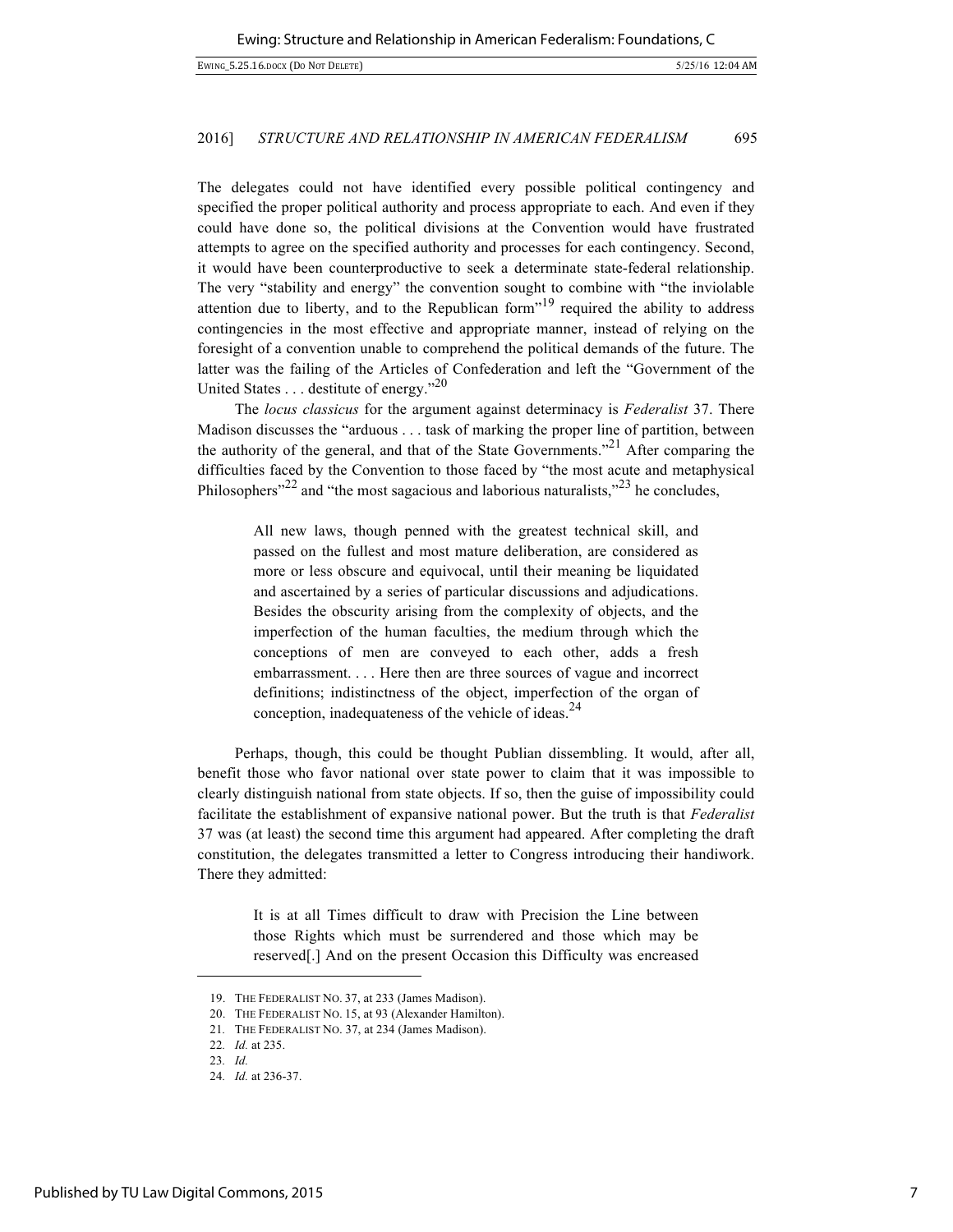EWING\_5.25.16.DOCX (DO NOT DELETE) 5/25/16 12:04 AM

696 *TULSA LAW REVIEW* [Vol. 51:689

[sic] by a Difference among the several States as to their Situation[,] Extent[,] Habits[,] and particular Interests. $25$ 

To add a final complication, as Edward Purcell observes, the imprecise division of state and federal power was reinforced by the fact that "the Constitution conceived of both levels of government as counterpoised forces protecting the same vague and contested values—liberty, property, and republicanism.<sup> $26$ </sup> Hence, the contention that the constitutional division of state and national power is underdeterminate is supported by both the testimony of members of the Constitutional Convention and by the purposes they conceived both levels of government as serving.

The overlap between state and federal governments that Purcell recognizes points to the inevitable consequences of the course chosen by the Convention to construct a federal system. Rather than attempt to specify the exact set of points at which state power yields to national power (or, perhaps importantly, vice versa<sup>27</sup>), the delegates opted for grants of power and restrictions thereon. To wit, the Constitution enumerates the powers of the national government,  $28$  identifies explicit restrictions on both national<sup>29</sup> and state power,<sup>30</sup> and specifies the requirements of interstate conduct.<sup>31</sup> Additionally, the national government was endowed with the "executive Power" and "judicial Power," housed, respectively, in the office of the president and the federal courts. The result was a federal government possessed of the inherent powers of national sovereignty—preservation of national security, superintendence of interstate conflict, management of the national economy, and the conduct of foreign diplomacy. At the same time, states maintained "most of the policy tools for governing everyday American life,"<sup>32</sup> including the powers to regulate local commerce, to ensure local peace, and to preserve and further local welfare.

The result of the Convention's labors was a mélange of exclusively national, exclusively state, and concurrently exercised powers. Though defined in broad strokes, the compound republic was characterized by underdeterminacy, as there was neither an exhaustive division between state and federal power nor a clear jurisdictional line drawn

<sup>25.</sup> *See* MAX FARRAND, 2 THE RECORDS OF THE FEDERAL CONVENTION OF 1787, 584 (1966) [hereinafter Farrand, RECORDS, accompanied by citation to the volume, followed by a colon and the appropriate page number(s).]

<sup>26.</sup> EDWARD A. PURCELL, JR., ORIGINALISM, FEDERALISM, AND THE AMERICAN CONSTITUTIONAL ENTERPRISE 191 (2007).

<sup>27.</sup> There is reason to believe that the directionality of this point is important. Consider, for example, an articulation of the state-federal relationship that begins from the perspective of national power. The jurisdictional line would be found at the outer edge established by the full scope of the powers that the Constitution grants to the national government. If, however, the analysis is reversed, and state power is the starting point, then the jurisdictional line would be found at the edge of the full extent of the states' powers, as expressed in their constitutions and the traditional body of police powers. Unless these two analyses can be said to establish the same jurisdictional line, then it seems reasonable to conclude that the directionality of the analysis is consequential for the contours of the state-federal relationship. Here we see the significance of the relational dimensions of the state-federal *relationship*, a point alluded to by Gerken, *supra* note 15, at 113-19.

<sup>28.</sup> U.S. CONST. art. I, § 8; art. III, § 3; art. IV, § 3 and 4.

<sup>29</sup>*. Id.* art. I, § 9.

<sup>30</sup>*. Id.* art. I, § 10.

<sup>31</sup>*. Id.* art. IV, §§ 1-2.

<sup>32.</sup> Robertson, *supra* note 10, at 32.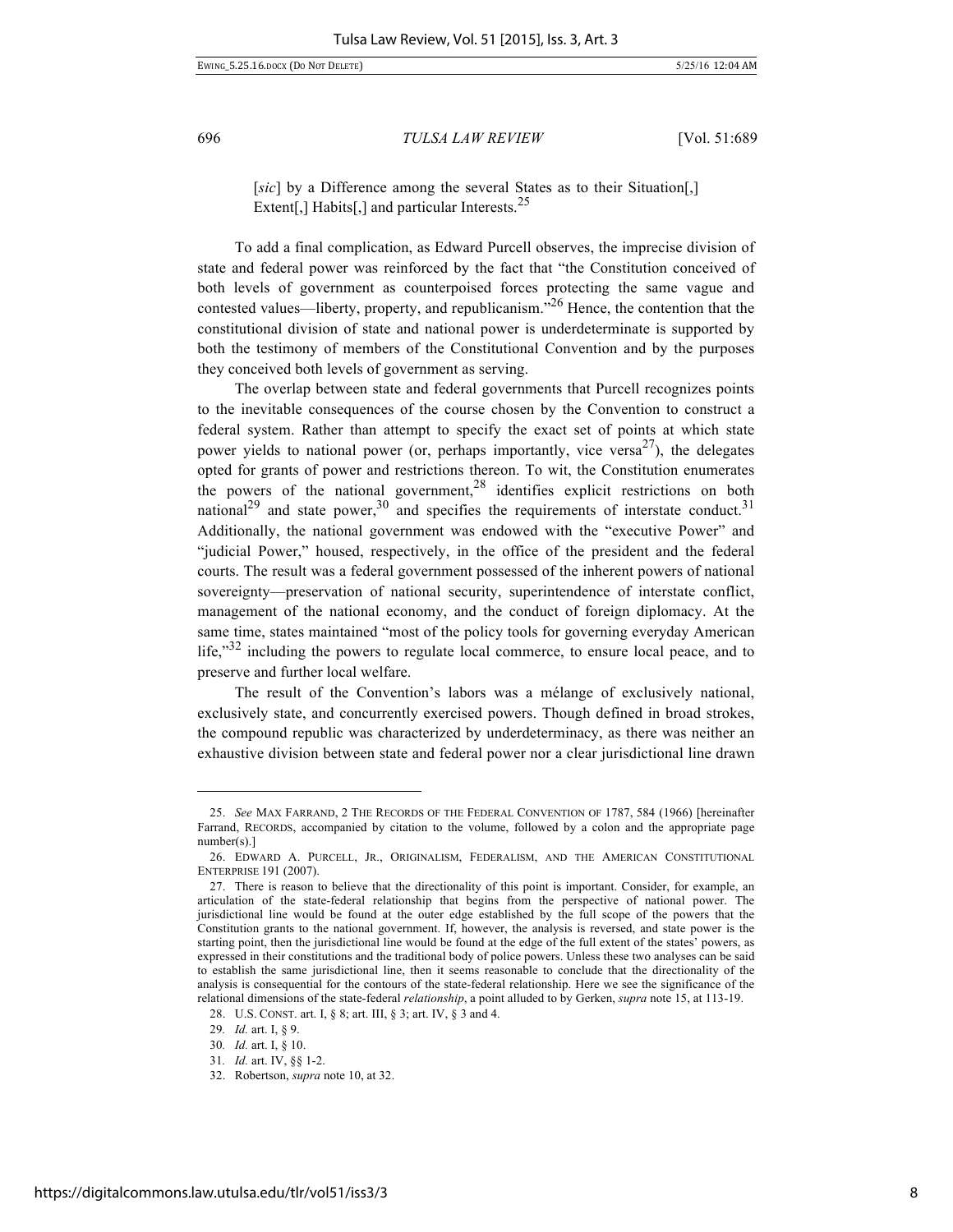between the two. This meant that the "true meaning" of the state-federal relationship could not be arrived at through legal analysis or constitutional interpretation. Rather, it was an essentially political (and thus contested) question. As David Epstein argues, "While the Constitution does enumerate the objects of the central government, the partition between states and nation will not be as much a legal issue as a political one."<sup>33</sup> Coupled with the underdeterminacy of the federal system, the inherently political nature of the state-federal relationship meant that the division of powers between levels of government could reflect the will of the people. "If . . . the people should in future become more partial to the federal than to the State governments," Madison argued in *Federalist* 46, noting that only superior administration could accomplish this, then "they "ought not surely to be precluded from giving most of their confidence where they may discover it to be most due."<sup>34</sup> Unless this capacity of the people was to be an illusion, there had to be a means by which the people's partiality could be meaningfully registered. By allowing for the jurisdictional line to be subject to political negotiation, the underdeterminacy of the federal system did exactly that.

Two specific constitutional provisions underscore the underdeterminacy of the state-federal relationship, and the consequent need for an inferential and relational conception of American federalism. The first is the Necessary and Proper Clause, which makes clear that the Constitution's identification of congressional powers must not be read as an exhaustive enumeration. Rather, there are powers undefined by the Constitution that are nonetheless legitimate exercises of national power. To be sure, this clause leaves many questions unanswered, including whether it is an independent grant of power and whether it should be read as conjunctive or not. But that is precisely the point. Not only does the clause point to lawful powers beyond those explicitly granted, its formulation raises further questions about the extent of national legislative power. The Necessary and Proper Clause makes clear that the national government possesses discretionary power that by its very nature can permit only description and not enumeration.

The second provision is the Supremacy Clause, which declares that the Constitution, its laws, and treaties "shall be the supreme Law of the Land,"<sup>35</sup> and that state judges are bound by that supreme law. Consider what makes this clause consequential, that is, what prevents it from being "mere surplusage."<sup>36</sup> If the Constitution's division of power was exhaustive, then this clause would be superfluous; it would follow as a matter of logic that the national government was supreme in the instances it was granted power and not supreme where the states were granted power. In other words, there would be no questions occasioned by state-federal relations that a determinate division of power could not resolve because all such relations would be comprehended by a determinate federal system. However, if the Supremacy Clause is to serve anything more than a merely hortative function, it is because the Constitution's definition of the federal system is *not* determinate, and the clause is required to address

<sup>33.</sup> Epstein, *supra* note 12, at 53.

<sup>34.</sup> THE FEDERALIST NO. 46, at 317 (James Madison).

<sup>35.</sup> U.S. CONST. art. VI, § 2.

<sup>36</sup>*.* Marbury v. Madison, 5 U.S. 137, 174 (1803).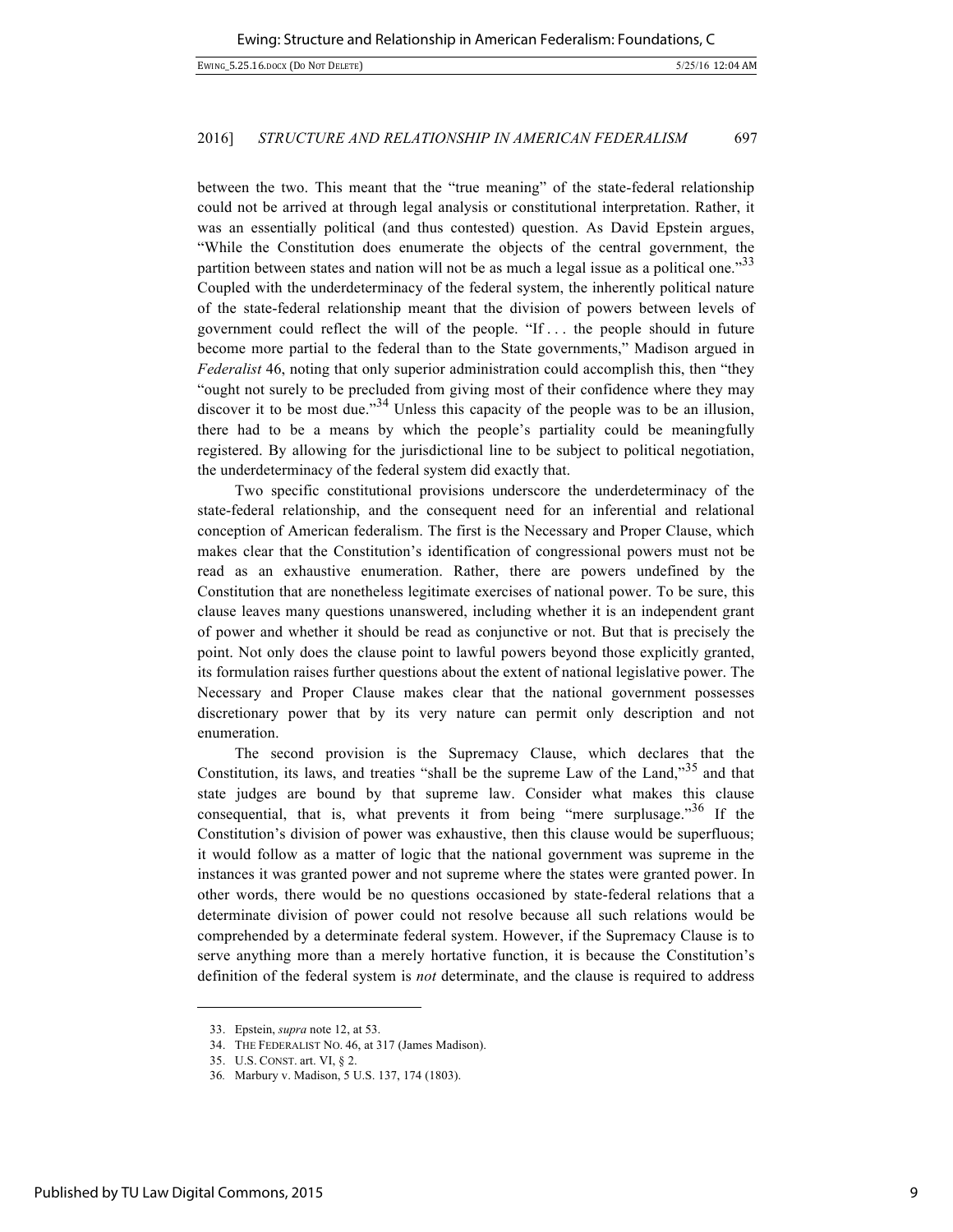EWING\_5.25.16.DOCX (DO NOT DELETE) 5/25/16 12:04 AM

698 *TULSA LAW REVIEW* [Vol. 51:689

those instances to which the text does not reach but federal supremacy is nonetheless intended to apply. Equally important, the Supremacy Clause explicitly identifies the actors and bodies of law relative to which national supremacy is to be understood. Rather than simply assert the superiority of the national government, the Supremacy Clause indicates that the supremacy of federal law—whatever exactly that meant—would necessarily develop and be properly understood in relation to state governments.

# *B. Preserving the Federal Bargain: Three "Levels" of Constraints*

The underdeterminate federal system described above casts new light on a question central to the Convention and ratification debates: Which level of government stands to gain from an underdeterminate definition of the state-federal relationship? The Anti-Federalist critique of the Constitution (addressed further in Part II) focused on the threat of consolidation they saw in the institutions established and powers granted by the document. For their part, the Federalists had the exact opposite fear. As Publius argued in (*inter alia*) *Federalist* 17, 31, and  $45<sup>37</sup>$  it was at least as likely that the states would encroach on the national government, and the national government would be comparably ill-equipped to rebuff state encroachments. Both camps were united by the concern that the federal bargain reached at the Convention would not hold. Thus, two closely related questions are presented. First, what *kind* of protections does the Constitution provide for the federal system? And second, what *specific protections* does it provide? Both of these questions bear heavily on the political processes that the underdeterminate federal system structures and the political contestation that, in turn, shapes that system.

To answer the first question, we can advert to the identification, made by Filippov, Ordeshook, and Shvetsova, of three "levels" of constraints employed to preserve federal systems.<sup>38</sup> The first level entails "constraints that correspond in part to explicit bargains among federal subjects over the allocation of authority between them and the federal center, and other limits on their and the center's actions."<sup>39</sup> These protections consist of clear textual commitments identifying the extent of and limitations on the powers granted and prohibited, as well as promises guaranteeing autonomy in certain spheres. Level-two constraints encompass institutional structures and arrangements, both of which "define[] the national state, its relation to federal subjects, and its relation to the ultimate sovereign, the people.<sup> $n40$ </sup> Finally, level-three constraints are the values political, cultural, and ideological—that serve to buttress the federal system. Though

39*. Id.* at 36.

40*. Id.*

<sup>37.</sup> *See* THE FEDERALIST NO. 17, at 106 (Alexander Hamilton) ("It will always be far more easy for the State governments to encroach upon the national authorities than for the national government to encroach upon the State authorities."); 31:198 (Hamilton: "It should not be forgotten that a disposition in the State governments to encroach upon the rights of the Union is quite as probable as a disposition in the Union to encroach upon the rights of the State governments."); THE FEDERALIST NO. 45, at 310 (James Madison) ("We have seen, in all the examples of ancient and modern confederacies, the strongest tendency continually betraying itself in the members, to despoil the general government of its authorities, with a very ineffectual capacity in the latter to defend itself against the encroachments. . .[A]s the States will retain, under the proposed Constitution, a very extensive portion of active sovereignty, the inference ought not to be wholly disregarded.").

<sup>38.</sup> *See* MIKHAIL FILIPPOV, PETER C. ORDESHOOK, & OLGA SHVETSOVA, DESIGNING FEDERALISM: A THEORY OF SELF-SUSTAINABLE FEDERAL INSTITUTIONS 33-41 (2004).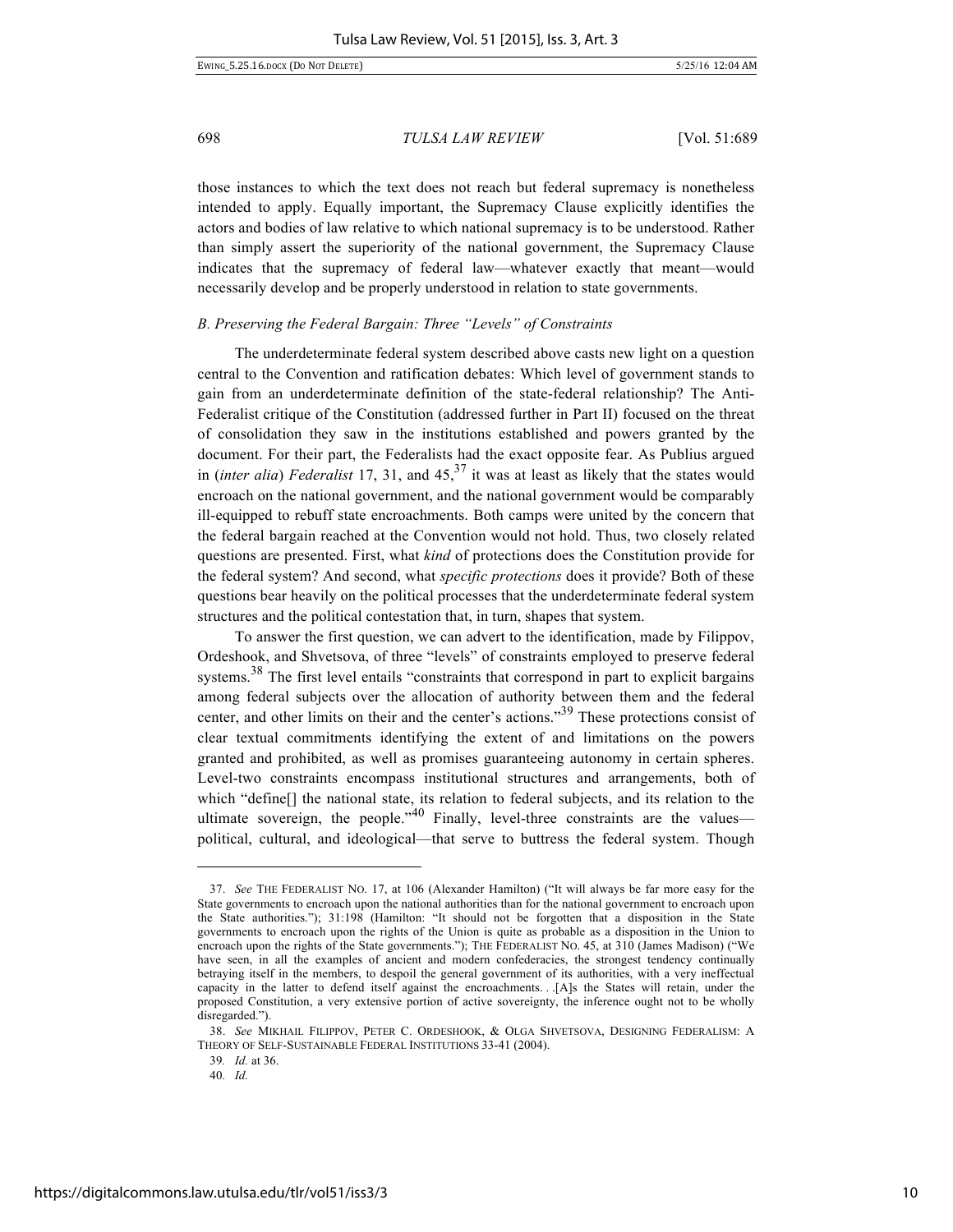Filippov *et al.* focus on the operation of these values in elites, I follow Sanford Levinson and, as we shall see in Part II, James Madison in interpreting these level-three protections as being constitutionally grounded in the people.<sup>41</sup> Employing these distinctions, we can address the second question concerning specific protections provided by the Constitution. The balance of this Part focuses on the first two levels, while Part II addresses level-three protections.

# 1. Level One: Explicit Bargains

Just as dividing state from federal powers cannot be an exact science, distinguishing level-one from level-two protections can at times be challenging because textual exhortations often accompany structural guidelines, and institutional arrangements frequently incorporate a textual promise. Moreover, as Filippov *et al.* note, level-two protections serve in part to sustain level-one promises: "no Level I clause or provision can be of much consequence unless fortified by a second level of rules and procedures."<sup>42</sup> Nonetheless, several level-one protections can be identified in the Constitution. The first, which has already been discussed, is the Article VI Supremacy Clause. There we see the declaration that the Constitution and federal law are supreme, though no structural provisions accompany that claim. The clause stops short of "confer[ring] authority on any specific level or branch to say definitively what the Constitution meant when disputes arose."<sup>43</sup> Another such protection is offered by the Tenth Amendment, which states that all powers not delegated or prohibited are reserved to the states or to the people.<sup>44</sup> Because I discuss this amendment at greater length in the following section, it will suffice for present purposes simply to note that it serves only a declaratory, as opposed to directly institutional or procedural, purpose.

The Preamble to the Constitution could plausibly serve as a level-one constraint as well. An argument to this effect would hold that the Preamble articulates the ends for which the national government was established and, as such, should guide the interpretation of national powers vis-à-vis state powers. Finally, a set of level-one protections can arguably be found in the grants of "legislative," "executive," and "judicial" powers in the opening sections of Articles I, II, and III, respectively. On this argument, these grants of power would be understood to identify the types of power of which national power partakes and would invite distinctions between these national powers and the parallel but distinct powers of the several states. But defending this argument, along with level-one justifications for the other examples cited, requires

<sup>41.</sup> *See* pp. *infra* 704-10.

<sup>42.</sup> FILIPPOV ET AL., *supra* note 38, at 73; *see also infra* pp. 723-25.

<sup>43.</sup> Purcell, *supra* note 26, at 141. Purcell goes on to argue that the Oath Clause (U.S. CONST. art. VI, § 3) "rather plausibly suggested that all [state and federal officials] were equally responsible for interpreting and enforcing the new charter. Such a compromise promised little but future contestation. *Id.*

<sup>44.</sup> By similar logic, the Ninth Amendment serves as a level-one constraint on the federal system. Making this argument, however, requires a fair amount of historical exposition and more space than is available here. For the most developed versions of this argument, see KURT LASH, THE LOST HISTORY OF THE NINTH AMENDMENT (2009) and *The Inescapable Federalism of the Ninth Amendment*, 93 IOWA L. REV. 801 (2008). Lash's argument for the federalism-regarding purposes of the Ninth Amendment poses a sharp challenge to its principal application in American constitutional law—privacy jurisprudence. For Lash's engagement with this issue, see *Inkblot: The Ninth Amendment as Textual Justification for Judicial Enforcement of the Right to Privacy*, 80 U. CHI. L. REV. DIALOGUE 219 (2013).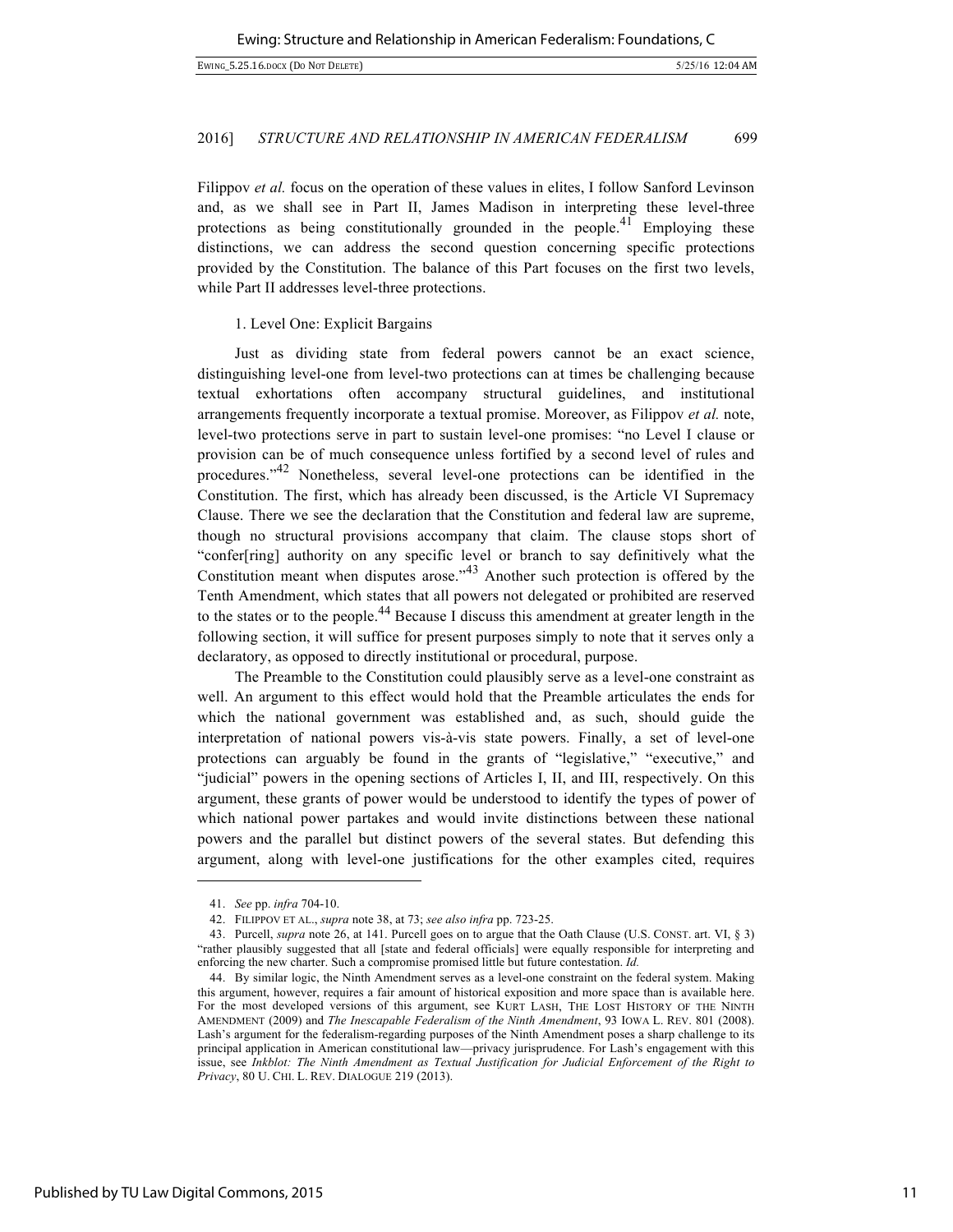EWING\_5.25.16.DOCX (DO NOT DELETE) 5/25/16 12:04 AM

700 *TULSA LAW REVIEW* [Vol. 51:689

resources beyond those supplied by the Constitution's text alone. That is, it requires precisely the kind of structural and relational inference that Charles Black observed was largely forsaken in American constitutional law. And though there are strong arguments for the constitutional significance of the provisions cited here, the fact remains that they have been frequently neglected in favor of provisions that are either more clearly directive or minimize the degree of inferential reasoning required to reach an authoritative conclusion.<sup>45</sup>

2. Level Two: Institutions

It was precisely this weakness of level-one protections that motivated Madison's argument against "parchment barriers" in *Federalist* 48. Rather than rely on mere textual declarations, "which appears to have been principally relied on by the compilers of most of the American constitutions," it was necessary to devise "some more adequate defense . . . for the more feeble, against the more powerful, members of the government."<sup>46</sup> As regards the federal system, such defenses come in the form of at least four level-two constraints: the rules of representation in the national legislature, the federal courts, state management of federal elections, and the state militia power. Starting with the first of these, the so-called Great Compromise reached at the Convention brought a mix of proportional and state-based representation to the national government. In the House of Representatives the rule of representation was "People-as-Union," according to which the Union was defined as a popular constituency.<sup>47</sup> On this rule, the national "People" was the object of representation. The rule in the Senate was "States-as-Union," by which the states were identified as the units of representation. Consequently, the representation of individual citizens in the upper chamber was tied to their status as citizens of the several states, and not primarily as members of a national constituency. The equal representation of the states is buttressed by the guarantee, in Article V, that "no State, without its Consent, shall be deprived of its equal Suffrage in the Senate." The Senate's advice and consent powers on presidential appointments and treaties serve also to ostensibly inflect these exercises of national power with the input of the states.

<sup>45.</sup> Of the provisions discussed here, the clearest example of this phenomenon is probably the Preamble, with the Tenth Amendment being a close second. The least clear example is ostensibly the Supremacy Clause, as ubiquitous as it is in the case law treating conflicts between state and federal laws. But even these instances illustrate the point advanced here. For it is rarely enough to simply point to the Supremacy Clause as conclusive proof of a federal law's legitimacy. Instead, the clause is often cited as a trump card, played after it has been shown that the federal law in question was a legitimate exercise of a national power, which in turn requires recourse to more clearly directive provisions.

<sup>46.</sup> THE FEDERALIST NO. 48, at 333 (James Madison).

<sup>47.</sup> It is important, though, to note the significance of the states here too, as state boundaries still structure the apportionment of House seats and, as a result, House districts. *See* U.S. CONST., art. I, § 2 & amend. XIV, § 2. This point is made by Michael W. McConnell in *The Redistricting Cases: Original Mistakes and Current Consequences*, 24 HARV. J. L. & PUB. POL'Y 103, 111 (2000-2001). ("But even the House of Representatives, the members of which supposedly represent 'the People,' not states, flunks the 'one person, one vote' test."). Hence, it is understandable why this point would increase in salience in direct proportion to the emphasis on meeting the standard—set out in Reynolds v. Sims, 377 U.S. 533 (1964)—of "one person, one vote." *See also* Gray v. Sanders, 372 U.S. 368, 379-81(1963). Nonetheless, the distinction between the States-as-Union and the People-as-Union still stands because it rests on the presence or absence of mediation between citizens and their representatives, not the relative weight of citizens' votes for their representatives. My thanks to Mariah Zeisberg for pressing this point.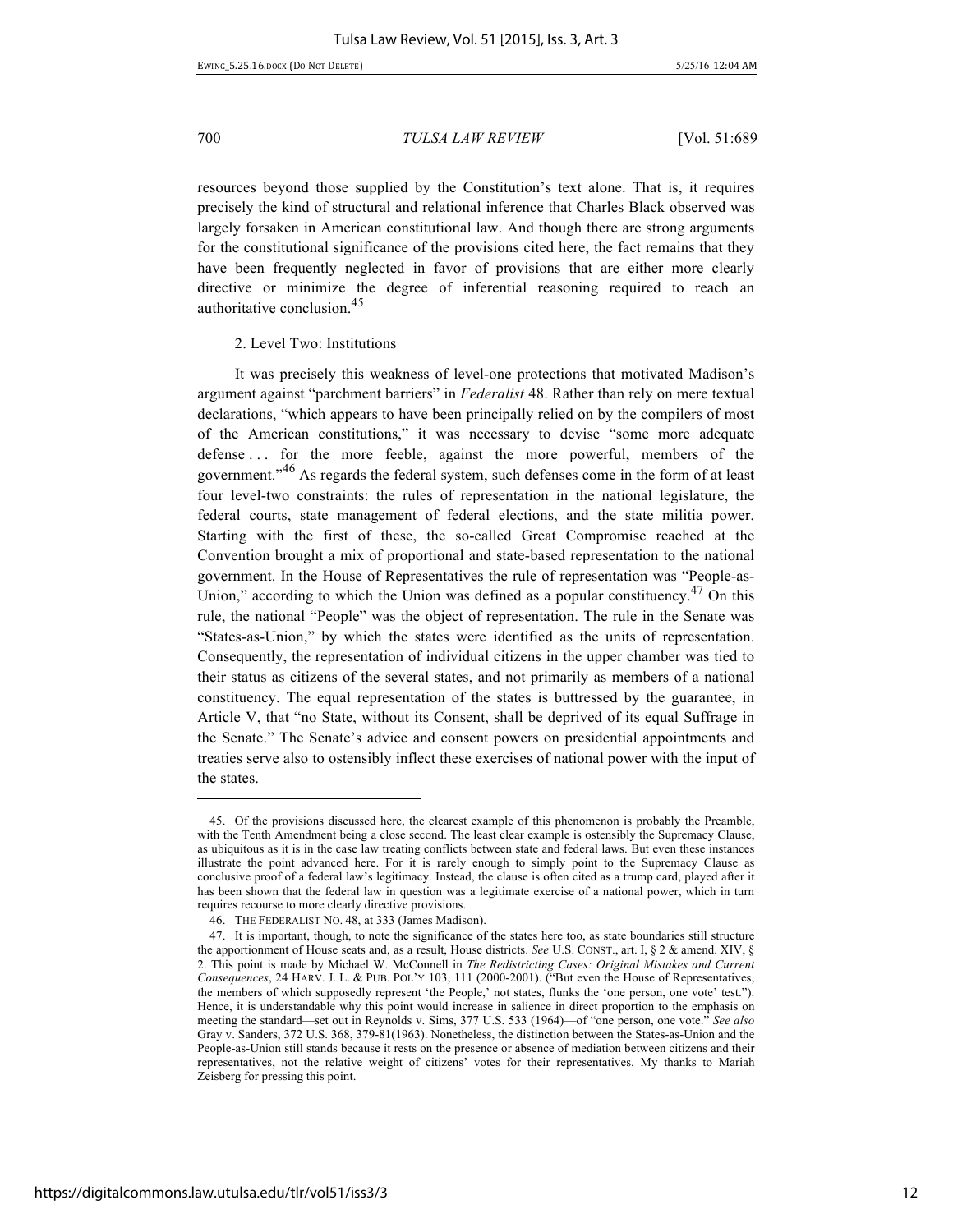The combination of rules of representation in Congress meant that the national legislative process would, in effect, model a virtual negotiation between the two objects of federal representation: the national People and the several states. Though the Senate is arguably the most significant component of state influence in the national government, it is important to recognize the ways in which undue state influence was *avoided*. Three such features that are commonly cited are the state legislatures' lack of power to recall senators and control senatorial salaries (both of which would have enabled them to punish disobedience or non-cooperation), as well as the Senate's six-year term of office (which meant that many senators would be in office longer than the state officials that appointed them). $48$ 

Second, the Constitution grants to the states the power to manage national elections. According to Section 2 of Article I, the qualifications for voting in elections for the House of Representatives are determined by the states' qualifications for their most numerous legislative branch. Until the passage of the Seventeenth Amendment, state legislatures were also empowered to choose the senators that would represent them.<sup>49</sup> Though the states were given the power to determine the "Times, Places, and Manner" of elections for the House and Senate, the Constitution also granted Congress the power to "make or alter such Regulations, except as to the Place of Chusing Senators. $50^\circ$  As regards the election of the president, Article III empowers the state legislatures to determine how their electors will be appointed. Though these provisions have been altered significantly over the course of American history—most notable by the Fifteenth, Seventeenth, and Nineteenth Amendments—the states nonetheless retain the power and autonomy to significantly influence the election of national representatives.

The third level-two protection is the federal judiciary, which is endowed by Article III with the "judicial Power of the United States" and, by implication from the Supremacy Clause, is empowered to enforce the state-federal relationship established by the Constitution. However, the efficacy of this protection for preserving state power depends on the degree to which the Constitution determinately defines the federal system. For if there is, as I have argued, a non-negligible degree of underdeterminacy, the federal judiciary's power to police the boundaries of that federal system merely begs the question of what those boundaries are. From the standpoint of state power this concern is enhanced by the fact that, despite its powers of enforcement, the judiciary is still a *national* judiciary. Unlike the system proposed by the New Jersey Plan, according to which state courts would have effectively served as the lower federal courts, the Constitution gives the national government full control—from appointment to confirmation to salary—over the federal judiciary. The very same reasons that underlay the Anti-Federalist opposition to the Senate could be applied to the federal court system. As Alison LaCroix convincingly argues in her study of the origins of American federalism, through its rejection of Madison's proposed national veto and subsequent adoption of the Supremacy Clause, the Convention opted for a markedly *judicial*

<sup>48.</sup> *See* SANFORD LEVINSON, FRAMED: AMERICA'S 51 CONSTITUTIONS AND THE CRISIS OF GOVERNANCE 311 (2012).

<sup>49.</sup> U.S. CONST. art. I, § 3.

<sup>50.</sup> U.S. CONST. art. I, § 4.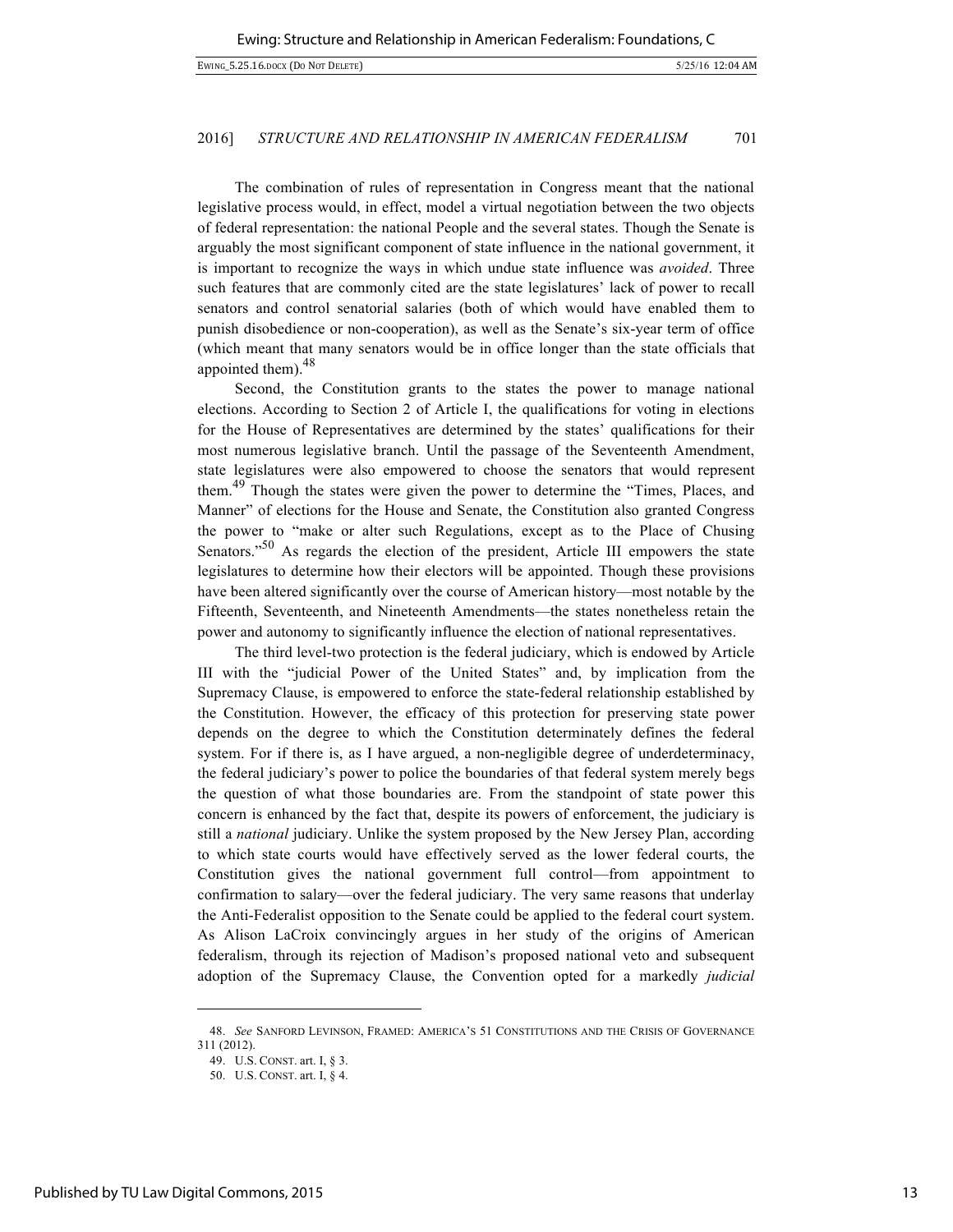EWING\_5.25.16.DOCX (DO NOT DELETE) 5/25/16 12:04 AM

702 *TULSA LAW REVIEW* [Vol. 51:689

resolution of conflicts over the federal system.<sup>51</sup> To the extent the federal judiciary expressed the views of the governmental level of which it was a part, the courts offered little comfort to those skeptical of the protections the Constitution offered to state autonomy and power.

The fourth, and for our purposes final, level-two constraint on the federal bargain is the states' ability, implied by several provisions of the Constitution, to maintain a militia. Article I, Section 8 grants Congress the power to "call[] forth the Militia" and to "provide for organizing, arming, and disciplining" it when called into the "Service of the United States." Additionally, Article III identifies the president as the Commander in Chief not only of the "Army and Navy of the United States," but "of the Militia of the several States, when called into the actual Service of the United States." And, of course, there is the Second Amendment, which prefaces its recognition of the right of the people to keep and bear arms with the enigmatic declaration, "A well regulated Militia, being necessary to the security of a free State." Though these provisions grant the national government some measure of control over the state militias and clearly foresee some possible form of cooperative relationship, the more important point is that they recognize the very existence of state militias, implicitly condoning the continuation of these statebased military forces. Indeed, far from repudiating the role of violence in the federal system, the Second Amendment goes as far as to underscore the legitimacy of armed resistance in defense of freedom. Taken together, the constitutional provisions recognizing the state militia power identify armed resistance as not only a possible but also a licit recourse in event of federal overreach. And, like so much else in the Constitution, the definitions of the terms on which the use of the militia power would depend are left unelaborated.

# *C. Interlude: The States' Rights Amendment?*

Given its legal and historical importance for claims of state power, the Tenth Amendment merits separate consideration. The traditional constitutional prooftext for states' rights claims,  $52$  the Tenth Amendment can plausibly be read to preclude (or at least significantly weaken) the argument for federal underdeterminacy that I have advanced. In this regard, two points are relevant. The first is that, for all the rhetorical fodder the amendment can provide advocates of state power, it actually does nothing to clarify the specific dimensions of the state-federal relationship. In fact, consistent with my analysis of the constitutional logic of federalism, by recognizing "powers not delegated . . . nor prohibited"<sup>53</sup> it acknowledges that there are aspects of the state-federal relationship that are not captured by the Constitution's text. Moreover, as Levinson argues, the amendment "provides no clue at all as to what precisely *is* assigned to the national government or prohibited to the states."<sup>54</sup> This recognition in no way clarifies

<sup>51.</sup> ALISON LACROIX, THE IDEOLOGICAL ORIGINS OF AMERICAN FEDERALISM 132-74 (2008).

<sup>52.</sup> *See, e.g.*, Nat'l League of Cities v. Usery, 426 U.S. 833 (1976) (holding unconstitutional the Fair Labor Standards Act as applied to state employees); New York v. United States, 505 U.S. 144 (1992) (holding the "take title" provision of the Low-Level Radioactive Waste Policy Amendments Act unconstitutional for, in part, violating the Tenth Amendment).

<sup>53.</sup> U.S. CONST. amend. X.

<sup>54.</sup> LEVINSON, *supra* note 48, at 309.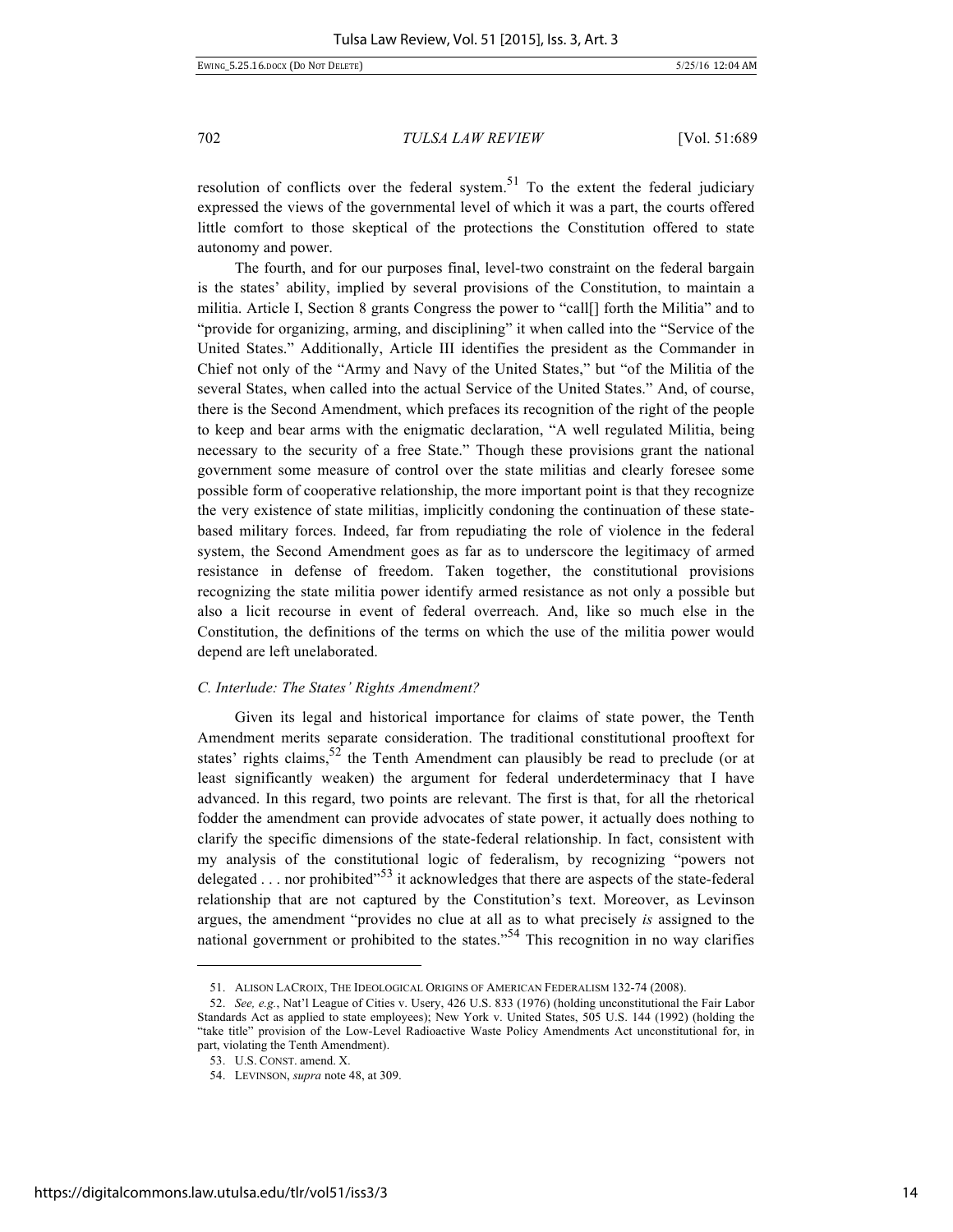the extent—to say nothing of the scope of legitimate application—of federal powers granted by the Constitution, which would seem to be the true ground of contention in debates that center on the Tenth Amendment.

The second point concerns the significance of the amendment's final clause. After recognizing that there are powers beyond those delegated to the national government and prohibited to the states, the amendment concludes that those undefined powers "are reserved to the States respectively, or to the people." While most arguments in the states' rights vein place emphasis on the reservation to the states, it must be remembered that those undefined powers are also reserved to the people. The addition of "the people" to the analysis of the state-federal relationship not only underscores the popular basis of republican government; it also foregrounds—but does not resolve—the question of where the people stand in relation to both levels of government. For example, the meaning would be quite different if the amendment concluded with "reserved to the States respectively, *that is to the people*," a formulation that would have equated the people in their political capacity with the states. Similarly, it could have read "reserved to the States respectively, *and not to the people*," which would have implied that the division of power is a zero-sum enterprise, with every addition to national power coming at the expense of an otherwise state-possessed power.

Both of those alternative formulations are markedly different from what the Tenth Amendment actually says, what it means, and the political realities it underscores. For Joseph Story, the amendment served as "a mere affirmation of what, upon any just reasoning, is a necessary rule of interpreting the constitution."<sup>55</sup> As he argues in his *Commentaries*,

> Being an instrument of limited and enumerated powers, it follows irresistibly, that what is not conferred, is withheld, and belongs to the state authorities, if invested by their constitutions of government respectively in them; and if not so invested, it is retained BY THE PEOPLE, as a part of their residuary sovereignty.<sup>56</sup>

Here, Story emphatically identifies the people as the foundation of political power, the ultimate sovereign who in a federal system delegates *all* political power.<sup>57</sup> On this reading, the Tenth Amendment pays homage to Madison's arguments in *Federalist* 37 and 46 by gesturing towards the people's role in shaping the contours of the state-federal relationship. But the addition of the people to the state-federal equation raises a host of

<sup>55.</sup> Joseph Story, COMMENTARIES ON THE CONSTITUTION OF THE UNITED STATES; WITH A PRELIMINARY REVIEW OF THE CONSTITUTIONAL HISTORY OF THE COLONIES AND STATES, BEFORE THE ADOPTION OF THE CONSTITUTION III: 752 (1991 [1833]).

<sup>56</sup>*. Id.* (emphasis in original). Significantly, this passage is followed by a discussion of the nature of powers delegated to government. After recounting the efforts in Congress to add the word "expressly" to the original draft of the Tenth Amendment, Story writes, "On that occasion it was remarked, that it is impossible to confine a government to the exercise of express powers. There must necessarily be admitted powers by implication, unless the constitution descended to the most minute details. It is a general principle, that all corporate bodies possess all powers incident to a corporate capacity, without being absolutely expressed." *Id.* at 752-53.

<sup>57.</sup> *See* James Wilson, *Pennsylvania Ratifying Convention*, 1 THE FOUNDERS' CONSTITUTION 8:18 (arguing that denying the people the ability to delegate power to the general government is tantamount to allowing the subordinate States "to dictate to their superiors . . . to the majesty of the people").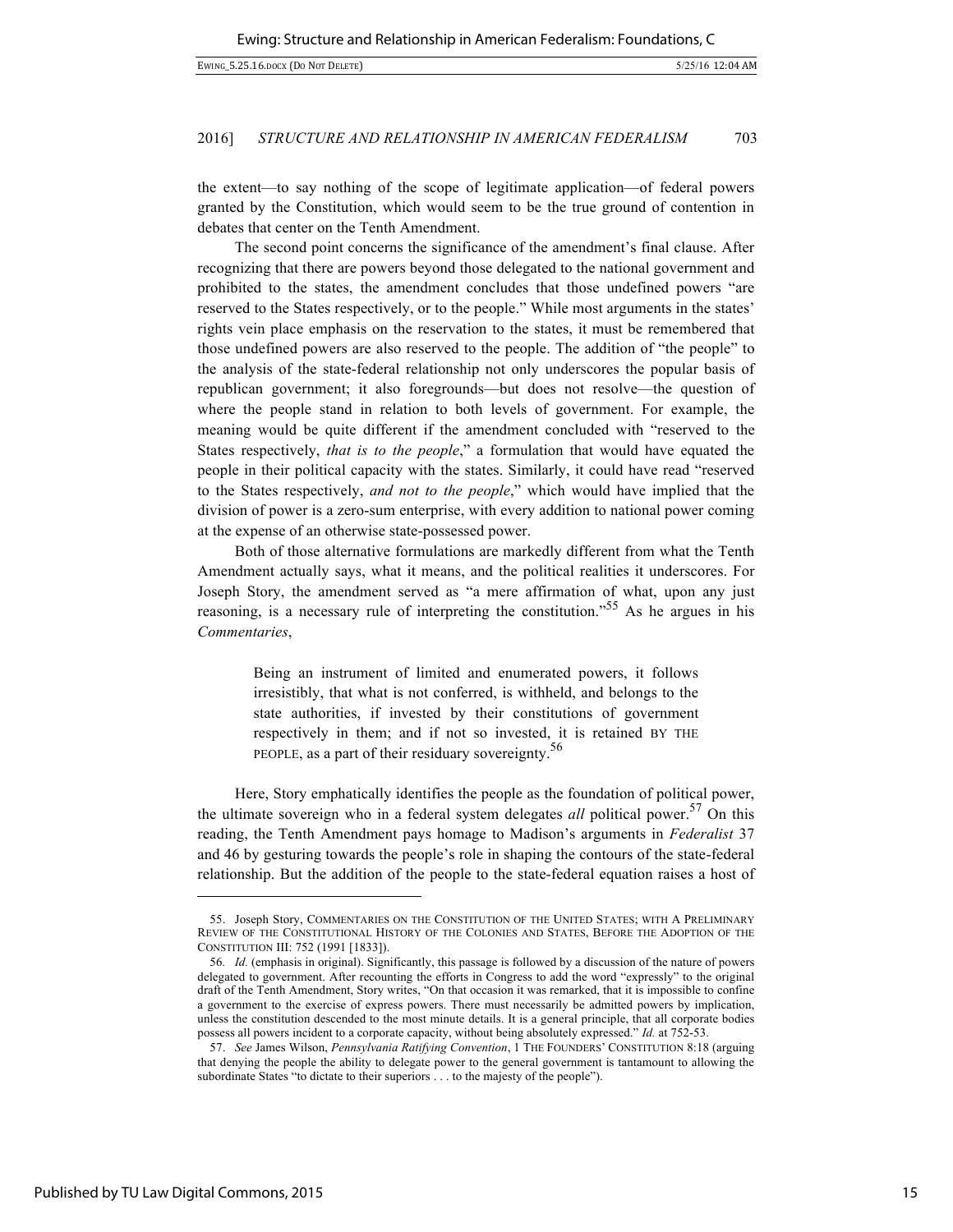EWING\_5.25.16.DOCX (DO NOT DELETE) 5/25/16 12:04 AM

704 *TULSA LAW REVIEW* [Vol. 51:689

further questions. Where do the people fit into the process by which the state-federal line is contested? How does the presence of two fundamentally different governments affect the political meaning of a decision to support one over the other? What does it even mean in a federal system to choose one government over the other? It is to these questions that I now turn.

# III. THE RELATIONSHIPS OF SOVEREIGNTY

Thus far we have seen that the constitutional division between state and federal powers was underdeterminate and that, as a result, the precise contours of the statefederal relationship were subject to contestation and change. But, we must now ask, why does it matter? Put more precisely, what is it that makes this underdeterminacy and relational contestation relevant to an inquiry into the nature and development of the federal system? Answering this question takes us from the first component of our analysis, the structure and institutional arrangement of the federal system, to the second component, the relationships between the two levels of government and their citizens. Those relationships are the subject of this part of the Essay. I begin with a discussion of what Sanford Levinson has called the "political sociology" of federalism, focusing specifically on the concept of "attachment" in Publius's arguments in behalf of the Constitution.<sup>58</sup> In the second section, I broaden the focus to inquire into the substance of the Anti-Federalists' treatment of attachment. Taken together, these two sections reveal that, despite important differences concerning the nature of attachment, Federalists and Anti-Federalists alike saw it as a crucial component of the underdeterminate federal system. Whereas Federalists acknowledged citizens' prevailing attachment to state governments and argued that it was an important, though not inalterable, limit on federal power, Anti-Federalists feared that the creation of a national government would provide a new object of attachment whose very presence would undermine state power, over time leading to a consolidated government.

# *A. Level Three: The Political Sociology of Federalism*

Even before Publius published the first *Federalist* essay, the Convention's proposal was attacked for presenting to the people a "consolidated government," that is, one "whose natural, perhaps inevitable tendency would be to annihilate the state governments or reduce them to insignificance.<sup>59</sup> Typical of this genre of critique is The Federal Farmer's contention in his first essay, where he argues,

> The plan of government now proposed is evidently calculated totally to change, in time, our condition as a people. Instead of being thirteen republics, under a federal head, it is clearly designed to make us one

<sup>58.</sup> *See* LEVINSON, *supra* note 48, at 318; *see also* Sanford V. Levinson, *Union and States' Rights 150 Years after Sumter: Some Reflections on a Tangled Political and Constitutional Conundrum*, *in* UNION & STATES' RIGHTS: A HISTORY AND INTERPRETATION OF INTERPOSITION, NULLIFICATION, AND SECESSION 150 YEARS AFTER SUMTER (Neil H. Cogan ed., 2013),

<sup>59.</sup> *Chapter 8 Introduction*, THE FOUNDERS CONSTITUTION (last visited Apr. 10, 2016), http://presspubs.uchicago.edu/founders/documents/v1ch8I.html.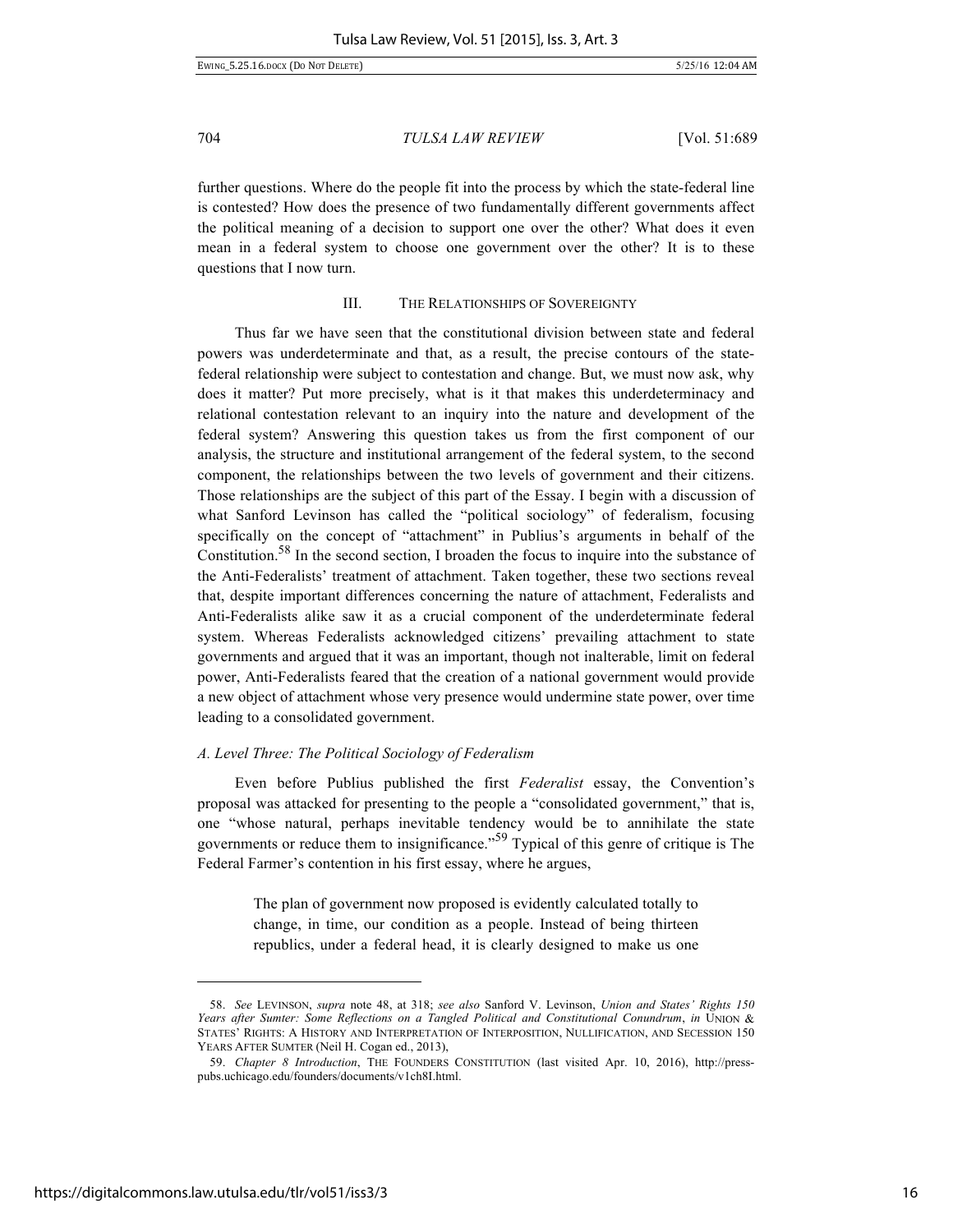consolidated government. . . . The plan proposed appears to be partly federal, but principally however, calculated ultimately to make the states one consolidated government.<sup>60</sup>

This fear was echoed in the essays of Brutus,  $61$  Agrippa,  $62$  and the Impartial Examiner,<sup>63</sup> as well as Robert Yates and John Lansing's letter to the governor of New York, "Objections to the Federal Constitution."<sup>64</sup> It was also a common critique in the state ratifying conventions. For example, in the Pennsylvania ratifying convention, John Smilie argued that "it is fair and reasonable to infer, that it was in contemplation of the framers of this system, to absorb and abolish the efficient sovereignty and independent power of the several States, in order to invigorate and aggrandize the general government."<sup>65</sup> In Virginia's convention, Patrick Henry made the same argument, illustrated by reference to the Constitution's opening claim to speak in the name of a single *national* People:

I rose yesterday to ask a question, which arose in my own mind. When I was asked the question, I thought the meaning of my interrogation was obvious: The fate of this question and America may depend on this: Have they said, we the States? Have they made a proposal of a compact between States? If they had, it would be a confederation: It is otherwise most clearly a consolidated government.<sup>66</sup>

In short, the debate over the Constitution quickly coalesced around the fear that, in either the short or the long term, the power of the states would be eroded while that of the national government would increase *pari passu*.

How could Publius respond to this accusation? Early in *The Federalist*, Hamilton engaged the consolidation charge, arguing that the federal government's attempt to usurp the powers of the states "would be as troublesome as it would be nugatory."67 But his argument in behalf of the Constitution ultimately rested on conjecture about the disposition of national representatives—"I confess I am at a loss to discover what temptation the persons intrusted [sic] with the administration of the general government could ever feel to divest the States of the authorities of that description."<sup>68</sup> Later in *The Federalist* Madison identified the national and federal components of the "compound

<sup>60.</sup> *Federal Farmer no. 1*, 1 THE FOUNDERS CONSTITUTION 8:12 (last visited Apr. 10, 2016), http://presspubs.uchicago.edu/founders/documents/v1ch8s12.html.

<sup>61.</sup> *See, e.g.*, Brutus, Nos. 1 &11, *in* THE ANTI-FEDERALIST 108-17, 162-67 (Herbert Storing ed., 1985).

<sup>62.</sup> *See, e.g.*, Agrippa, Nos. 4 & 6, *in* THE ANTI-FEDERALIST 234-36, 238-40 (Herbert Storing ed., 1985).

<sup>63.</sup> *See* The Impartial Examiner, No. 1, THE ANTI-FEDERALIST 286-91 (Herbert Storing ed., 1985).

<sup>64.</sup> Robert Yates & John Lansing, *Yates and Lansing's Letter*, 1 THE DEBATES IN THE SEVERAL STATE CONVENTIONS ON THE ADOPTION OF THE FEDERAL CONSTITUTION 480-482 (Jonathan Elliot ed., 2d ed. 1863).

<sup>65.</sup> John Smilie, *Pennsylvania Ratifying Convention*, 1 THE FOUNDERS' CONSTITUTION 8:16, http://presspubs.uchicago.edu/founders/documents/v1ch8s16.html.

<sup>66</sup>*.* Patrick Henry, *Virginia Ratifying Convention*, 1 THE FOUNDERS' CONSTITUTION 8:38, http://presspubs.uchicago.edu/founders/documents/v1ch8s38.html.

<sup>67.</sup> THE FEDERALIST NO. 17, 98 (Alexander Hamilton) (Henry Cabot Lodge ed., 1888).

<sup>68</sup>*. Id.* at 97-98.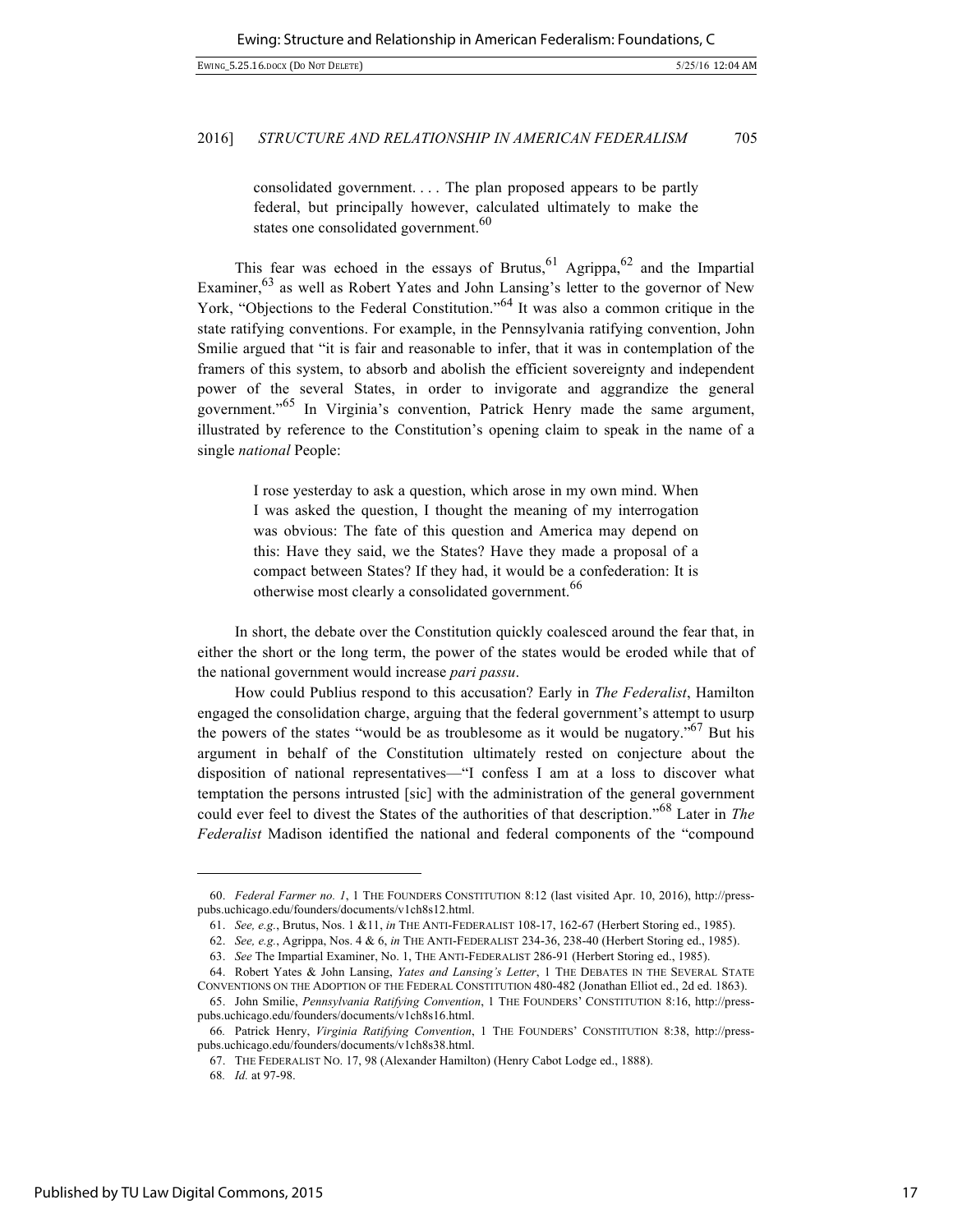republic" (*Federalist* 37), explained how the proposed Constitution conformed to republican principles (*Federalist* 39), and provided a general defense of the powers delegated to the national government (*Federalist* 41-43). Nonetheless, as the excerpt from The Federal Farmer attests, fears of consolidation persisted. And so in *Federalist*  45 and 46, Madison presents his case for why states will have the advantage over the national government, rendering the Anti-Federalists' charges of consolidation baseless. The lynchpin of Madison's argument is found in *Federalist* 46, where he writes,

> Many considerations, besides those suggested on a former occasion, seem to place it beyond doubt that the first and most natural attachment of the people will be to the governments of their respective States. Into the administration of these a greater number of individuals will expect to rise. From the gift of these a greater number of offices and emoluments will flow. By the superintending care of these, all the more domestic and personal interests of the people will be regulated and provided for. With the affairs of these, the people will be more familiarly and minutely conversant. And with the members of these, will a greater proportion of the people have the ties of personal acquaintance and friendship, and of family and party attachments; on the side of these, therefore, the popular bias may well be expected most strongly to incline.<sup>69</sup>

The conceptual anchor of this argument is Madison's emphasis on the "attachment of the people," a relationship of familiarity, connection, and trust that will prevent the national government from encroaching on the states.

Sanford Levinson has described Madison's argument in *Federalist* 46 as "one of *political sociology* and not one based on the raw text of the Constitution, which scarcely supports in an unequivocal way a reading of significantly limited national powers."<sup>70</sup> He presents Madison's argument about attachment as maintaining "ordinary citizens will naturally identify with their state governments and view the national government as a fairly remote, and possibly mistrusted, entity.<sup>"71</sup> In other words, relative to the national government, the state governments will be larger, better known to the people, and more able to directly benefit more people than the national government. As such, they will be the objects of their trust and allegiance. The people will identify with their state governments and, for that reason, they will resist attempts to transfer power to the relatively unknown and remote federal government.

In evaluating Madison's argument in No. 46, it is critically important to recognize the basis for his contention that states needn't fear consolidation. Rather than rest his argument on Filoppovian level-one or level-two protections of the federal bargain, like those discussed in Part I, Madison invoked level-three protections: the cultural and ideological values of the people. Of the five state advantages over the federal

<sup>69.</sup> THE FEDERALIST NO. 46, at 292-93 (James Madison) (Henry Cabot Lodge ed., 1888).

<sup>70</sup>*.* Sanford Levinson, *Union and States' Rights*, *supra* note 58, at 246 (emphasis in original).

<sup>71</sup>*. Id.* at 319.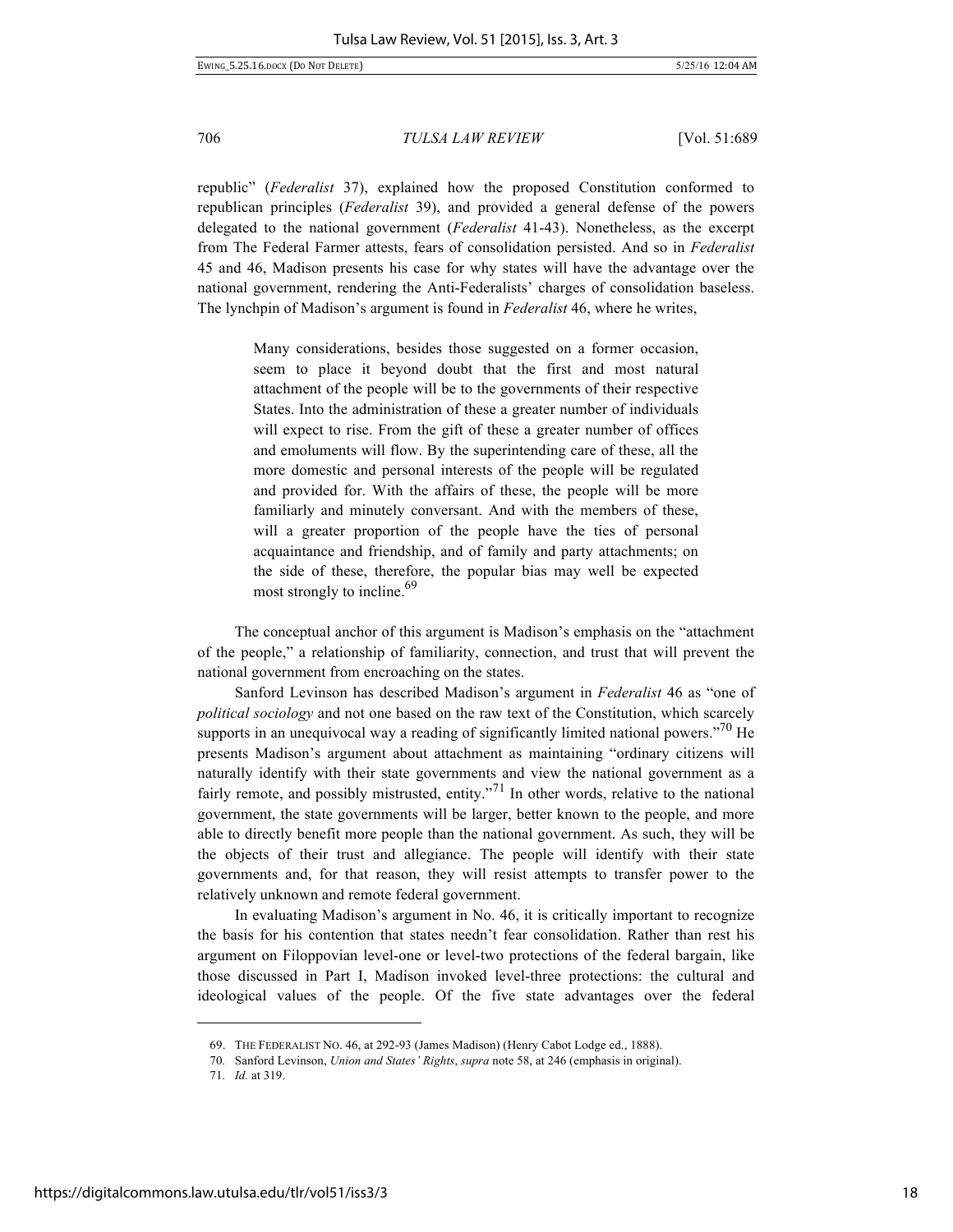government that he identified in *Federalist* 45, three were rooted in the sentiments or commitments of the people: "the weight of personal influence," "the predilection and probable support of the people," and "the disposition and faculty of resisting and frustrating the measures of each other."<sup>72</sup> Incidentally, the remaining two—"the immediate dependence of the one on the other" and "the powers respectively vested in them"—are directly connected to the degree of determinacy of the federal system, which, in light of my argument in Part I, would call into question how strong these state advantages actually are.

At the end of the day, Madison argued, constitutional text and institutional design only go so far. Within the broad parameters established by the Constitution, many of the details of the state-federal relationship depend on which government enjoys the attachment of the people. And precisely because there is underdeterminacy in the federal system, the people are able to choose which government to trust, or, put slightly differently, which government to entrust with the power to act on its behalf. In this way, underdeterminacy supplies the conditions necessary for the people's attachment to be politically consequential. As Josh Chafetz has argued, "the balance of powers between the federal government and the states must remain to some degree indeterminate. If there is no indeterminacy, then there is no possibility for conflict; and if there is no possibility for conflict, then there is no opportunity for the people to choose their champion."<sup>73</sup> Because there is indeterminacy, conflict is inevitable; and because conflict is inevitable, the people will be able to choose to which government to attach itself. Accordingly, the national and state governments will act where the people deem proper, and the statefederal relationship will reflect these determinations. Federal underdeterminacy and the variable constitutional authority resulting from the people's attachment are reciprocal features of the American federal system.<sup>74</sup>

Though Levinson identifies only *Federalist* 46 in his discussion of the political sociology of American federalism, the concept and consequences of the "attachment of the people" pervade *The Federalist*. In his seminal study, *The Political Philosophy of The Federalist*, David Epstein connects the notion of attachment to Madison's discussion in *Federalist* 37 of the "proper line of partition" between the state and federal governments, arguing that that line would be "determined by the degree to which the people are or become attached to one or the other."<sup>75</sup> Epstein grounds Madison's contention that the states will have the advantage over the national government to, at least in part, an argument made in *Federalist* 17. There Hamilton identifies the states' "administration of criminal and civil justice" as the source of the "one transcendent

-

<sup>72.</sup> THE FEDERALIST NO. 45, at 288 (James Madison) (Henry Cabot Lodge ed., 1888).

<sup>73.</sup> Josh Chafetz, *Multiplicity in Federalism and the Separation of Powers*, 120 YALE L. J. 1084, 1093 (2011) (Chafetz's use of *indeterminate* is synonymous with *underdeterminate* as it's used in this Essay). *See supra* note 14 (noting the distinction between *underdeterminate* and *indeterminate* in the relevant legal philosophic literature).

<sup>74.</sup> Variable constitutional authority along these lines is a central emphasis of Mariah Zeisberg's work; *see supra* note 14; *see also* Zeisberg, *Constitutional Fidelity and Interbranch Conflict*, 13 THE GOOD SOCIETY 24- 30 (Dec. 2004). For a similar, though ultimately distinct, notion of variable authority, see Wayne Moore, *Variable Constitutional Authority: Madisonian Founding Perspectives*, 2 AMER. POL. THOUGHT 217 (2013).

<sup>75</sup>*.* EPSTEIN, *supra* note 12, at 52.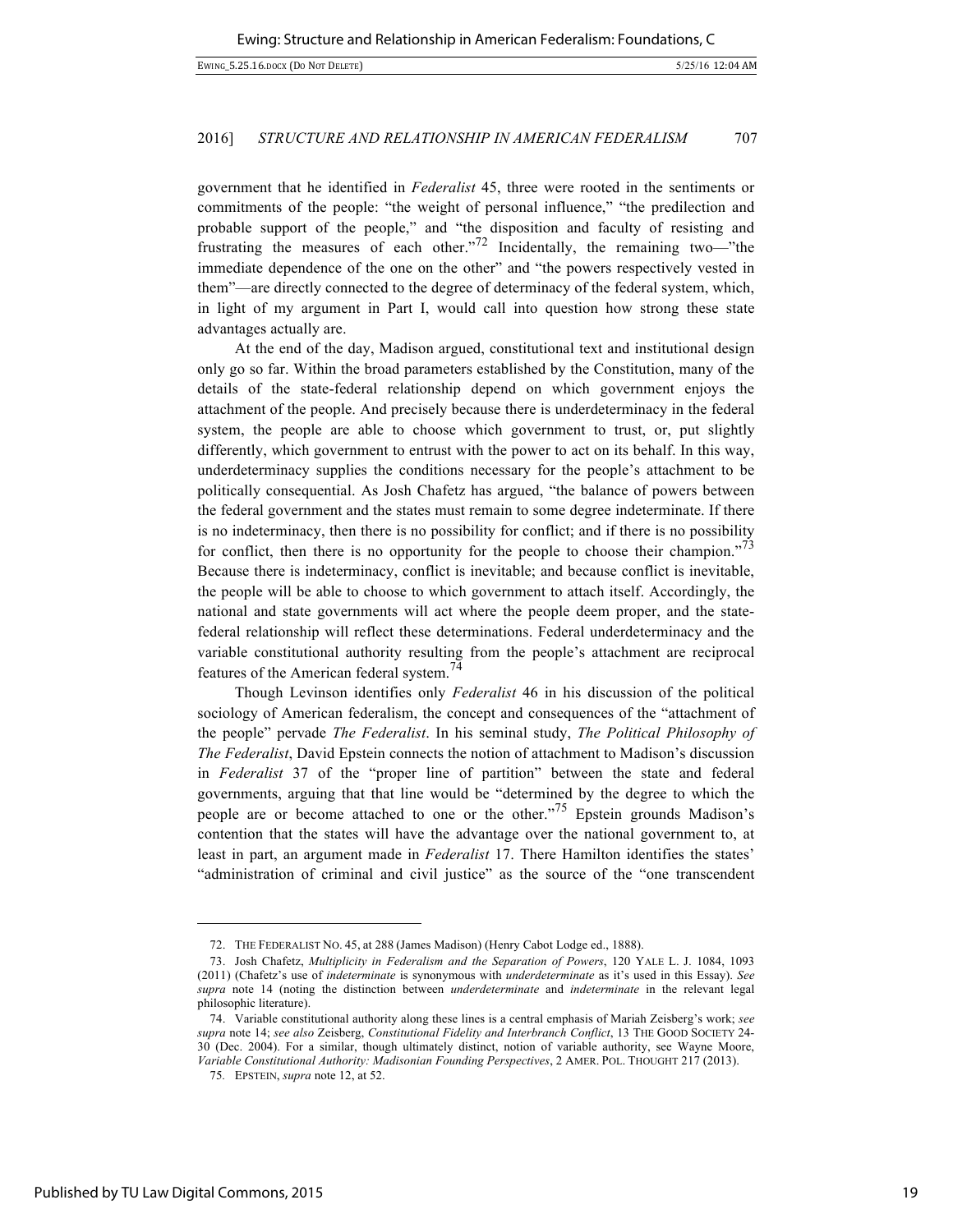EWING\_5.25.16.DOCX (DO NOT DELETE) 5/25/16 12:04 AM

708 *TULSA LAW REVIEW* [Vol. 51:689

advantage belonging to the province of the State governments.<sup>76</sup> Not only is the states' administration of justice carried out in close physical proximity to the people, it is also responsible for the protection of their lives and property. Both of these considerations would serve to remind the people of the importance, even necessity, of their state governments.

But, as one might expect knowing Hamilton's confidence in an energetic national government, there is more to this argument than is perhaps apparent on the first reading. For in the course of his assurances that states will benefit more than the federal government from the people's attachment, he identifies the principal qualification to the states' advantage. After asserting that affections decrease "in proportion to the distance or diffusiveness of the object," he concludes that local governments will be the object of the people's stronger bias.<sup>77</sup> But appended to that conclusion is a vitally important condition: "unless the force of that principle should be destroyed by a much better administration of the latter [i.e*.*, the government of the Union]."<sup>78</sup> Thus Hamilton not only opens the door to the possibility that the people's attachment may shift to the new national government, he also identifies the process by which that shift can happen. The national government can, in effect, win over the people by doing well what it is charged with doing. Ten essays later, Hamilton again picks up this line of reasoning, candidly admitting that many of the *Federalist* essays have presented "reasons . . . to induce a probability that the general government will be better administered than the particular governments.<sup>79</sup> And because there is no justification for the opinion that the general government will be administered worse than the state governments, "there seems to be no room for the presumption of ill-will, disaffection, or opposition in the people."<sup>80</sup> In other words, there is no reason to believe that the national government could not outperform the state governments and, in so doing, attract the attachment of the people. While it is true that the people's extant attachments to the states could persist, a beneficial and, in time, respected national government could change that. And with that change could come theretofore uncontemplated exercises of national power.<sup>81</sup>

# *B. Attachment and the Anti-Federalist Fear of Consolidation*

Lest one get the impression that Publius's treatment of attachment is a function more of an idiosyncratic or biased (collective) mind than of broader conceptual importance, we can also look to the Anti-Federalist critique of the Constitution. Recourse to the Anti-Federalists is helpful also for emphasizing that the argument I am advancing is neither an argument about original intent nor one that unnecessarily privileges the

<sup>76.</sup> THE FEDERALIST NOS. 17, 99 (Alexander Hamilton) (Henry Cabot Lodge ed., 1888).

<sup>77.</sup> *Id.*

<sup>78.</sup> *Id.*

<sup>79</sup>*. Id*. at 27:159-160.

<sup>80</sup>*. Id*. at 27:159.

<sup>81.</sup> Given Publius's anonymity at the time of publication, it wasn't likely that the authors' arguments would be interpreted through the specific lens of their reputations or, as in the case of Madison and Hamilton, known antipathy towards state governments. But it is nonetheless remarkable that in an essay (which itself is part of a larger enterprise) devoted to convincing skeptics of the Constitution's merits, Publius forthrightly acknowledged the logical implications of the argument about attachment and the potentialities of the federal system.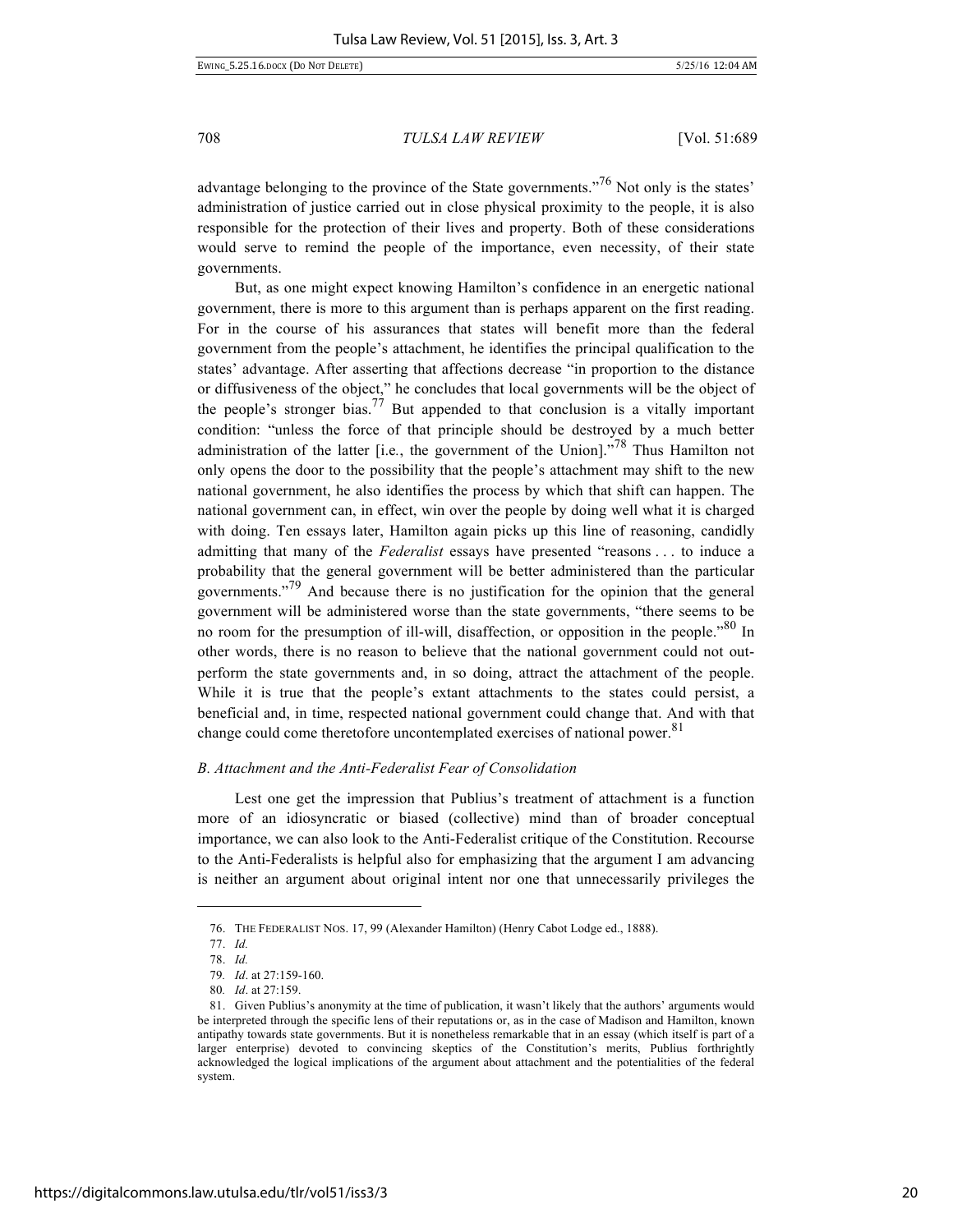writings of a single individual (Madison) or writer (Publius). Rather, it seeks to understand the political system established and the regime inaugurated by the Constitution, and cites as illustration and support those who "saw best and farthest."<sup>82</sup> Indeed, when we look to the Anti-Federalists we find a more nuanced and compelling understanding of attachment than is presented in *The Federalist*. And for good reason. While Publius's discussions were concerned only with stasis—the peoples' attachments were and would remain with their state governments—writers like The Federal Farmer, Brutus, and Agrippa were forced to deal with the *possibility of choice* presented by the proposed Constitution. With the addition of another government that acted directly on individuals, state governments would have to compete for the peoples' allegiances and would always be under threat of losing their attachment. Accordingly, they were forced to argue developmentally, painting a picture not only of what the Constitution would do in the short term but also of what kind of regime it would create over the long run. For this reason, while the variability of constitutional authority is implied in Publius's treatment of attachment, it is a central concern of the Anti-Federalist critique of the federal system established by the Convention.<sup>83</sup>

We can begin to understand the Anti-Federalist notion of attachment by identifying an important area of common ground they shared with the Federalists. Both groups saw the attachment of the people as a central concern of statecraft and, by extension, as a crucial determinant of the contours of the state-federal relationship. Thus, for example, John Smilie's argument that "the attachment of the citizens to their government and its laws is founded upon the benefits which they derive from them" parallels Hamilton's argument in *The Federalist* about attachment following the quality of government administration.<sup>84</sup> Additionally, Brutus's claim that every government must be supported either by force or "by the people having such an attachment to it" is echoed by Madison's pairing in *Federalist* 46 of attachment and the power to maintain a militia as guarantors of state autonomy.<sup>85</sup> Finally, there is Centinel's belief that "time and habit" give "stability and attachment  $\dots$  to forms of government,"<sup>86</sup> which mirrors Madison's belief, expressed at the Convention, that attachments of association and knowledge

<sup>82.</sup> GORDON WOOD, THE IDEA OF AMERICA: REFLECTIONS ON THE BIRTH OF THE UNITED STATES 128 (2011). I cite this characterization well aware that Wood believes it was the Anti-Federalists, and not the Federalists, who best understood the political world to come and the consequences of the constitutional regime they opposed. Indeed, as I argue below, seeing farthest was not only a substantive merit of much Anti-Federalist argumentation; it was also a practical necessity. *See infra* pp. 699-700.

<sup>83.</sup> Though beyond the scope of this essay, it should at least be noted that a comprehensive assessment of the relevance of attachment to the understanding of the Convention's proposal would have to connect both Publius's and the Anti-Federalists' arguments back to the records of the federal convention. A cursory review of the Convention proceedings only underscores the discussion presented here, and several relevant episodes from the Convention are thus adduced. It also reveals that, in contrast to (many of) the ratification debates, attachment frequently appears in connection with the question of what influences the allegiances of representatives and how political structures and requirements can exploit or avoid those influences as desired. *See, e.g.*, Debate of the Federal Convention (Aug. 9, 1787), 2 RECORDS OF THE FEDERAL CONVENTION 230-42 (Max Farrand ed., 1937).

<sup>84.</sup> John Smilie, *Pennsylvania Ratifying Convention*, 1 THE FOUNDERS' CONSTITUTION 8:16 (last visited Apr. 10, 2016), http://press-pubs.uchicago.edu/founders/documents/v1ch8s16.html.

<sup>85.</sup> Brutus, *No. 4*, *in* THE ANTI-FEDERALIST 129 (Herbert J. Storing ed., 1985); *see also* Federal Farmer, *No. 28*, *in* THE ANTI-FEDERALIST (Herbert J. Storing ed., 1985).

<sup>86.</sup> Centinel, No. 1, *in* THE ANTI-FEDERALIST 14 (Herbert J. Storing ed., 1985).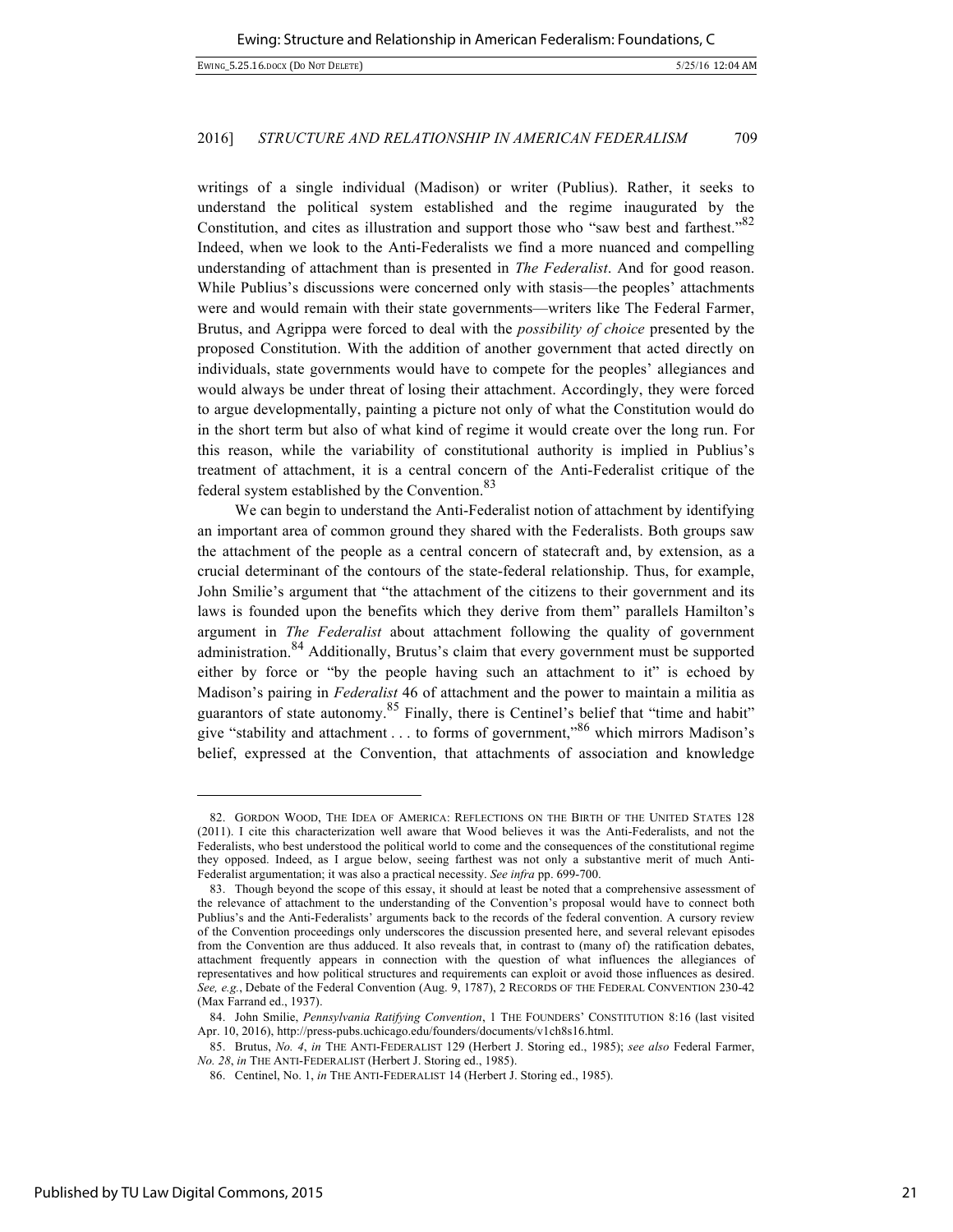constitute a government's "greatest strength and support." Examples could be multiplied further, but these suffice to establish the point that for Federalists and Anti-Federalists alike, the attachment of the people was a deeply consequential component of the design and operation of government.

But here, as elsewhere, the two groups disagreed in the particulars. The Federalists saw attachment as a function of effective governance, which had been undermined by the state governments so beloved by the Anti-Federalists. As Herbert Storing has described this position, "[a] government that can actually accomplish its resolves, that can keep the peace, protect property, and promote the prosperity of the country, will be a government respected and obeyed by its citizens."<sup>88</sup> But for the Anti-Federalists, attachment was the product of support freely given, of a confidence borne of knowledge of and proximity to one's governors. The extended republic proposed by the Constitution threatened the ability of individuals to gain such knowledge by increasing the distance between them and their government. Accordingly, it threatened the possibility that attachment could be freely given. This was, to the Anti-Federalist mind, a critical defect of the Constitution because there was only one alternative to voluntary attachment: force.<sup>89</sup>

Thus we see in the Anti-Federalist critique an almost constant pairing of voluntary attachment and the coercive force of a central government, framed by the argument that the extended republic undermines the prerequisites of voluntary attachment. We have already seen the thrust of Brutus's argument on this point, but its centrality to his opposition to the Constitution merits further attention. In his first essay he writes,

> Men who, upon the call of the magistrate, offer themselves to execute the laws, are influenced to do it either by affection to the government, or from fear; where a standing army is at hand to punish offenders, every man is actuated by the latter principle, and therefore, when the magistrate calls, will obey. . . . The body of the people being attached, the government will always be sufficient to support and execute its laws, and to operate upon the fears of any faction which may be opposed to it, not only to prevent an opposition to the execution of the laws themselves, but also to compel the most of them to aid the magistrate; but the people will not be likely to have such confidence in their rulers, in a republic so extensive as the United States, as necessary for these purposes.<sup>90</sup>

Obedience by force or voluntary attachment—those are the two available sources for the support and assistance that all governments depend on to implement their laws.

<sup>87.</sup> Robert Yates, Notes from the Federal Convention (June 23, 1787), *in* 1 RECORDS OF THE FEDERAL CONVENTION 391, 392 (Max Farrand ed. 1937) (quoting James Madison) (emphasizing the conceptual and linguistic commonalities between the authors of *The Federalist* and others).

<sup>88.</sup> Herbert Storing, WHAT THE ANTI-FEDERALISTS WERE FOR: THE POLITICAL THOUGHT OF THE OPPONENTS OF THE CONSTITUTION 43 (2008).

<sup>89.</sup> *Id.* at 16 (identifying three "fundamental considerations" that underlie the defects of the large republic. Its inability to "enjoy a voluntary attachment of the people to the government and a voluntary obedience to the laws" is listed first).

<sup>90.</sup> Brutus, *No. 1*, *in* THE ANTI-FEDERALIST 115 (Herbert J. Storing ed., 1985).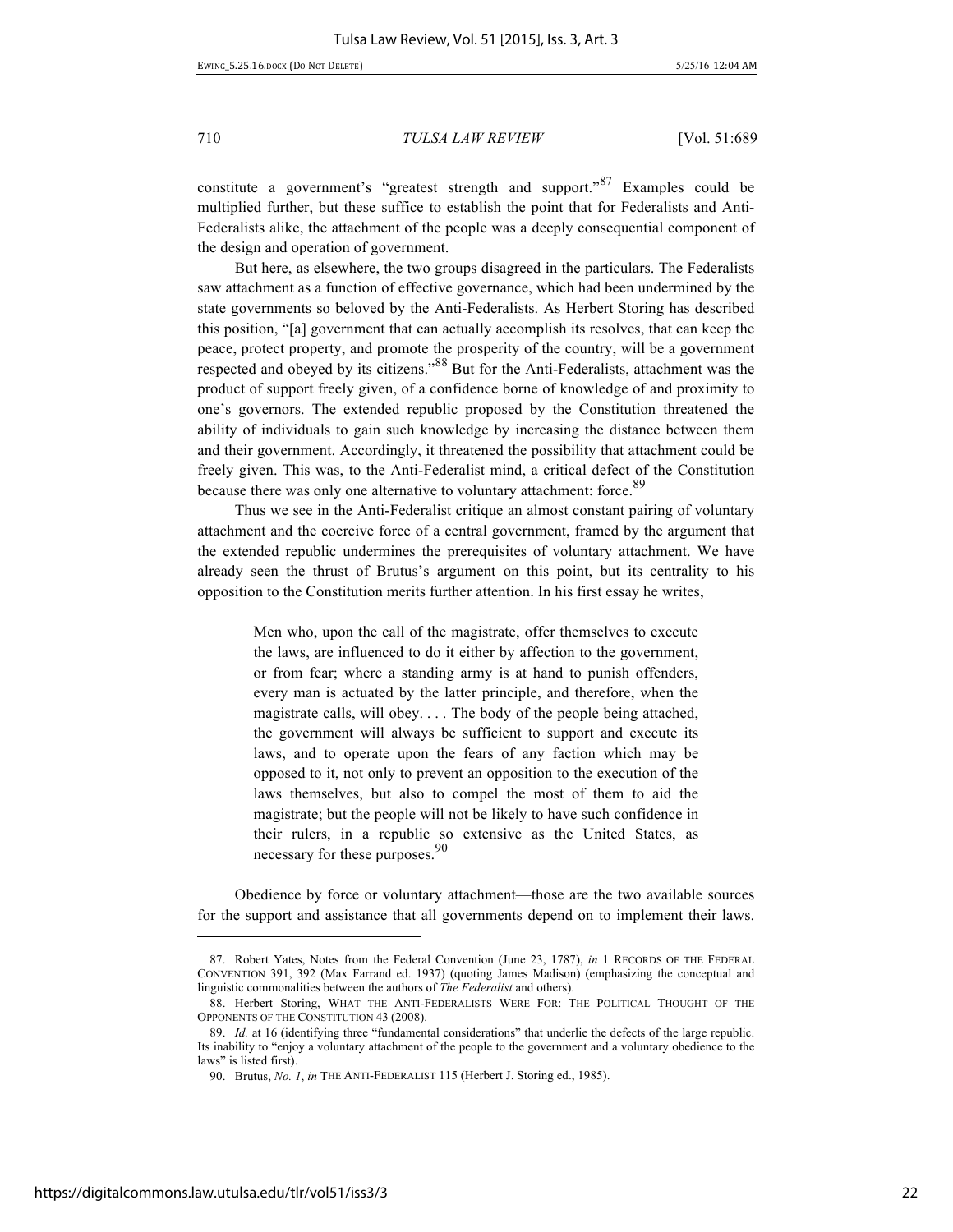But, as Richard Henry Lee argued, a consolidated nation "cannot be governed in freedom." Whereas at the state level, "opinion founded on the knowledge of those who govern, procures obedience without force," the extended republic obliterates that opinion by diminishing the requisite knowledge, "and force then becomes necessary to secure the purposes of civil government."<sup>91</sup>

We have seen that the Anti-Federalists' treatment of attachment is a constitutive part of a broader critique of the extended republic. But the burden of my argument is to show that their treatment of attachment is bound up in the nature of the federal system; that is, that their critique is not just about the size of the nation to be governed by the Constitution, but also the structure of the federal system proposed to govern it. To the opponents of the Constitution, it was clear that the federal system as structured by the Constitution fundamentally changed the economy of attachment. Where there was once voluntary attachment to a known and physically proximate government, there would be a transactional attachment—an allegiance rooted in the things government does and provides—with a far-off government. Moreover, the federal system changed the calculus of attachment. In addition to trafficking in another currency of allegiance, the mere existence of an additional layer of government would destabilize the states by offering an exit option. If states did not merit the support of their citizens, under the Constitution the latter could punish the former not only by electing national-level representatives to assume erstwhile state duties but also by electing state-level representatives more favorable to national power or policies. States would now have to compete for the people's support, and they would have to do so on the national government's terms.

I conclude with a brief comment on the relationship between the substance and practical imperatives of the Anti-Federalist critique of the Constitution. Reading the Anti-Federalist response to the Convention's proposal, one is struck by its predictive, almost prophetic tones. Theirs was an appraisal not so much about what the Constitution does in the immediate or short term as it was an attempt to understand and describe what the Constitution *would do*—to the citizen, the government, and the regime. They were acutely aware that "the Constitution is much more than a constitution of government,"<sup>92</sup> that it would define both the ends towards which government was oriented and the means by which those ends would be pursued; as a result, it would constitute the *people* as much as their government. They saw not only the alterations to American governance posed by the Constitution, but the subsequent changes that those alterations would beget. Hence, they argued not that ratification of the Constitution would immediately institute a consolidated government but that it was "calculated ultimately to make the states one consolidated government,"93 and that, "although the government reported by the convention does not go to a perfect and entire consolidation, yet it approaches so near to it, that it must, if executed, certainly and infallibly terminate in it."<sup>94</sup> The Federalists, on the other hand, faced a different imperative–to assure those skeptical of national power

<sup>91.</sup> STORING, *supra* note 88, at 17 (2008) (quoting Letter from Richard Henry Lee to Samuel Adams (Aug. 8, 1789)).

<sup>92.</sup> Barber, *supra* note 9, at 174.

<sup>93.</sup> Federal Farmer, *No. 1*, *in* THE ANTI-FEDERALIST 37 (Herbert J. Storing ed., 1985).

<sup>94.</sup> Brutus, *supra* note 90, at 110.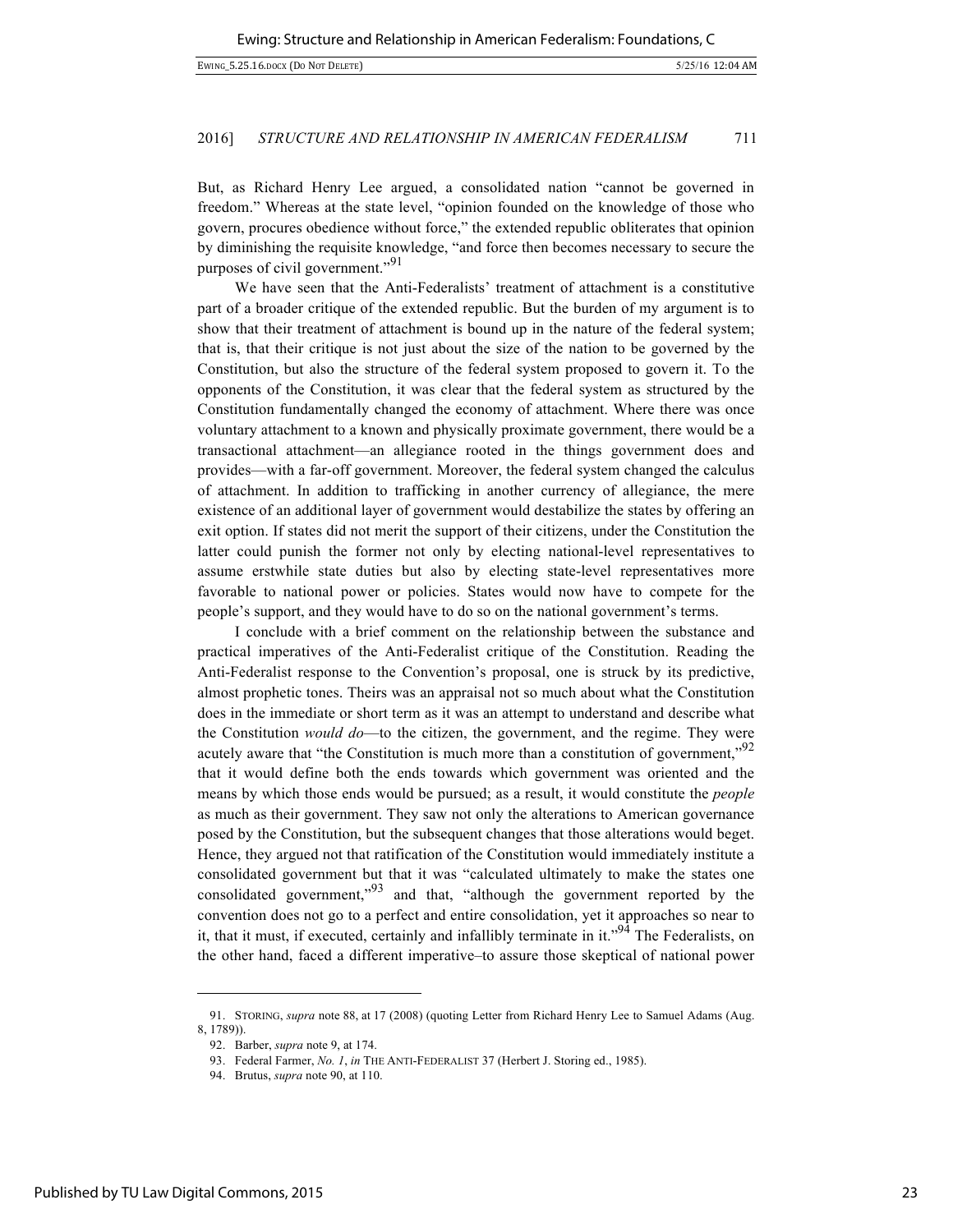that the Constitution did not create an unnecessarily powerful federal government. Accordingly, they focused on the many things that the Constitution would not immediately change, foremost among which was the vast body of state powers that, for reasons of popular attachment and government capacity, would *for the time being* remain with the states. It was left to the Anti-Federalists to identify and explain how even those could in time be changed by the government proposed by the Constitution.

# IV. "BASIC PRINCIPLES" RECONSIDERED

The underdeterminacy of the federal system, expressed in both the structures and relationships of federal sovereignty, means that the meaning of the state-federal relationship is contested, defined, and renegotiated through constitutional politics. As Keith Whittington has argued, federalism is "a continuing tension contained within, and created by, the founding document. Partly because of that ambiguity, the resolution of that tension is a political, and not merely a legal task that has fallen on subsequent generations."<sup>95</sup> This insight has deep roots in American political and legal thought. As John Marshall observed in *McCulloch v. Maryland*, "the question respecting the extent of the powers actually granted, is perpetually arising, and will probably continue to arise, so long as our system shall exist."<sup>96</sup> Though the parameters of the state-federal relationship are established by the Constitution, the answer to the fundamental question of political sovereignty—who gets to decide?—is a function of the episodic resolution of the structural and relational underdeterminacies inherent in American federalism. According to the understanding I have advanced in this Essay, the federal system structures debates over sovereignty and, as a result, comprises a fundamental disharmony in the constitutional order. Gary Jacobsohn has defined these disharmonies as latent tensions rooted in the polity's institutional arrangements, intellectual and political traditions, value commitments, and aspirations. "Unlike structures such as houses," he writes, "constitutions . . . are in decisive ways characterized by disharmony, a condition that generates a dialogical process that may result in changes in identity that, however significant, only rarely culminate in a wholesale transformation of the constitution."<sup>97</sup> The argument of this Essay has been that in the American federal system this dialogical process takes place between governmental institutions and between governments and their citizens.

Federal underdeterminacy was in part the result of a commitment to resolve deep divisions through the political process and to allow for changes over time in the division between state and federal power. However, though courts "could not reduce the relevant constitutional principles to legal precision," the lesson of American political history is that they have nonetheless exercised interpretive dominance in this domain.<sup>98</sup> And this is very much the consequence of our constitutional design, which explicitly rejected a

<sup>95.</sup> Keith Whittington, *The Political Constitution of Federalism in Antebellum America: The Nullification Debate as an Illustration of Informal Mechanisms of Constitutional Change*, 26 PUBLIUS 1, 1 (1996).

<sup>96.</sup> 17 U.S. 316, 405 (1819).

<sup>97.</sup> GARY JEFFREY JACOBSOHN, CONSTITUTIONAL IDENTITY 325-26 (2010).

<sup>98.</sup> Whittington, *supra* note 95, at 7. *See* KEITH WHITTINGTON, THE POLITICAL FOUNDATIONS OF JUDICIAL SUPREMACY: THE PRESIDENCY, THE SUPREME COURT, AND CONSTITUTIONAL LEADERSHIP IN U.S. HISTORY (2009) (discussing the origins and rise of judicial supremacy).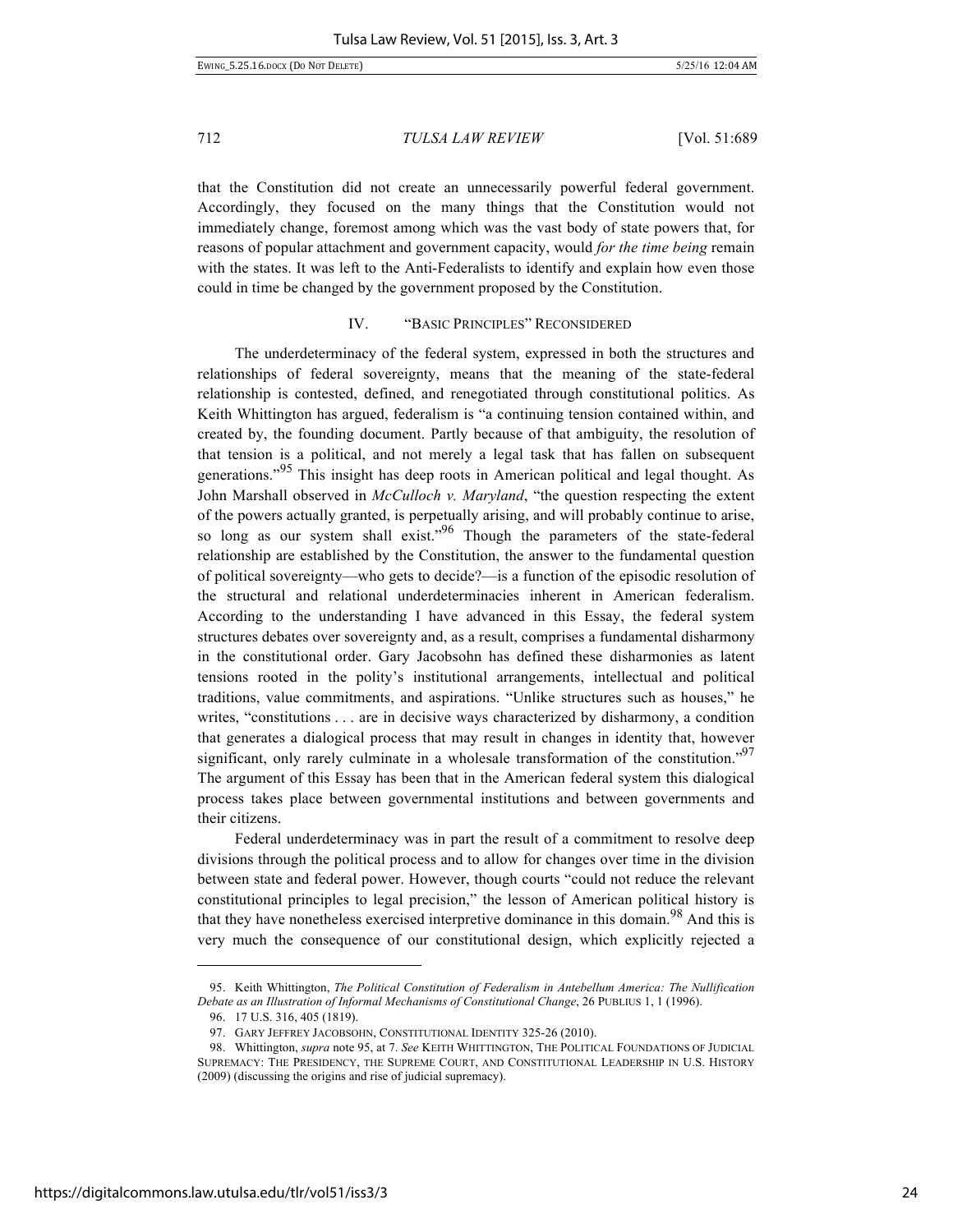legislative resolution of federalism questions in favor of a markedly (though not exclusively) judicial resolution.<sup>99</sup> By now, the tension between the determinacy of judicial reasoning and interpretation, on the one hand, and federal underdeterminacy, on the other, should be apparent. Nonetheless, applying the argument I have advanced in this Essay to a concrete case can further illustrate its central claims. Moreover, the recent political and legal battle over the Patient Protection and Affordable Care Act (ACA) vividly illustrates the substantive implications of these claims. Accordingly, in this section I critically evaluate the four "basic principles" identified in Chief Justice John Roberts's opinion in *National Federation of Independent Business v. Sebelius*<sup>100</sup> to demonstrate how the structural and relational considerations discussed in this Essay bear on the Court's decision to uphold the ACA's Individual Mandate provision as a lawful exercise of Congress's taxing power, but not as a lawful exercise of its regulatory authority pursuant to the Commerce Clause.<sup>101</sup> As I endeavor to show, Roberts's articulation of the state-federal relationship entails the denial of the two fundamental premises of the federal system that I have presented in this Essay—that the Constitution established an underdeterminate relationship between the states and the national government, and that the attachment of the people can play a crucial role in resolving (if only temporarily) those underdeterminacies. While this is apparent in the first three "basic principles," it is especially clear, and especially consequential, in the fourth, which concerned the use of the canon of constitutional avoidance to uphold the Individual Mandate as a lawful use of Congress's taxing power. Accordingly, I discuss this canon at some length, offering a sustained critique of its use in *Sebelius*. I conclude by sketching an alternative model of judicial review—*processual review*—that is consistent with the structural and relational understanding of the federal system presented in Parts I and II and yet distinct from the conception of review derived from the most prominent process-based theories of federalism.

# *A. Four "Basic Principles" and Three Critiqued*

Chief Justice Roberts begins his *Sebelius* opinion with an articulation of the "basic principles" that form the background against which the questions presented in the case must be considered. Though Roberts does not explicitly enumerate these principles, the following four can be readily identified from his discussion:

"In our federal system, the National Government possesses only limited powers; the States and the people retain the remainder."<sup>102</sup>

<sup>99.</sup> *See* LaCroix, *supra* note 51; Chafetz, *supra* note 73 (arguing that judicial resolution is not the *only* constitutional means of resolving state-federal conflicts). *See also* Allison LaCroix, *What if Madison Had Won? Imagining a Constitutional World of Legislative Supremacy*, 45 IND. L. REV. 41 (2011) (exploring the possible political history of an American Republic *with* a national veto).

<sup>100.</sup> Nat'l Fed'n of Indep. Bus. v. Sebelius, 132 S. Ct. 2566, 2577-80 (2012).

<sup>101.</sup> Thus limited, my inquiry doesn't address the other dimensions of the Court's *Sebelius* decision. *See* Lawrence B. Solum, *How* NFIB v. Sebelius *Affects the Constitutional Gestalt*, 91 WASH. U.L. REV. 1 (2013) (clarifying and explaining the many issues at play in the opinions).

<sup>102.</sup> *Sebelius*, 132 S. Ct. 2566, 2577 (2012).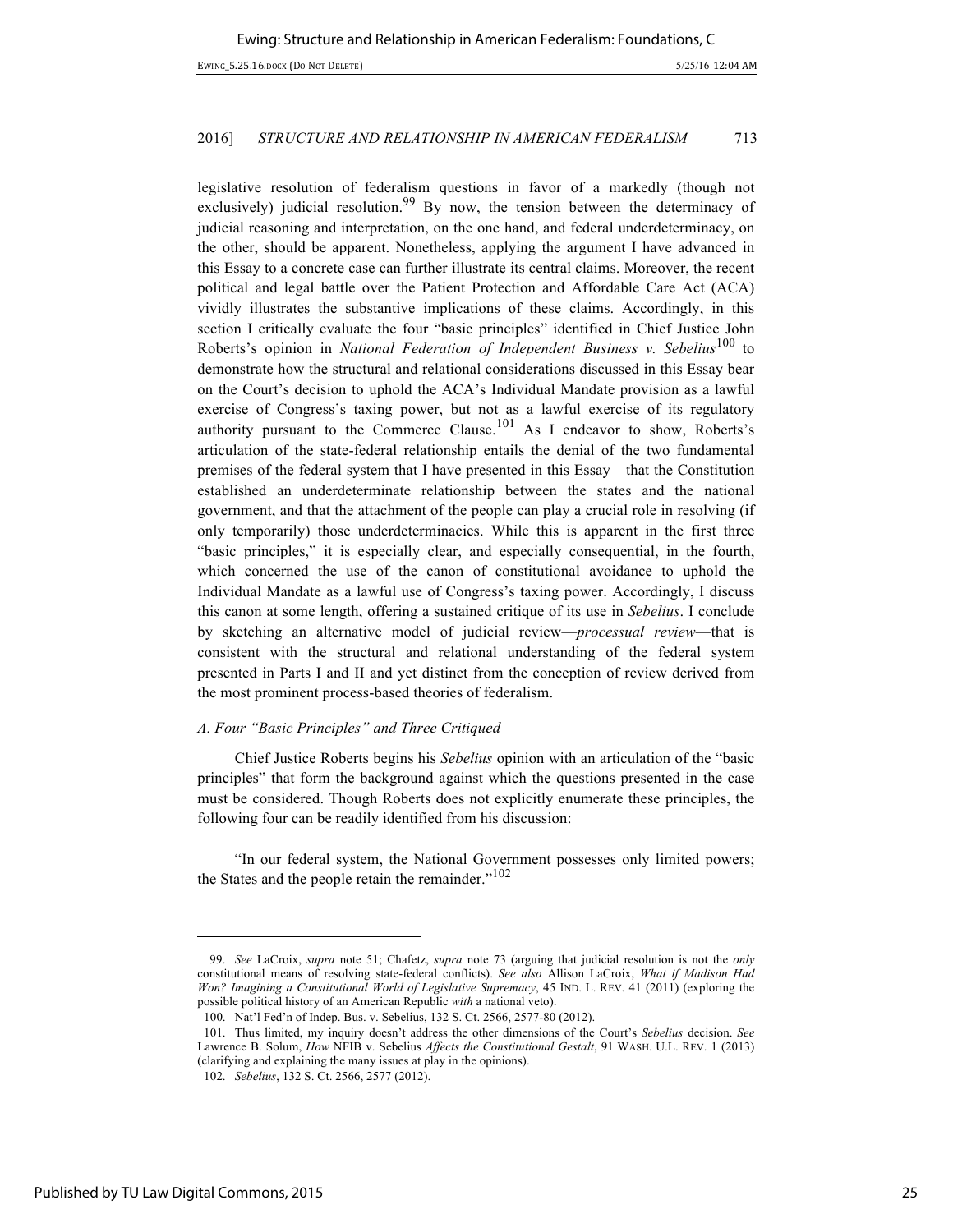EWING\_5.25.16.DOCX (DO NOT DELETE) 5/25/16 12:04 AM

714 *TULSA LAW REVIEW* [Vol. 51:689

While "the Federal Government . . . must show that a constitutional grant of power authorizes each of its actions . . .[t]he same does not apply to the States, because the Constitution is not the source of their power."<sup>103</sup>

"This case concerns two powers that the Constitution does grant the Federal Government, but which must be read carefully to avoid creating a general federal authority akin to the police power."<sup>104</sup>

"Our permissive readings of [Congress's enumerated] powers is explained in part by a general reticence to invalidate the acts of the Nation's elected leaders. . . . Our deference in matters of policy cannot, however, become abdication in matters of law."<sup>105</sup>

1. Principle (1): Limited Federal Powers

Roberts begins his analysis by quoting John Marshall's observation in *McCulloch v. Maryland*, noted at the outset of this Part, "that 'the question respecting the extent of the powers actually granted' to the Federal Government 'is perpetually arising, and will probably continue to arise, as long as our system shall exist.<sup>"106</sup> But what for Marshall was a reflection on the inevitable consequences of constitutional underdeterminacy is for Roberts a license for judicial oversight and intervention. That this question will continue to arise, Roberts argues, implies that some institution must provide an answer: "Resolving this controversy requires us [i.e., the Judiciary] to examine both the limits of the Government's power, and our own limited role in policing those boundaries."<sup>107</sup> Central to this argument is the conflation of two notions of limited governmental powers, which conflation is occasioned by the "perpetually arising" questions posed by federal underdeterminacy. Whereas Roberts's formulation of Principle (1) cites the *finite* nature of the federal government's powers, his justification for judicial review cites the *restricted* or *bounded* nature of those powers. Hence, federal underdeterminacy coupled with a focus on the restrictions on government power furnishes the justification for judicial policing of the "boundaries" of federal power.

As the language of Principle (1) suggests, Roberts's analysis is headed straight for the Tenth Amendment. After claiming that "the restrictions on government power foremost in many Americans' minds are likely to be affirmative prohibitions, such as contained in the Bill of Rights,"<sup>108</sup> he reminds the reader that the Constitution did not at first include a Bill of Rights in part "because the Framers felt the enumeration of powers sufficed to restrain the Government."<sup>109</sup> The Bill of Rights, Roberts argues, formalized this understanding of enumerated powers: "And when the Bill of Rights was ratified, it made express what the enumeration of powers necessarily implied: 'The powers not delegated to the United States by the Constitution . . . are reserved to the States

-

<sup>103</sup>*. Id.* at 2578.

<sup>104</sup>*. Id.*

<sup>105</sup>*. Id.* at 2579.

<sup>106</sup>*. Id.* at 2577 (quoting McCulloch v. Maryland, 17 U.S. 316, 405 (1819)).

<sup>107</sup>*. Sebelius*, 132 S. Ct. at 2577.

<sup>108</sup>*. Id.*

<sup>109</sup>*. Id.* at 2578.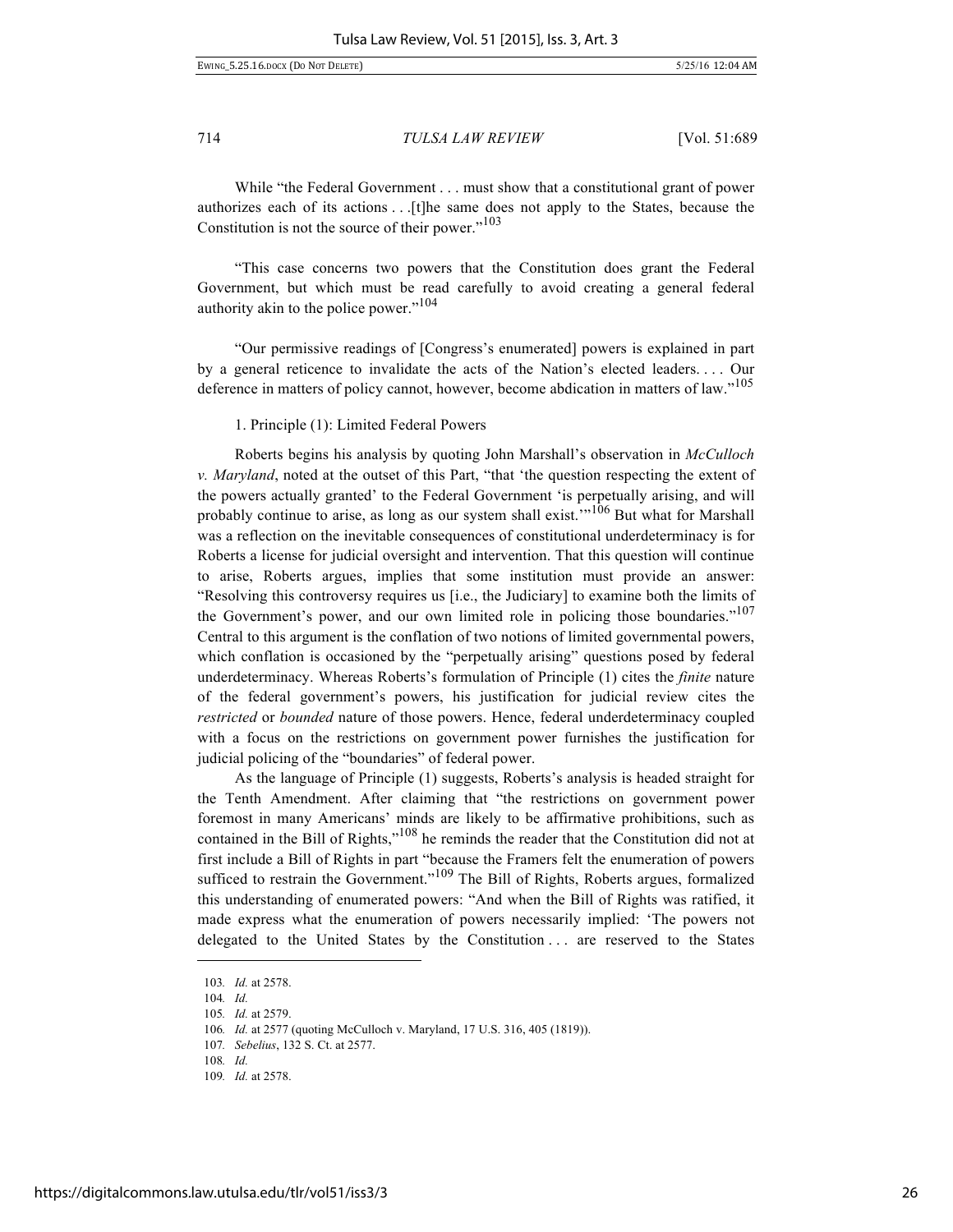respectively, or to the people. $^{110}$  One must assume, of course, that Roberts's language on this point (as elsewhere) is carefully chosen, which makes his choice of "made express" more than a little suggestive. In crafting the Tenth Amendment, the First Congress, led by Madison, "avoided anything that might revive the Articles of Confederation's stingy formula limiting the central government to powers '*expressly*' enumerated."<sup>111</sup> As I argued above,<sup>112</sup> the Tenth Amendment does nothing to make the state-federal relationship any less underdeterminate than it already is. Indeed, it stands as a testament to that underdeterminacy by acknowledging that the Constitution does not provide an exhaustive division of power between the states and the federal government. Moreover, nowhere in Roberts's analysis does he address the role of the people in determining the scope or location of government powers, which was a crucial interpretive component for Joseph Story. Thus understood, Roberts's description of the Amendment must be read as an attempt to impose greater determinacy on the constitutional text than it can plausibly bear.  $113$ 

# 2. Principle (2): The States

Roberts's discussion of the Tenth Amendment serves as a natural pivot point to an invocation, via *New York v. United States*, of state sovereignty.<sup>114</sup> Citing the states' police powers, which entail local control of "the facets of government that touch on citizens' daily lives," he writes, quoting *Federalist* 45, "The Framers thus ensured that powers which 'in the ordinary course of affairs, concern the lives, liberties, and properties of the people' were held by governments more local and more accountable than a distant federal bureaucracy." As I explained earlier, *Federalist* 45 is one of two essays (along with No. 46) in which Madison addresses the Anti-Federalists' consolidation charge, arguing that the states will "have the advantage of the federal Government."<sup>115</sup> But the nature of that advantage is crucially important. In Nos. 45 and 46, Madison identifies a host of considerations intended to show that the proposed Constitution could not result in a consolidated government. Those considerations, I have argued, fall into two categories. First, there are structural relationships that are themselves subject to the underdeterminacy of the federal system—"the immediate

<sup>110</sup>*. Id.* (quoting U.S. CONST. amend. X).

<sup>111.</sup> AKHIL AMAR, AMERICA'S CONSTITUTION: A BIOGRAPHY 320 (2005) (emphasis in original). *See also* AKHIL AMAR, THE BILL OF RIGHTS 119-124 (1998); ARTICLES OF CONFEDERATION of 1781, art. II ("Each state retains its sovereignty, freedom, and independence, and every Power, Jurisdiction and right, which is not by this confederation expressly delegated to the United States, in Congress assembled.").

<sup>112.</sup> *See* THE FEDERALIST, *supra* notes 19-21.

<sup>113.</sup> It is impossible to resist noting the echo of *Hammer v. Dagenhart* in Roberts's use of "made express." There Justice Day wrote the Tenth Amendment's excluded "expressly" back into the Constitution, arguing that, "In interpreting the Constitution, it must never be forgotten that the Nation is made up of States to which are entrusted the powers of local government. And to them and to the people *the powers not expressly delegated to the National Government are reserved*" 247 U.S. 251, 275 (1918) (emphasis added). In response to both Day and Roberts, it will suffice to cite not just the text of the Tenth Amendment but also James Madison's observation in Congress on Aug. 18, 1789, in the face of an attempt to include "expressly" in the amendment draft: "It was impossible to confine a Government to the exercise of express powers; there must necessarily be admitted powers by implication, unless the constitution descended to recount every minutia." *See* ANNALS OF THE CONGRESS OF THE UNITED STATES (Joseph Gales, Sr. ed., 1834), I:790.

<sup>114.</sup> *See, e.g.*, United States v. Morrison, 529 U.S. 598, 618-19 (2000).

<sup>115.</sup> THE FEDERALIST NO. 45, at 311 (Jacob E. Cooke ed., 1961).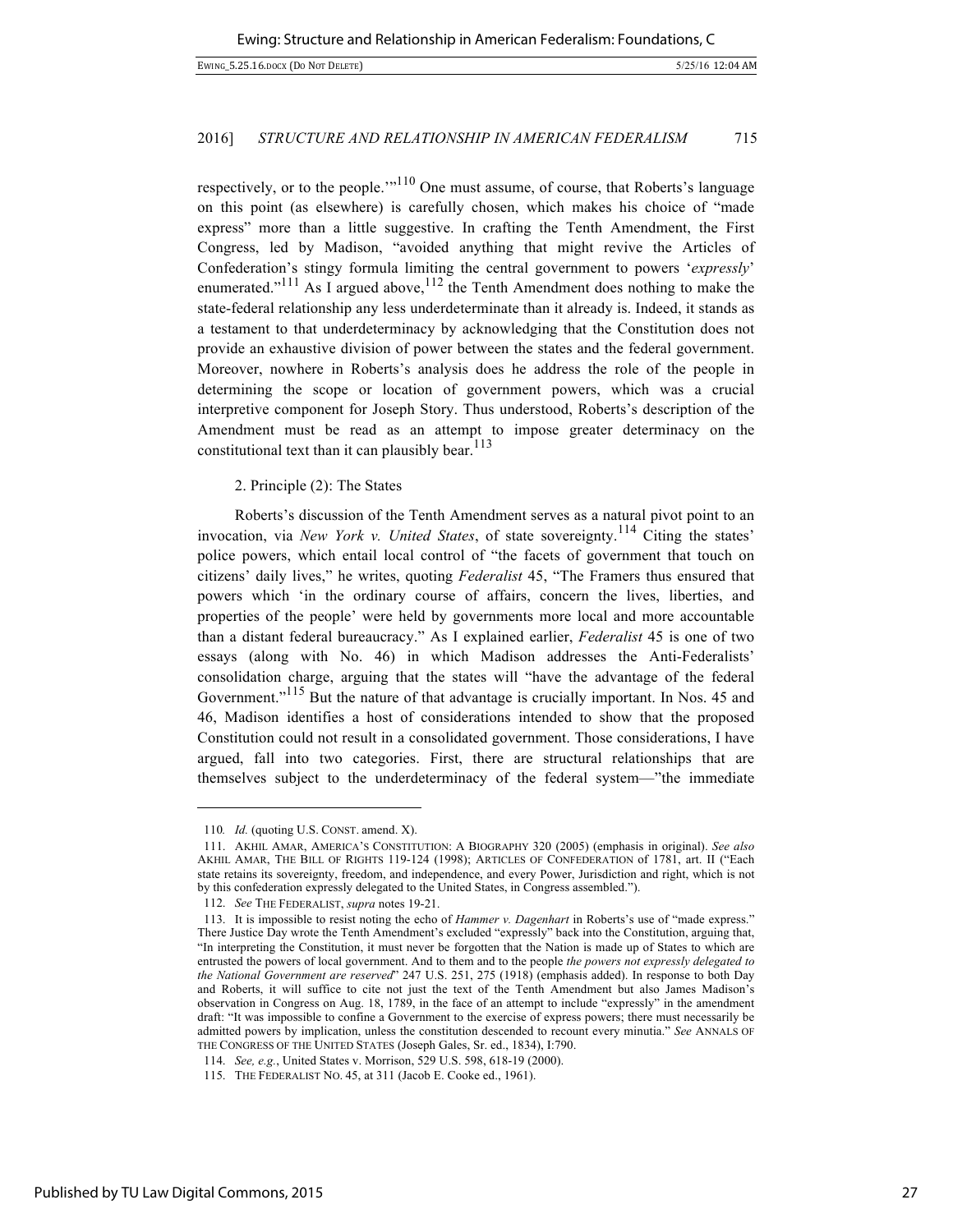dependence of the one [government] on the other" and "the powers respectively vested in them. $116$  And second, there are contingent political realities that depend on the capacity, size, and respectability of the federal government, all of which influence the people's attachment thereto—"the weight of personal influence," "the predilection and probable support of the people," and "the disposition and faculty of resisting and frustrating the measures of each other."<sup>117</sup> Madison's characterization of the "powers reserved to the several States" that Roberts cites in his discussion of Principle (2) is far from the articulation of a principle of constitutional design. Rather, it is an appraisal of the current state of popular opinion and government capacity that yields the conclusion that there are natural limits, alongside but independent of constitutional limits, on the power of the federal government. We hear nothing in Roberts's treatment of state power about the variability of the people's attachment, to say nothing of the argument in *The Federalist* that the federal government would likely be a more efficient administrator than the states and, as a result, further attract the people's confidences and support.<sup>118</sup> To generalize Madison's observation of practical politics to a principle of constitutional design requires an extension of reasoning unsupported by the logic of either *The Federalist* or, more importantly, the Constitution.

Furthermore, Roberts's citation of *Federalist* 45 is somewhat puzzling given how the paragraph from which his selected quotation is drawn concludes. Madison clarifies that the change proposed by the Constitution "consists much less in the addition of NEW POWERS to the Union, than in the invigoration of its ORIGINAL POWERS."<sup>119</sup> But he continues immediately thereafter to distinguish those invigorated powers from a separate power: "The regulation of commerce, it is true, is a new power; but that seems to be an addition which few oppose, and from which no apprehensions are entertained."<sup>120</sup> Thus, the quote Roberts cites is part of the conclusion Madison derives from an argument defending particular powers of the proposed national government, those "principally concerned with external objects." These powers, Madison stresses, are not new powers added by the Constitution but original powers invigorated thereby. Hence, the conclusion Madison draws about those original powers—that, in the political world as then constituted, they leave undisturbed various state powers—cannot properly apply to powers that truly are new, of which the commerce power is the principal example cited. For an argument that culminates in the rejection of a Commerce Clause justification for congressional action, this is, to say the least, an inauspicious start.

3. Principle (3): The Police Power

Roberts's denial in Principles (1) and (2) of federal underdeterminacy and the consequences of the variability of the people's attachment both persists in and furnishes the basis for his contention in Principle (3) that the powers of the federal government mustn't be construed as "creating a general federal authority akin to the police

<sup>116</sup>*. Id.*

<sup>117</sup>*. Id.*

<sup>118.</sup> *See, e.g.*, THE FEDERALIST NOS. 17, 29.

<sup>119</sup>*. Id.* at 314 (emphasis in original).

<sup>120</sup>*. Id.*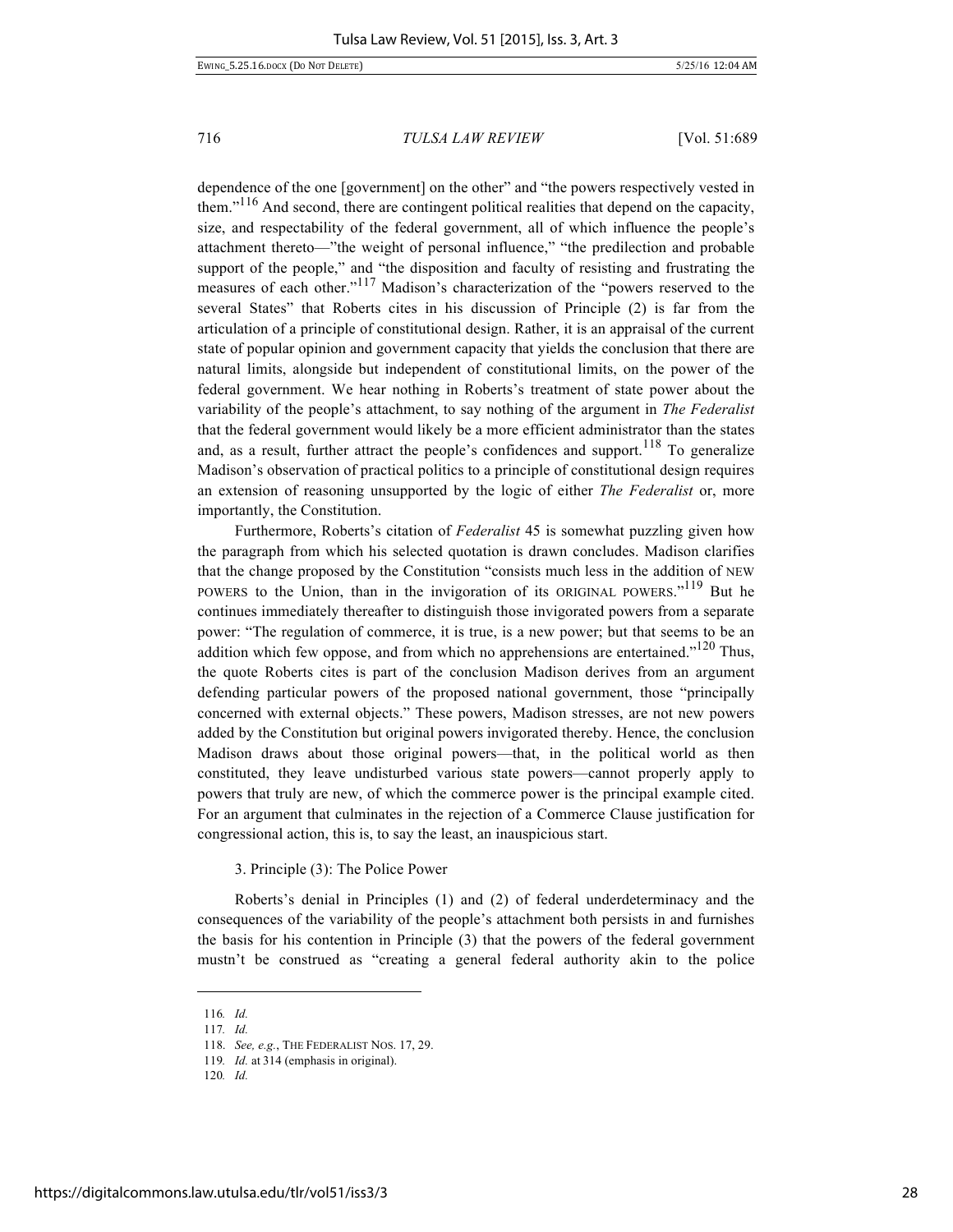power."<sup>121</sup> Here again we see the influence of his interpretation of *Federalist* 45, but this time he has gone one step further. Whereas Principle (2) made Madison's observation into a rule of constitutional design, in Principle (3) it is the foundation for a constitutionally protected category of state powers. Such a conception of the state-federal relationship is the hallmark of a determinate understanding of the federal system. What is particularly striking about this argument is that after stressing the point that state powers are not grounded in the Constitution [Principle (2)], Roberts then argues that those very powers serve as affirmative limits on Congress's constitutional powers. While Roberts makes a point of citing Marshall's opinion in *McCulloch v. Maryland* throughout the introduction to his own opinion, it must be acknowledged that his understanding of the state-federal relationship is a mirror image of Marshall's, in that it reverses the central components. For Marshall, a proper understanding of the state-federal relationship was attained by first fleshing out the meaning and extent of national sovereignty and then determining the points at which state power must yield to national power.<sup>122</sup> But for Roberts, the exact opposite is true. Understanding the extent of national power *begins* with the acknowledgment that it is limited by a body of supreme state powers. Nowhere is this difference more clear than in Roberts's invocation of state police powers, $123$  the doctrinal innovation contrived by the Taney Court to oppose Marshall's understanding of the state-federal relationship.<sup>124</sup>

#### *B. Principle (4): Constitutional Avoidance*

As important as they are in their own right, Principles (1)-(3) merit additional attention for the subsequent argument they enable, which Roberts introduces with his fourth principle: "Our permissive reading of [Congress's enumerated] powers is explained in part by a general reticence to invalidate the acts of the Nation's elected leaders. . . . Our deference in matters of policy cannot, however, become abdication in matters of law." $125$  Having set the stage with Principles (1)-(3) for rejecting the Commerce Clause justification for the ACA's Individual Mandate in the face of constitutional doubts, Roberts provides in Principle (4) the justification for interpreting and ultimately upholding the mandate as an exercise of Congress's taxing power. Unlike the first three principles, Principle (4) expressed the general sense of the whole Court: no justice disagreed with the proposition that in certain circumstances the Court can indeed, should—prioritize statutory interpretations that avoid rather than confront constitutional doubts. There were, to be sure, strong disagreements among the justices surrounding the canon's use.<sup>126</sup> But those concerned *the necessity of employing* or *the proper threshold for triggering* such a construction in the case at hand, not whether it was improper for the Court ever to consider doing so. The clear message of *NFIB*

<sup>121.</sup> Nat'l Fed'n of Indep. Bus. v. Sebelius, 132 S. Ct. 2566, 2578 (2012).

<sup>122.</sup> In addition to *McCulloch v. Maryland*, see Marshall's opinion elaborating his theory of national sovereignty in *Cohens v. Virginia*, 19 U.S. 264 (1821).

<sup>123.</sup> *Sebelius*, 132 S. Ct. at 2578.

<sup>124.</sup> *See, e.g.*, Mayor of New York v. Miln, 36 U.S. 102 (1837); Briscoe v. Bank of Kentucky, 36 U.S. 257 (1837).

<sup>125</sup>*. Sebelius,* 132 S. Ct. at 2579.

<sup>126.</sup> *Cf. id.* at 2593-94 (Roberts, C.J.); *id.* at 2650-55 (Scalia, Kennedy, Thomas, Alito, J., dissenting).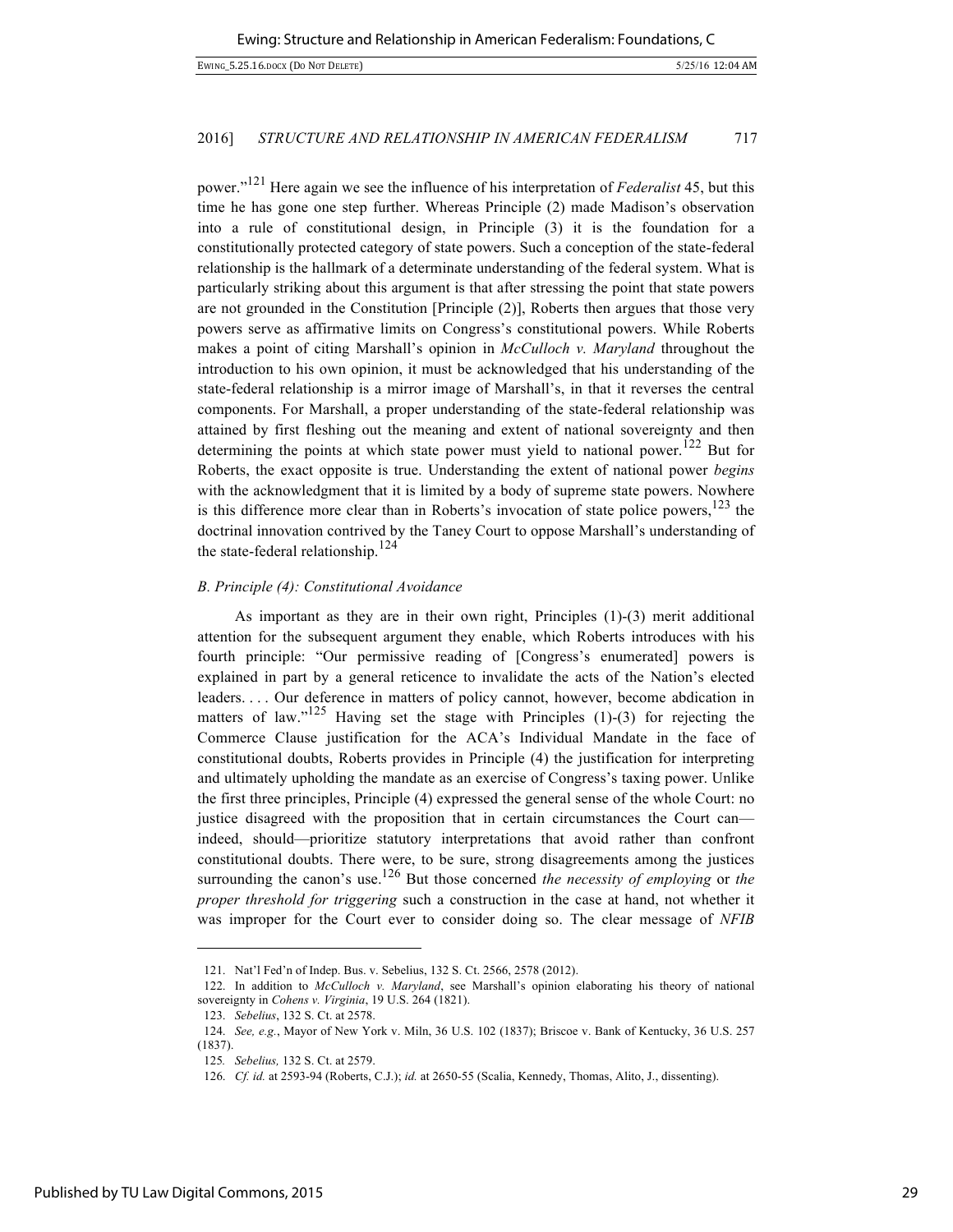(perhaps one of the few) is that the avoidance canon is a *per se* legitimate and valuable tool of statutory interpretation that is only invalid *per accidens*. For this reason, the observation made in 1967 by Judge Henry Friendly could just as well have been spoken in 2012: "questioning the doctrine of construction to avoid constitutional doubts is rather like challenging Holy Writ."<sup>127</sup>

The canon of constitutional avoidance is actually a set of related propositions.<sup>128</sup> In its most general form, it holds that when a congressional enactment is susceptible of more than one plausible interpretation and one of those is (potentially) constitutionally problematic while the other is not, the non-problematic interpretation should prevail. The parenthetical suggests that the canon is, perhaps, not as straightforward as it may at first appear. And indeed, in practice the avoidance canon admits of two versions: the classical and the modern.<sup>129</sup> On the classical version, if on its most natural reading a statute would be unconstitutional, then and only then can the judge seek an alternate plausible interpretation on which it would be constitutional. On the modern version, if a statute's most natural reading raises constitutional doubts or difficult constitutional questions, the judge should adopt an interpretation that avoids such questions. The difference between the two versions can be put in terms of the threshold for triggering the canon's use. For the classical version, the threshold is a finding of unconstitutionality for the most natural reading; for the modern, it is a finding of constitutional doubts or difficult constitutional questions.

Though the classical version was a fixture of constitutional jurisprudence throughout much of the nineteenth century, it gave way to the modern version in the early twentieth century because of growing unease with the constitutional analysis required by classical avoidance.<sup>130</sup> As William Kelley puts it, "a court could not recognize the circumstances calling for its invocation until it had first effectively engaged in judicial review and concluded that a particular reading of a statute would render it unconstitutional." But the subsequent adoption of a permissible interpretation made the preceding constitutional analysis look like dicta, thus putting the Court "in the apparent position of rendering advisory opinions on constitutional questions."<sup>131</sup> Formally recognizing these concerns in the 1909 case *Delaware & Hudson*, <sup>132</sup> the Court began shifting to the modern version of the avoidance canon.

Of the various justifications offered for the avoidance canon, the two most prominent are also those most relevant to the inquiry at hand. First, as argued at some length by William Eskridge and his co-authors, $133$  a norm of construing statutes to avoid constitutional doubts reflects a commitment to legislative supremacy. As Kelley notes, the development of the modern version of the canon was part and parcel of an effort to

-

<sup>127.</sup> HENRY J. FRIENDLY, BENCHMARKS 211 (1967).

<sup>128.</sup> *See generally*, ROBERT KATZMANN, JUDGING STATUTES 50-54 (2014).

<sup>129.</sup> *See* Adrian Vermeule, *Saving Constructions*, 85 GEO. L.J. 1945, 1949-50 (1997).

<sup>130.</sup> *See* William K. Kelley, *Avoiding Constitutional Questions as a Three-Branch Problem*, 86 CORNELL L. REV. 831, 840-41 (2001).

<sup>131</sup>*. Id.* at 840.

<sup>132</sup>*.* United States ex. rel. Attorney General. v. Delaware & Hudson Co*.*, 213 U.S. 366, 407-08 (1909).

<sup>133.</sup> Kelley, *supra* note 130, at 843-44 (citing WILLIAM N. ESKRIDGE, JR. ET AL., LEGISLATION AND STATUTORY INTERPRETATION (2000)).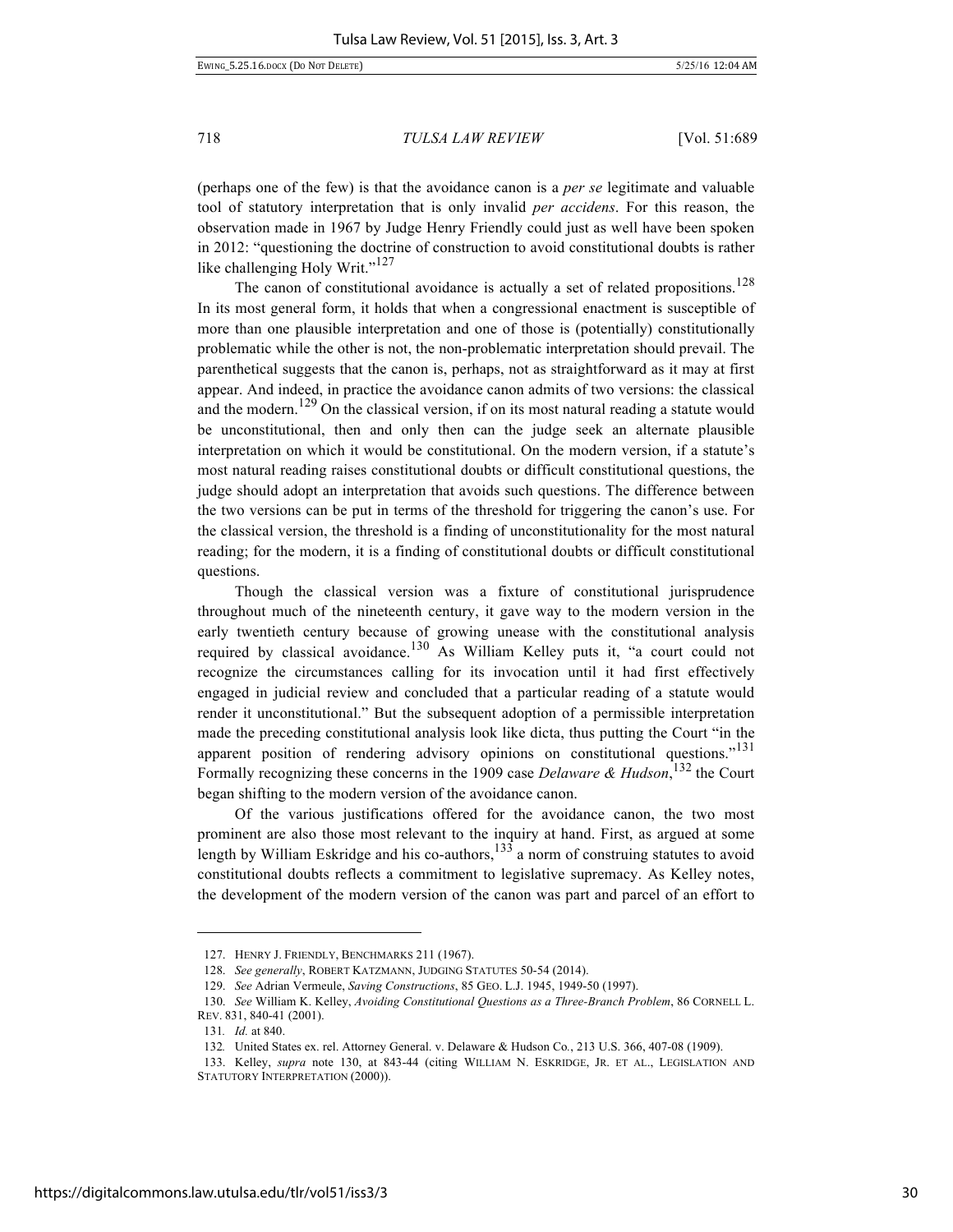establish "that the Court defers to Congress and thereby serves the separation of powers by not deciding constitutional questions."<sup>134</sup> Because the will of the people is expressed through their representatives in Congress, the Court should make every effort to respect its collective judgment as to what the Constitution means and permits. Such respect requires avoiding the conclusion that Congress acted unconstitutionally when an alternate interpretation is available whereby that act could be sustained. Summarizing this line of argument, Gillian Metzger and Trevor Morrison write that according to this legislative supremacy justification, "Congress is presumed to intend to legislate within constitutional limits and to avoid legislating in a way that pushes the constitutional envelope."<sup>135</sup> Proper adjudication, then, requires honoring congressional judgment.

Second, and closely related to the first justification, the avoidance canon is grounded on the belief that courts should, where possible, avoid creating constitutional law by passing on constitutional questions. Against the backdrop of the rejection of *Lochner*-era jurisprudence and the constitutional limitations it imposed, the Court came to the view that *constitutional* adjudication should be a last resort.<sup>136</sup> This justification is premised on a view of the separation of powers that entails a sharp distinction between law and politics. According to this view, it is for Congress to make laws and for the Court to uphold the Law (i.e*.*, the Constitution). Thus, through giving the legislature wide berth by substantially deferring to its determinations and only addressing constitutional doubts where absolutely necessary, the Court could serve this vision of the separation of powers. Here the conceptual proximity between this justification and the legislative supremacy justification becomes clear. Because Congress is the supreme lawmaker and because the rejection on constitutional grounds of a congressional enactment effectively denies the validity of that supremacy in a particular instance, the Court must limit itself to its proper function: policing and enforcing constitutional limits.

Perhaps unsurprisingly, critics of the avoidance canon have addressed their arguments to the very justifications offered by its defenders. Against the case that the canon respects legislative supremacy, they have argued that the canon does no such thing. For one, constitutional avoidance often requires distorting unambiguous statutory language, or even clear congressional intent, a fact expressed by the very terms of the canon. These critics stress that, because judicial skepticism of the constitutionality of a congressional enactment is inherent in the avoidance canon, it is difficult to cloak in the language of legislative supremacy and deference to popularly elected representatives actions that entail the substitution of a judicial for a legislative judgment. Such was the view of the joint dissent in *NFIB*, which argued that, "to say that the Individual Mandate merely imposes a tax is not to interpret the statute but to rewrite it."<sup>137</sup> Moreover, the sharp distinction between law and politics that supports the legislative supremacy

<sup>134.</sup> *Id.* at 841.

<sup>135.</sup> Gillian E. Metzger & Trevor W. Morrison, *The Presumption of Constitutionality and the Individual Mandate*, 81 FORDHAM L. REV. 1715, 1718 (2013).

<sup>136.</sup> *See, e.g.*, Harriman v. Interstate Commerce Com'n, 211 U.S. 407 (1908); Delaware & Hudson, 213 U.S. 366 (1909). *See* Ashwander v. Tenn, Valley Auth., 297 U.S. 288, 346-48 (1936) (Brandeis, J., concurring) (identifying seven principles for avoiding constitutional questions); *see also* Kelley, *supra* note 130, at 838-39. 137. Nat'l Fed'n of Indep. Bus. v. Sebelius, 132 S. Ct. 2566, 2655 (2012) (Scalia, Kennedy, Thomas, Alito, J., dissenting).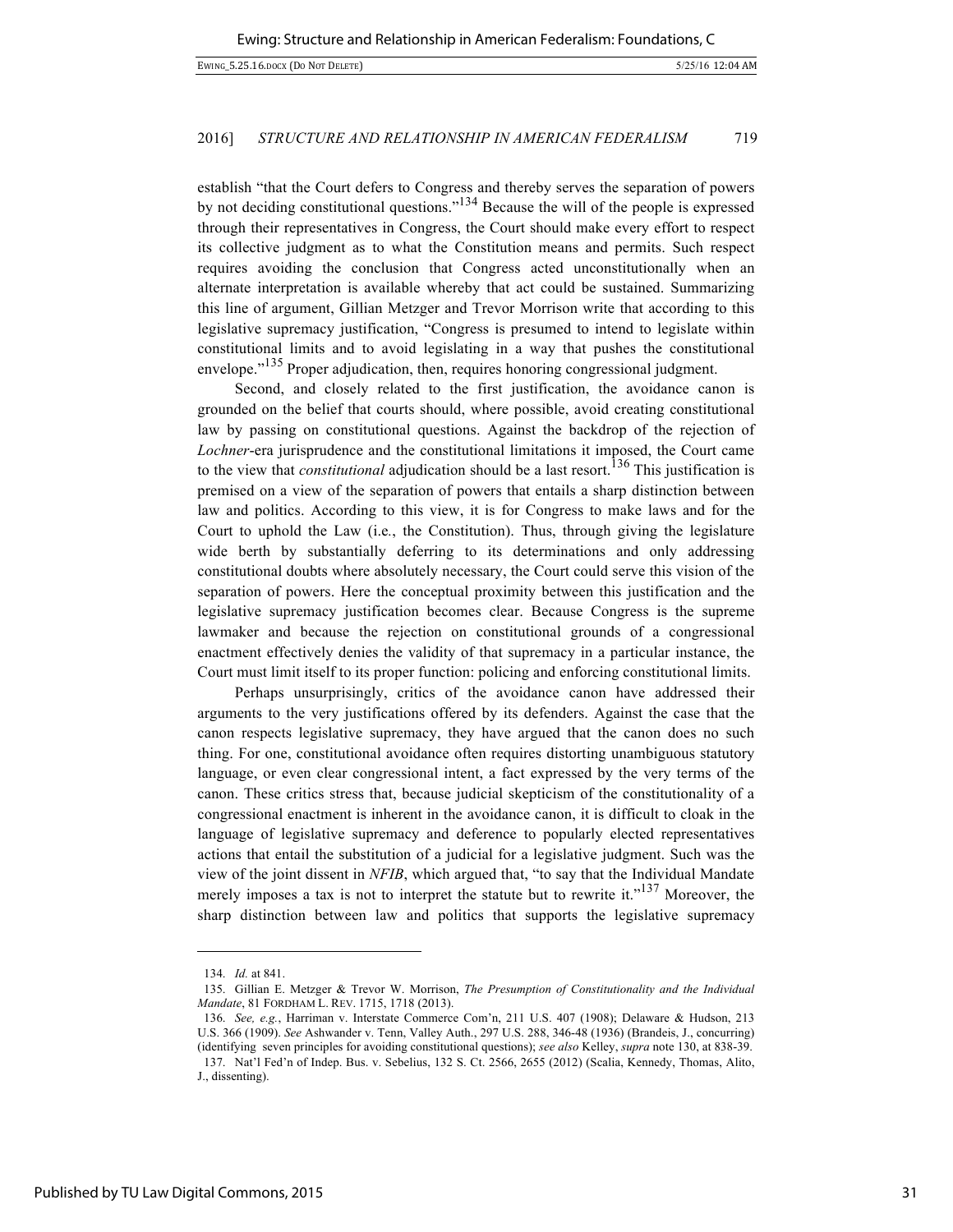justification serves to aggrandize the Court's role because it puts beyond legislative control the Court's determination of what is and what is not of constitutional concern. While the Court may in theory be restrained from addressing merely policy-regarding questions, it is the Court that in fact says which questions do and do not qualify as such. How this honors the role and position of the Legislative branch in the constitutional order, these critics contend, is far from clear.

And as for the point about avoiding the unnecessary creation of constitutional law, critics of the canon have persuasively shown that such a justification rings rather hollow. Scholars and jurists alike express this view. Frederick Schauer has stated the critics' case most comprehensively. After observing that the avoidance canon frequently requires the adoption of a strained interpretation, he concludes that, "it is by no means clear that a strained interpretation of a federal statute that avoids a constitutional question is any less a judicial intrusion than the judicial invalidation on constitutional grounds of a less strained interpretation of the same statute.<sup> $138$ </sup> Moreover, with an argument that echoes the reasons for which the Court shifted from the classical version of the canon to the modern version, he shows that "because the identification of the 'potential' constitutional problem turns out for this set of cases to be dispositive, the idea that the court is avoiding a constitutional decision is illusory."<sup>139</sup> According to Judge Posner, the avoidance canon serves to in effect create a "judge-made constitutional 'penumbra'"<sup>140</sup> by cordoning off areas of constitutional sensitivity from legislative influence. By avoiding putative constitutional doubts, the Court signals to Congress its convictions (or, at least, inclinations) about the avoided question. While it is true that such a move would fall short of a definitive constitutional ruling, to a rational legislator the message would be the same: this area is off limits. This should be enough, these critics of the avoidance canon contend, to give the lie to the argument that constitutional avoidance avoids the unnecessary creation of constitutional law.

Strikingly absent from the history, defenses, and even critiques of the avoidance canon is any reference to the bearing of the concrete politics surrounding the passage of a congressional enactment on the Court's treatment thereof. Indeed, the Court has deemed such considerations irrelevant to their duty to "say what the law is."<sup>141</sup> For Chief Justice Roberts in *NFIB*, the politics surrounding the Individual Mandate's passage was merely a matter of inconsequential "labels." Responding to the dissent's argument that the mandate's denomination as a "penalty" precluded its justification under the taxing power, Roberts argued that on this view "even if the Constitution permits Congress to do exactly what we interpret the statute to do, the law must be struck down because Congress used the wrong labels."<sup>142</sup> Where politics does enter the Court's calculus, it is at the very abstract level expressed by the distinction between law and politics that

<sup>138.</sup> Frederick Schauer, *Ashwander Revisited*, 1995 SUP. CT. REV. 71, 74 (1995).

<sup>139</sup>*. Id.* at 89. In a similar vein, Anthony Vitarelli has analogized the avoidance canon to administrative law, arguing that the canon involves—indeed, entails—a "step zero" inquiry that requires "reaching an initial factual determination of constitutional doubt." *See* Vitarelli, *Constitutional Avoidance Step Zero*, 119 YALE L.J. 837, 837 (2010).

<sup>140.</sup> Richard A. Posner, *Statutory Interpretation—In the Classroom and in the Courtroom*, 50 U. CHI. L. REV. 800, 816 (1983).

<sup>141.</sup> *See* Metzger & Morrison, *supra* note 135, at 1730.

<sup>142.</sup> *Sebelius*, 132 S. Ct. at 2597.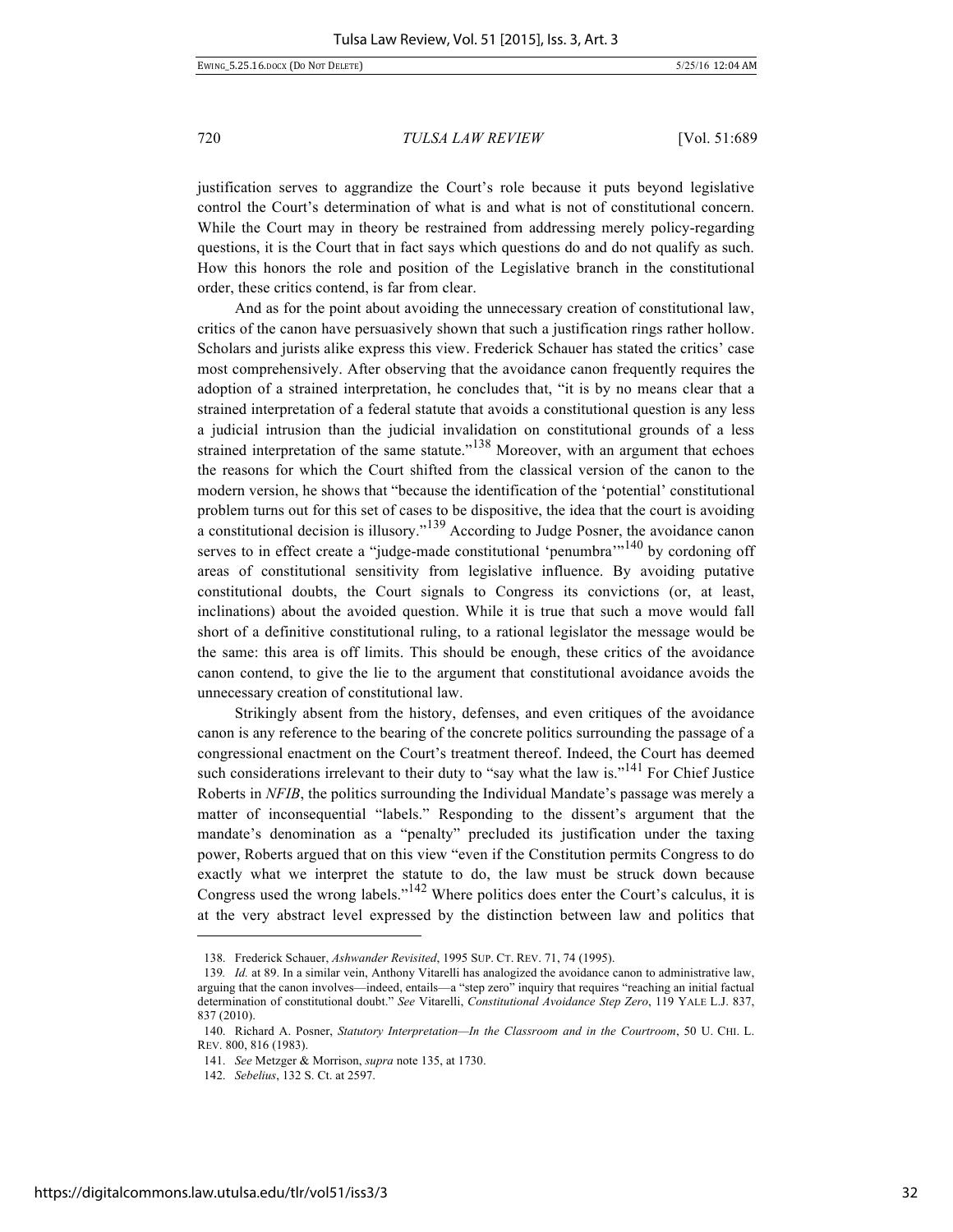justifies the Court's self-proclaimed primacy in matters of law. Politics is that thing Congress and the President do, and in which the Court must not meddle. As far as the Court is concerned, there is a virtual firewall between the politics that produced the statute and the statutory language that comes before the Court. Thus, the avoidance canon denies that the Court's statutory interpretation should be constrained or otherwise influenced by the political facts that attended the piece of legislation under review.

When the matter is stated thusly, it becomes clear that when the Court employs the more extreme version of the avoidance canon it does far more than rewrite the statute, as the joint dissenters in  $NFIB$  urged.<sup>143</sup> It rewrites the political history of that piece of legislation—the complex series of decisions, deliberations, and public justifications that produced the statute. For the use of the avoidance canon implies that the legislative *product* Congress produced can be disconnected for legal purposes from *how Congress produced it*. Only then could something as fundamental as the constitutional basis for a piece of legislation be swapped out for another in the face of constitutional doubts. So in the case of the ACA, what is entailed by the Court's upholding the Individual Mandate under the taxing power rather than the commerce power is the belief that (a) the statute would have been no different had congressmen and women justified, debated, and constructed it as a tax rather than a commercial regulation (or vice versa), or (b) it does not matter how Congress justified the bill as it was being constructed, only how the statute stands in relation to (the Court's understanding of) the powers at Congress's disposal. Both of these possibilities are deeply problematic, and we can see exactly why if we return to the fundamental components of the federal system elaborated in Parts I and II: constitutional underdeterminacy and the centrality of citizens' attachment to shaping the precise contours of the state-federal relationship.

Consider first the underdeterminacy of the federal system. The understanding I have advanced foregrounds the role of political construction in the elaboration of the state-federal relationship. Although this view does not necessarily foreclose judicial engagement with legislation touching on the scope of national power, it does highlight the role of politics in the definition of that scope. Moreover, it should lead us to consider, when confronted with a use of the avoidance canon, whether the difference between the constitutional ground avoided and the constitutional ground chosen has any relation to the statute in question. That is, had the Individual Mandate been passed as a tax would it have been any different than if it had been passed as a commercial regulation? For what reasons could one justification have been more salient than another? And in back of these, what does it means for a law to be passed pursuant to a specific constitutional power and not another?

Questions such as these focus our attention on two considerations. First, there is the relationship between what could be called political form and constitutional function.

-

<sup>143.</sup> By this I mean that the following argument applies most directly to the classical version of the avoidance canon. The insight underlying this distinction is that it's easier to tell, for reasons set out below, whether Congress was acting pursuant to one power and not another than it is to determine if Congress intended to confront or avoid a constitutional question. The complications surrounding its application to the modern version can be set aside here because the version employed by the Court in *NFIB* was markedly classical. *See* Mark Tushnet, *Did the Chief Justice Have to Decide the Commerce Clause Question in NFIB*, BALKINIZATION (July 3, 2012), http://balkin.blogspot.com/2012/07/did-chief-justice-have-to-decide.html.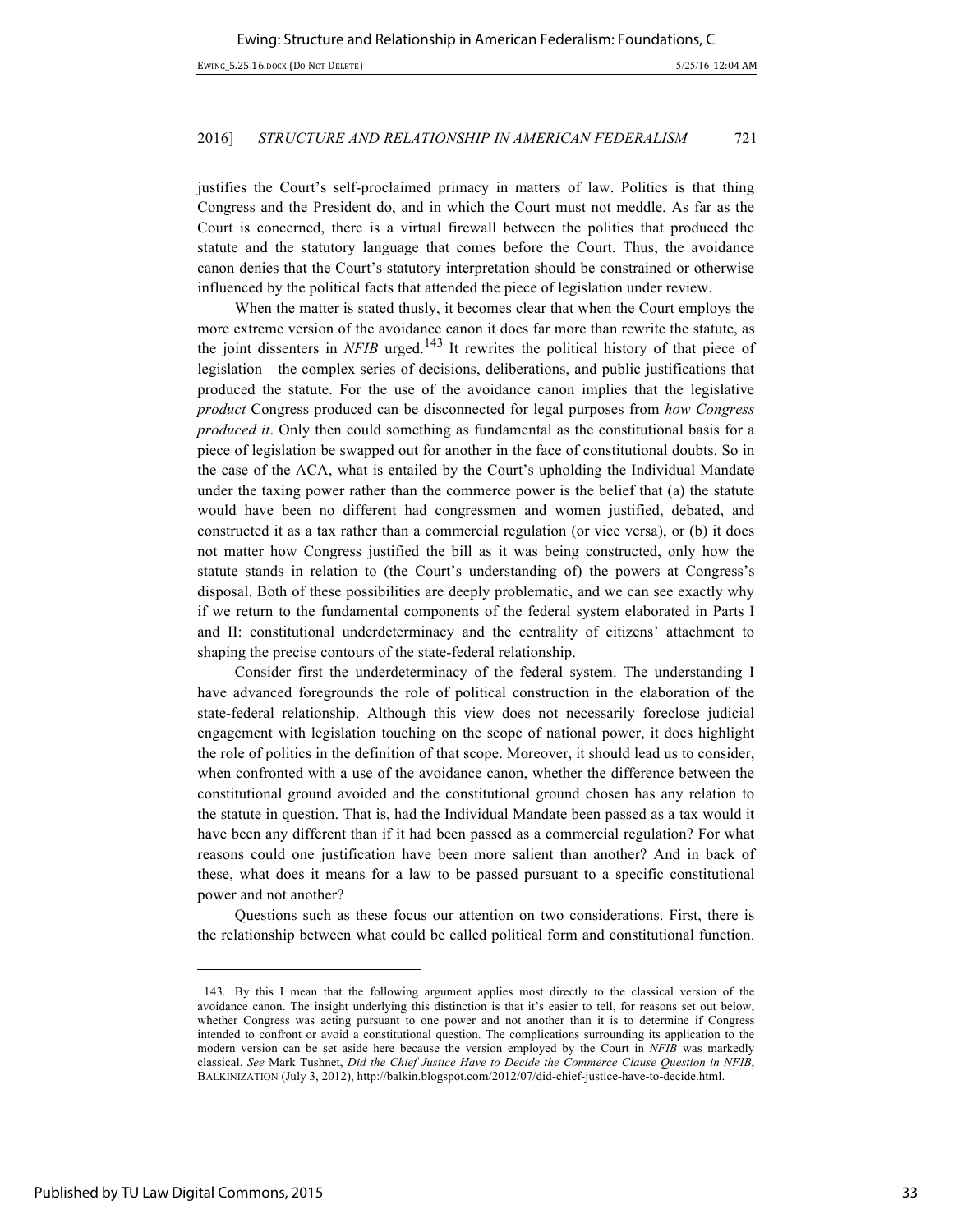Recall that the avoidance canon either denies or almost entirely dismisses any relationship between the politics that produced a law and the text of the statute that comes before the Court. Regardless of the politics surrounding the passage of a statute (i.e., its political form), all that matters for the Court is its bearing on valid congressional powers (i.e., its constitutional function). But a sensitivity to the role of politics in structuring the state-federal relationship makes one loathe to close the door on a relationship such as this. Indeed, this sensitivity leads one to interrogate how political forms shape, constrain, or determine constitutional functions and how, as a consequence, constitutional functions are inseparable from the political forms that produce them.

Consider in this light the tax-versus-penalty argument between the joint dissenters and the majority,  $144$  not as a matter principally of statutory interpretation but rather as a matter of the relationship between politics and policy. Reoriented along these lines, that debate then becomes not about the best reading of the statute in light of its formal properties but about the relationship of those properties to the underlying politicalconstitutional choices made in the legislative process. When Congress seeks to exercise its taxing power, it acts in recognizable ways. To name just a few, the bill must originate in the House of Representatives,  $145$  certain committees must be involved in the drafting and markup processes, noncompliance fees must be identified, and collection procedures must be specified. These, in turn, decisively shape the legislation in question, determining, for example, who is empowered to act on behalf of the government and whether new agencies must be created or existing agencies repurposed. Stated more generally, the taxing power puts some legislative tools on the table that otherwise would not be available (e.g., fees to be collected by the IRS), even as it takes other tools off the table (e.g., criminalizing certain behavior under penalty of prosecution), and in so doing dictates certain procedural requirements for the construction and passage of the bill. The same is true for Congress's power to regulate commerce, just as it is for each of its powers set forth in the Constitution. Hence, to substitute one constitutional foundation for another in the face of constitutional doubts is to effectively rewrite the political history that stands behind a statute's text, severing the connection between political forms and constitutional functions.

Moving on from the relationship between political form and constitutional function, we confront the second consideration brought to light when the assumptions underlying the avoidance canon are laid bare and questioned: the role of political constraints in shaping the political processes that produce legislation. When political constraints (or safeguards) are invoked, what is often meant are the features of institutional design or the explicit procedural requirements that give shape to the political process.<sup>146</sup> But this is a very anemic notion of political constraints, on the one hand

<sup>144.</sup> *Sebelius*, 132 S. Ct. at 2650-655 (Scalia, Kennedy, Thomas, Alito, J., dissenting).

<sup>145.</sup> *See, e.g.*, U.S. CONST. art. I, §7. It is in this connection, perhaps, that Origination Clause challenges to the ACA could have significance beyond the strict procedural defect they allege. *See* Sissel v. HHS, 746 F.3d 468 (D.C. Cir. 2014); Hotze v. Sebelius, 991 F. Supp. 2d 864, 878 (2014).

<sup>146.</sup> Not coincidentally, many of these articulations come in the context of the state-federal relationship. The seminal piece is Herbert Wechlser, *The Political Safeguards of Federalism: The Role of the States in the Composition and Selection of the National Government*, 54 COLUM. L. REV. 543 (1954) (opposing judicial review to protect the states from Congress on historical and prudential grounds). *See also* Larry D. Kramer, *Putting the Politics Back into the Political Safeguards of Federalism*, 100 COLUM. L. REV. 215 (2000)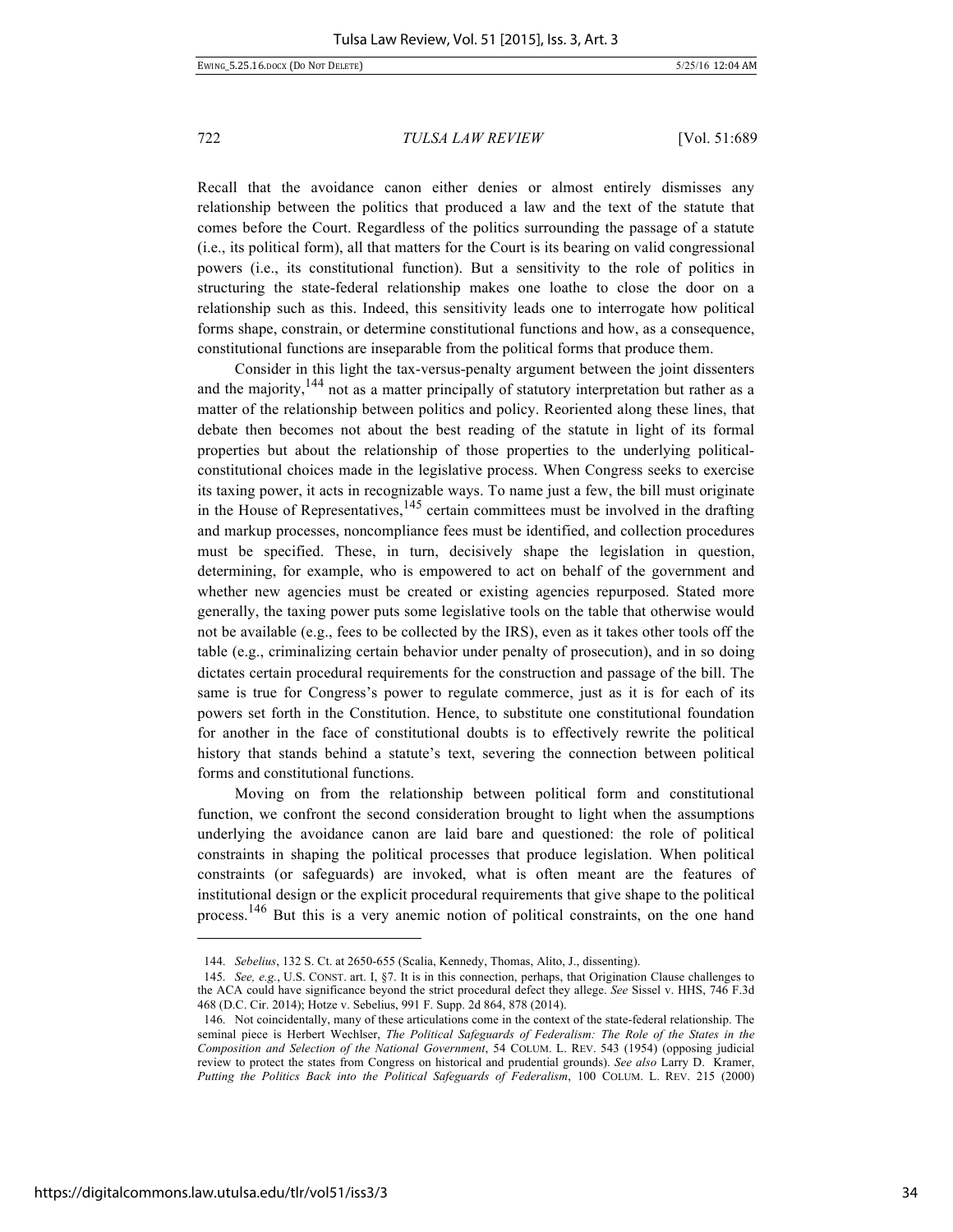focusing on the few procedural requirements set forth in the Constitution and, on the other, frequently conflating the structure of representative institutions with the substance of representation.<sup>147</sup> One can be even more blunt in critiquing this notion of political constraints: it is not quite clear what is *political* about them other than that they structure one subset of political behavior and helpfully buttress the conventional distinction between law and politics. To define political constraints as the constitutionally imposed requirements of, and implicitly limitations on, the legislative process, or as the (putatively) intended substantive effects of institutional design overlooks the profound ways in which certain forms of politics—what I have been calling constitutional politics—serve as constitutional constraints. Moreover, these forms of politics furnish valuable resources for evaluating the quality and constitutional authority of claims about what the Constitutions means.

To see how this is the case, we must return to the relational dimensions of the federal system, specifically the role of attachment in shaping the state-federal relationship. Attachment, in both its Federalist and Anti-Federalist variants, rests on epistemic prerequisites. This is not nearly as abstract as it sounds. All it amounts to is this: in order for a citizen to ascertain and evaluate what her governments are doing, she must first know what they are doing. And for attachment to operate well (i.e., for it to give effect and purpose to that citizen's evaluation of her governments in light of her preferences), that knowledge must accurately map onto political reality. Thus, one prerequisite for attachment to operate as a reliable determinant of the state-federal relationship is that there must be some congruence between the public justifications offered to citizens for governmental action and the actions government actually takes. Otherwise, citizens will be either insufficiently informed and thus make unreliable judgments or inaccurately informed and thus make erroneous (or suboptimal) judgments. This, then, adds another element to the connection between political forms and constitutional functions. The result is a three-part chain running from (1) citizens' apprehensions and evaluations of their representatives' actions and justifications to (2) the political forms created by those representatives' behaviors, and then on to (3) the constitutional functions of the legislative outcomes.

How does this understanding of attachment bear on the use of the avoidance canon in *NFIB v. Sebelius*? In a word—profoundly. For by rejecting the Commerce Clause justification for the Individual Mandate and instead upholding it as a lawful exercise of the taxing power, the Court severed whatever connection there may have been between Commerce Clause justifications for the Individual Mandate given during the long debate over the ACA and the constitutional foundation on which it was allowed to stand. Just as important, avoiding the constitutional doubts raised by the Commerce Clause justification in favor of a taxing power justification effectively invalidated public avowals that the ACA was not an exercise of that power.

<sup>(</sup>opposing judicial review to protect the states from Congress on the grounds that political parties and national party politics preserve federalism); Jesse H. Choper, *The Scope of National Power Vis-à-Vis the States: The Dispensability of Judicial Review*, 86 YALE L.J. 1552 (1976). For a critical review of these, and other, arguments, *see* Saikrishna B. Prakash & John Yoo, *The Puzzling Persistence of Process-Based Federalism Theories*, 79 TEX. L. REV. 1459 (2001).

<sup>147.</sup> *See* Kramer, *supra* note 146, at 222-23.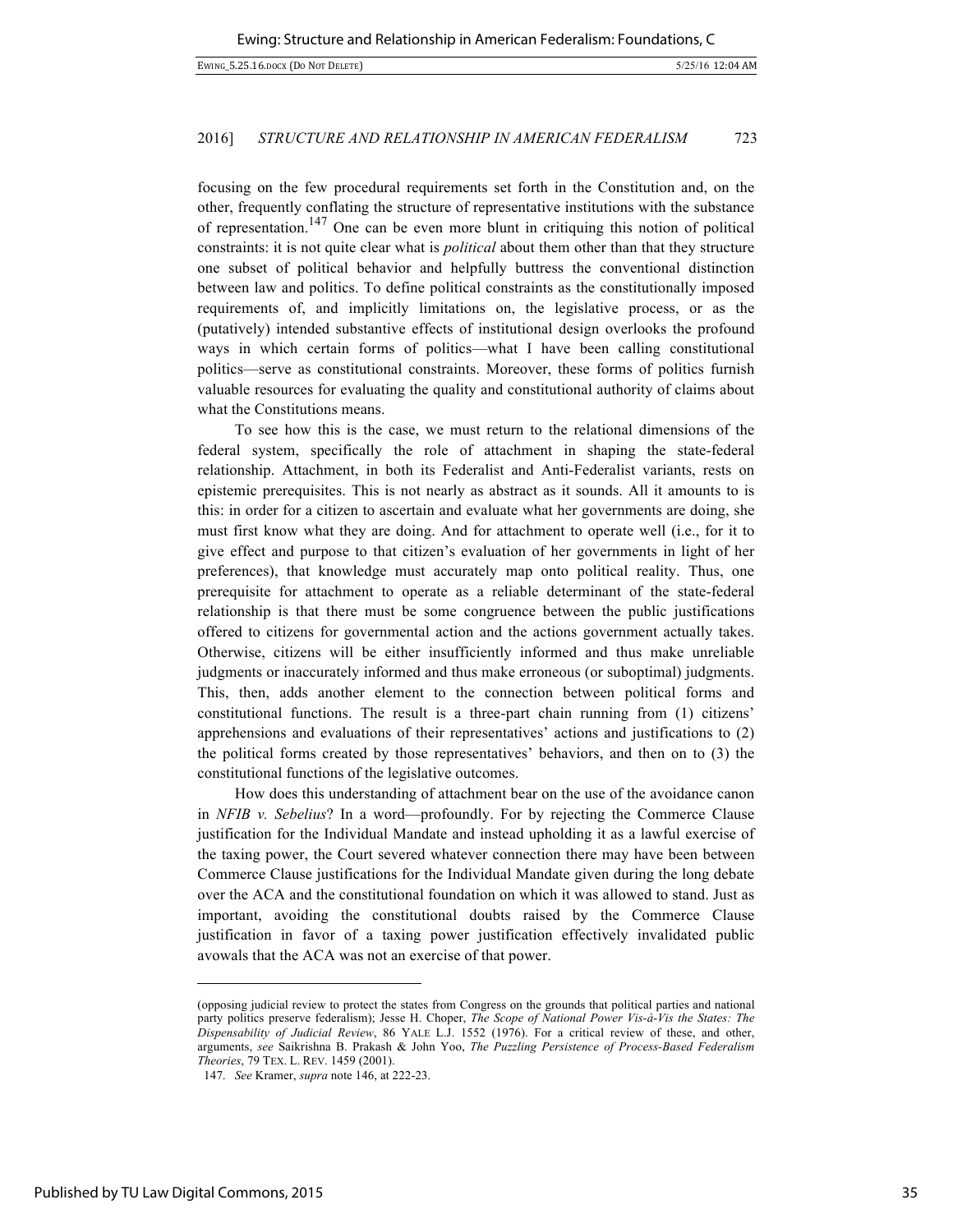In short, in our representative system the epistemic connection between citizen and government action that serves as the basis for evaluating how well governments act runs through the political process, and thus through the justifications representatives give for their actions. To pass a law under one justification and uphold it against constitutional challenge under another should raise concerns not only about democratic accountability but also about the viability of attachment as a superintending influence on the scope of national power vis-à-vis the states.

Underlying this argument is the observation that certain congressional powers are, at times, less popular than others. The exercise of some powers can be harder to sell to the public than other powers.<sup>148</sup> What the argument about attachment adds to this is the insight that, in the domain of constitutional politics, the prospects of public justification carries constitutional weight. Put differently, a crucial limitation on constitutional powers consists in public opinion organized around constitutional lines. The constitutional powers available to Congress have their own politics, and those politics shape the processes and procedures that produce legislation. This is, to be sure, an argument that admits of empirical investigation. There is some evidence that both the Commerce Clause and taxing power played a role in justifying the Individual Mandate, and an argument is required to establish which power (or powers) serves as the constitutional basis for Congress's action.<sup>149</sup> But that is precisely the point. By examining both the relationship between political form and constitutional function and the actual politics surrounding the debate and passage of a statute, we can understand a great deal about what powers Congress did and did not exercise and, on that basis, evaluate the authority with which it acted. Crucially, though, this requires looking beyond the text of the statute for such information and, indeed, jettisoning the conventional distinction between law and politics on which the avoidance canon is grounded.

<sup>148.</sup> For one example relevant to the specific episode under consideration, see the letter of July 16, 2009, signed by twenty-two House Democrats to then-Speaker Nancy Pelosi opposing the use of the taxing power to finance a portion of the total cost of the ACA (on file with author). This letter shows two things. First, that the taxing power was clearly in play during the drafting of the health care law, though in this case not in the precise context of the Individual Mandate. And second, that the potential use of the taxing power was unpopular enough to lead a significant number of Democrats to petition their leader to reconsider.

<sup>149.</sup> For example, some have argued that because the ACA was subject to criticism as a tax, it is clear that the Commerce Clause was, at best, one among multiple congressional powers at play. *See* Metzger & Morrison, *supra* note 135, at 1733 (citing DAN BALZ, LANDMARK: THE INSIDE STORY OF AMERICA'S NEW HEALTH-CARE LAW AND WHAT IT MEANS FOR US ALL 1, 7 (2010)). It is, however, unclear what support that citation is intended to provide for Metzger and Morrison's argument, as neither page referenced substantiates their claim. Nonetheless, opposition along the lines of that expressed by Sen. Tom Coburn's gloss on a Congressional Research Service white paper is sufficient to sustain the proposition that the use of the taxing power as a justification for the Individual Mandate was subject to criticism (on file with author). *See also* Ezra Klein, *How does the individual mandate work?* WASH. POST VOICES, Mar. 25, 2010 (noting that the "irony of the mandate is that it's been presented as a terribly onerous tax").

Nonetheless, popular and professional reaction, in conjunction with a high profile rejection of the taxing power justification by President Obama are enough to establish the salience, if not the preeminence, of the Commerce Clause justification throughout the drafting and debate of the ACA. *See* Robert Pear, *Changing Stance, Administration Now Defends Insurance Mandate as a Tax*, N.Y. TIMES (July 17, 2010), http://www.nytimes.com/2010/07/18/health/policy/18health.html? r=0 (quoting Jack Balkin saying that President Obama "has not been honest with the American people about the nature of this bill. This bill is a tax. Because it is a tax, it's completely constitutional"). *See also* Jacqueline Klingebiel, *Obama: Mandate is Not a Tax*, ABC NEWS (Sept. 20, 2009), http://abcnews.go.com/blogs/politics/2009/09/obama-mandate-is-not-a-tax; Chris Frates & Mike Allen, *Health bill says 'tax' when President Obama says 'not'*, POLITICO (Sept. 21, 2009), http://www.politico.com/news/stories/0909/27384.html.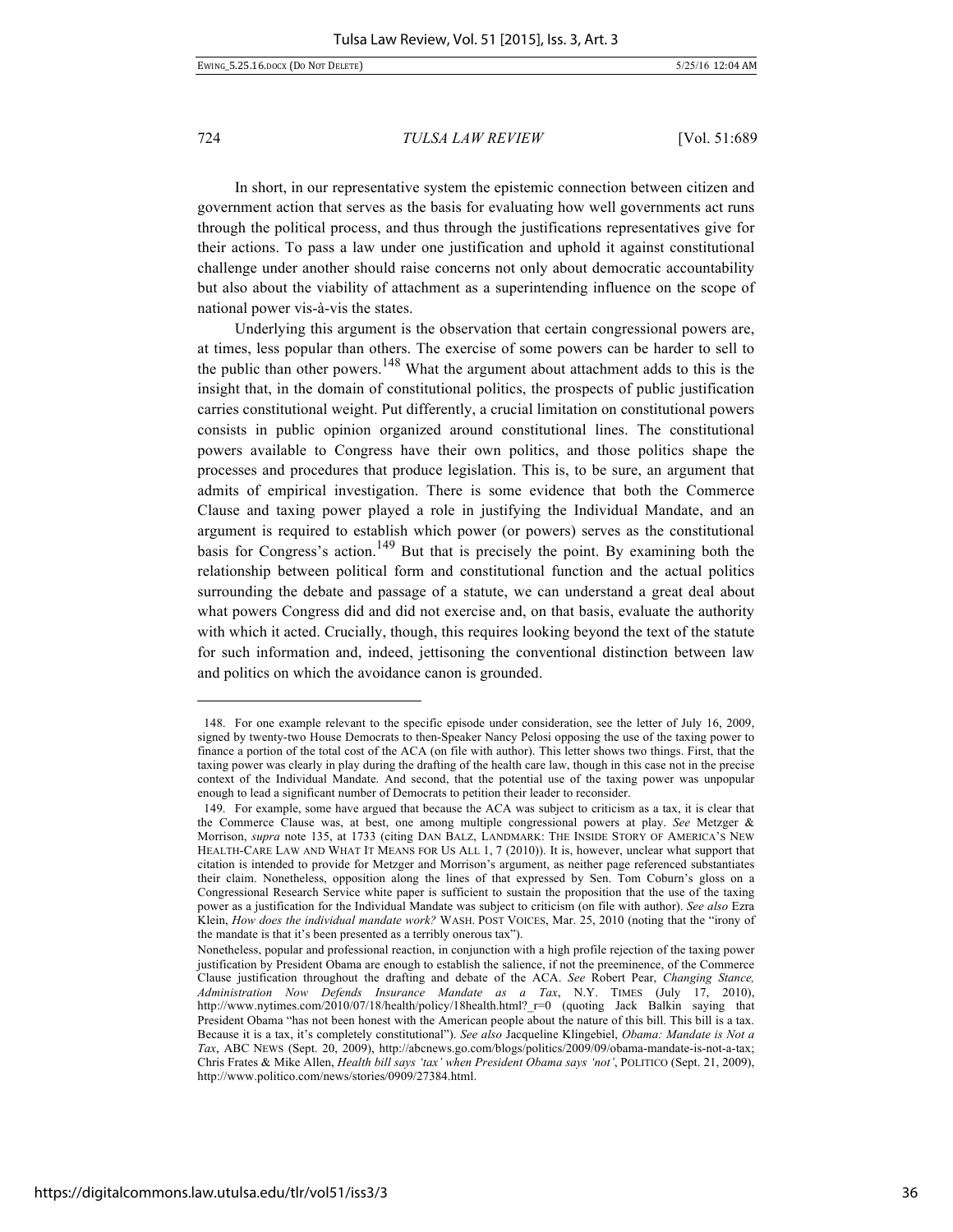When considerations of constitutional politics—of how constitutional structures and institutions shape political processes—are taken off the table under the guise of a sharp distinction between law and politics or deference to legislative supremacy, all that remains available for analysis (for judges and citizens alike) are formalistic invocations of the Constitution made in the course of the political process. To wit, on this point commentators have adverted to the importance of clear statement rules, $150$  constitutional deliberation in Congress, or the relatively new House rule requiring all legislation to be accompanied by a statement identifying the constitutional powers that authorize the enactment of the bill.<sup>151</sup> Far too often, scant attention is paid to the role of *actual politics*, not scripted interactions or formalistic invocations of the Constitution, in the generation of constitutional meaning and authority. For in constitutional politics—the often messy compound of political debates, public justifications, legislative drafting, and the inseparable relationship of political form and constitutional function—are indispensable resources not only for identifying the ways in which the state-federal relationship is contested and redefined, but also for evaluating the authority with which Congress acts. But all of this is obscured by the canon of constitutional avoidance. The question then is, in light of all that has been said about constitutional underdeterminacy and the role of the people's attachment in shaping the state-federal relationship, what is the Court to do when confronted with a question along the lines of that presented in *NFIB v. Sebelius*? What should the Court do when confronted with a question about the scope of national power vis-à-vis the states?

# *C. Federalism and the Court: Not Process-Based But Processual*

The emphasis I placed on the political dimensions of the state-federal relationship, both in the preceding argument against the use of the avoidance canon in *NFIB* and in the understanding of the federal system outlined in Parts I and II, raises an obvious question about the propriety of judicial review in such matters. This question is made all the more pressing by the deep literature rejecting judicial review in federalism disputes on the basis of various "political safeguards" of federalism. For instance, in broadly similar ways, Herbert Wechsler, Jesse Choper, Larry Kramer, and Bradford Clark have all argued that the Supreme Court should refrain from reviewing at least one set of federalism questions.<sup>152</sup> Adducing evidence ranging from constitutional structure<sup>153</sup> to

-

<sup>150.</sup> *See* Metzger & Morrison, *supra* note 135, at 1720-24.

<sup>151.</sup> *See* Hanah Metchis Volokh, *Constitutional Authority Statements in Congress*, 65 FLA. L. REV. 174 (2013); Russ Feingold, *The Obligation of Members of Congress to Consider Constitutionality While Deliberating and Voting: The Deficiencies of House Rule XII and a Proposed Rule for the United States Senate*, 67 VAND. L. REV. 837 (2014). *See also* Metzger & Morrison, *supra* note 135 (seemingly expressing hope that the rule will influence congressional behavior in a meaningful way).

In light of these optimistic accounts, a cautionary note is warranted. Despite its potential for inducing, expressing, and codifying constitutional deliberation in the House of Representatives, to date no study has systematically evaluated the content of the Constitutional Authority Statements (CAS) required by House Rule XII (text available at http://clerk.house.gov/legislative/house-rules.pdf). The preliminary results of a large-scale analysis of CAS from the 112th Congress suggest that the rule cannot be said to induce or reveal a significant degree of robust constitutional discourse. Further, the analysis suggests that Rule XII either reveals or induces significant noncompliance on behalf of Democratic lawmakers. *See* Connor M. Ewing, *Theory vs. Praxis: Constitutional Discourse and House Rule XII* (draft and data on file with author).

<sup>152.</sup> In addition to the sources cited *supra* note 146, see JESSE H. CHOPER, JUDICIAL REVIEW AND THE NATIONAL POLITICAL PROCESS: A FUNCTIONAL RECONSIDERATION OF THE ROLE OF THE SUPREME COURT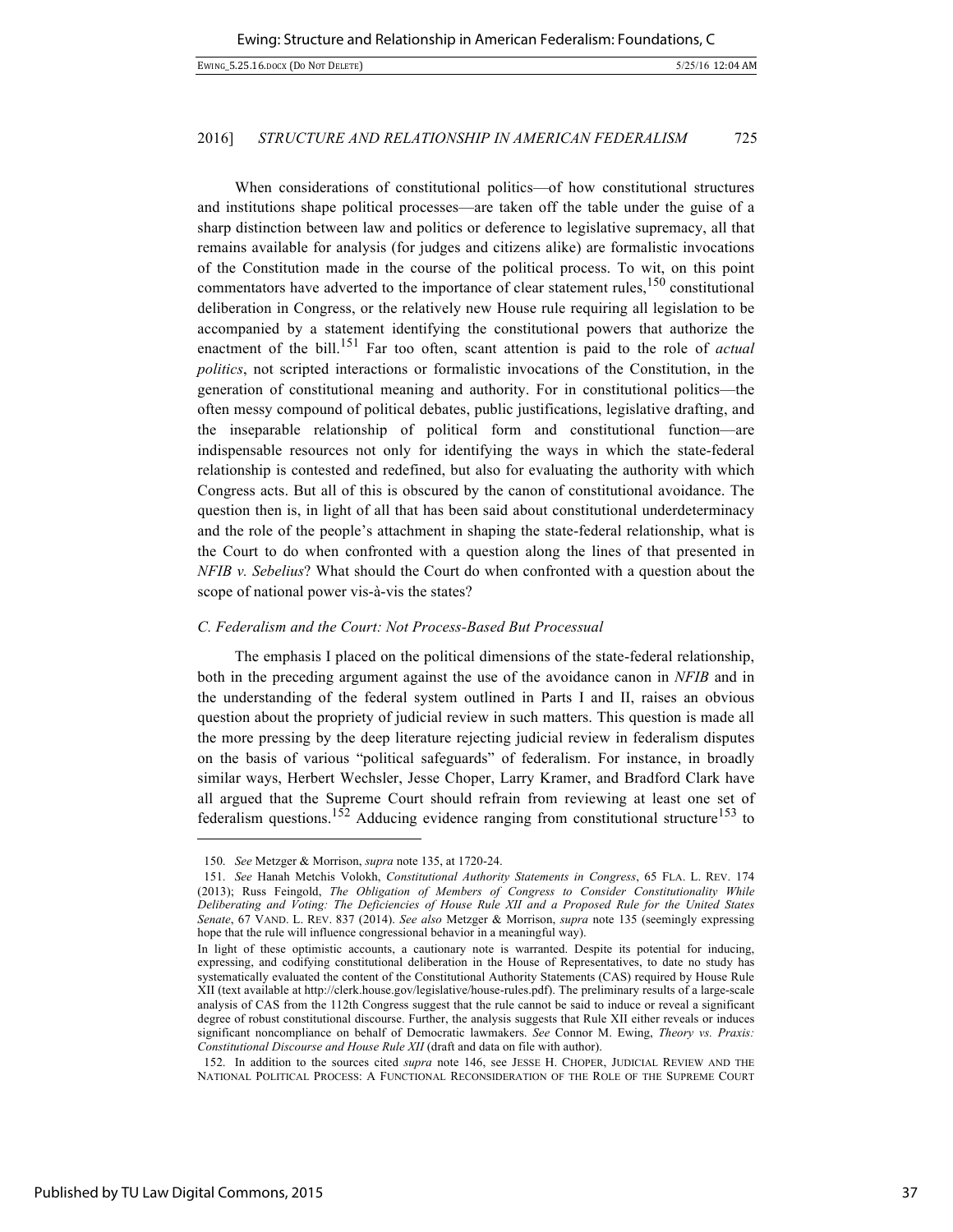the effects of party politics<sup>154</sup> to the role of the separation of powers,<sup>155</sup> these so-called political-process theorists contend that political safeguards such as these supply sufficient protection for states and for the federal system.<sup>156</sup> Critics of this general view, most notably John Yoo and Sai Prakash,<sup>157</sup> have largely focused their efforts on presenting a structural and historical case for judicial review. To wit, they have argued that the review of legislation concerning the scope of national power and the relationship between the federal and state governments (a) follows from the nature of the political system established by the Constitution and (b) was widely expected at the time of the Constitution's creation and ratification.

Supreme Court jurisprudence over the last three decades has mirrored this debate between process-theorists and their critics. The Court's ruling in *Garcia*, <sup>158</sup> finding that the quest for "traditional" or "integral" governmental functions announced nine years earlier in *Usery*<sup>159</sup> was unworkable, was widely interpreted as a partial acceptance of the process-theory of federalism and its implications for judicial review. This was due in no small part to its explicit citation of both Wechsler<sup>160</sup> and Choper.<sup>161</sup> For this reason, this understanding of the state-federal relationship and the Court's role therein has arguably become a basic, though by no means undisputed, principle in its own right. Even so, the Court's embrace of process-based federalism in *Garcia* proved over time to be more of a fling than an enduring romance, suffering, in Larry Kramer's words, both "insult and injury" in the years following its decision.<sup>162</sup> Hence, in addition to the question about judicial review noted at the outset of this section, there is yet another. What, if anything, does this argument add to the debate between process-theorists and their critics about judicial review? I would like to argue that, as illustrated by the foregoing critique of the avoidance canon and the positions advanced in Parts I and II, it adds quite a bit, specifically because it identifies grounds for legitimate judicial review somewhere between wholesale abdication of review (*à la* the process-theorists) and attempts to

<sup>(1980);</sup> Bradford R. Clark, *Separation of Powers as a Safeguard of Federalism*, 79 TEX. L. REV. 1321 (2001).

<sup>153.</sup> *See* Wechlser, *supra* note 146; Choper, *supra* note 146.

<sup>154.</sup> *See* Kramer, *supra* note 146.

<sup>155.</sup> *See* Clark, *supra* note 152.

<sup>156.</sup> A significant proviso, offered most explicitly by Jesse Choper, is that the Court should abandon review of federalism questions but attend assiduously to questions implicating individual rights.

<sup>157.</sup> *See* John C. Yoo, *The Judicial Safeguards of Federalism*, 70 S. CAL. L. REV. 1311 (1997); Prakash & Yoo, *supra* note 146.

<sup>158</sup>*.* Garcia v. San Antonio Metro. Transit Auth., 469 U.S. 528 (1985).

<sup>159</sup>*.* Nat'l League of Cities v. Usery, 426 U.S. 833 (1976).

<sup>160.</sup> *See Garcia*, 469 U.S. at 551 n.11, 565 n.9, 587 (1985).

<sup>161</sup>*. Id.* at 551 n.11, 554 n.18.

<sup>162.</sup> The insult refers to uncommonly blunt judicial and academic criticism of the majority's opinion in *Garcia*. *See, e.g.*, 469 U.S. 528, 580 (Rehnquist, J.J., dissenting) (expressing confidence that the Court would soon come around to his view); William Van Alstyne, *The Second Death of Federalism*, 83 MICH. L. REV. 1709, 1724 n.64 (1985) (saying that Justice Blackmun's argument was difficult to take as "other than a goodhearted joke"). The injury refers to the Court's parings of *Garcia's* central holding in (*inter alia*) New York v. United States, 505 U.S. 144 (1992) (striking the "Take Title" provision of the Low-Level Radioactive Waste Policy Amendments Act on the grounds that it impermissibly commandeered state lawmakers); Printz v. United States, 521 U.S. 898 (1997) (holding that state executive officials cannot be commandeered by federal mandate in the course of striking down temporary provisions of the Brady Handgun Violence Prevention Act); Lopez v. United States, 514 U.S. 549 (1995) (invalidating the Gun Free School Zones Act as an impermissible exercise of Congress's power under the Commerce Clause).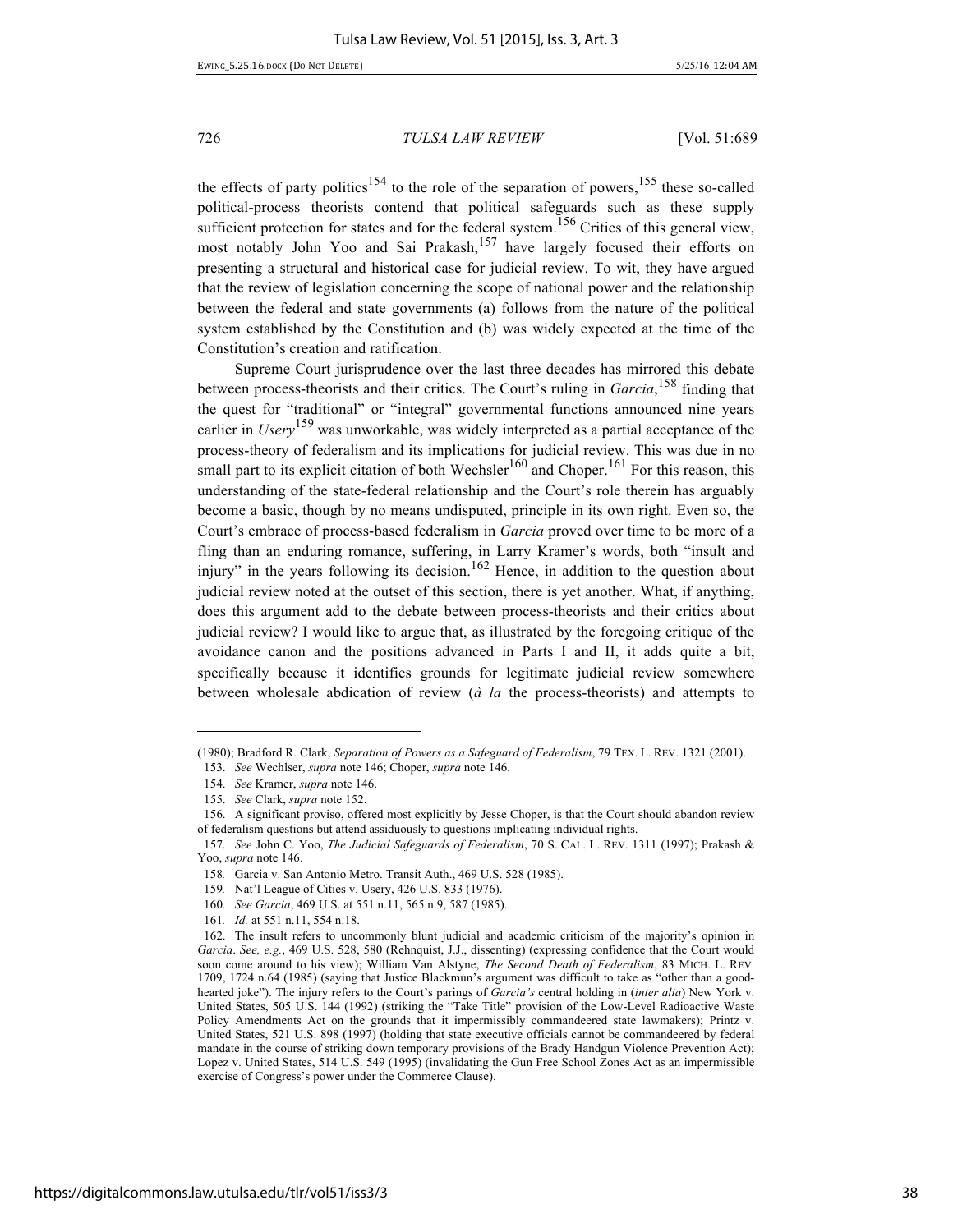specify the internal limits on congressional powers ( $\dot{a}$  la Yoo and Prakash).<sup>163</sup> This notion of judicial review I will call "processual review," and it can be illustrated by reference to the earlier critique of the avoidance canon and by application to the question presented in *NFIB v. Sebelius*.

Recall that my critique of the avoidance canon invoked considerations that while not strictly procedural, nonetheless involved the substance of the political process. By drawing a connection between political form and constitutional function, and subsequently extending that connection to citizens' evaluations of governmental actions, I argued that Congress' enumerated powers decisively shape both its legislative products and processes. In her analysis of constitutional authority in the domain of war powers, Mariah Zeisberg makes a similar move, arguing that the substantive standards that structure the constitutional politics of war and defense can be translated into "a set of standards for assessing the branches' war powers politics."<sup>164</sup> These she called "processual" standards. Elsewhere, Zeisberg elaborates on this mode of political analysis, explaining that "democratic processualism allows us to evaluate how well existing democratic institutions and practices evoke the reasons we need to make good judgments . . . [and] focuses on the relationship between practices of reason-giving and the exercise of legitimate authority."<sup>165</sup> "Democratic processualism," she concludes, "pertains to the capacity of institutions to elicit forms of reason-giving that are appropriate for the political questions at hand."<sup>166</sup>

To be clear, Zeisberg does not offer her processual standards as criteria for judicial review.<sup>167</sup> But just as the substantive standards set forth in the Constitution structure the politics surrounding war powers, so too do they structure the politics of the state-federal relationship. And just as processual standards can be derived from the politics of war powers, such standards can be derived from the politics of state-federal relations. That is the essence of my argument about the relationship between political form and constitutional function and the importance of attachment in shaping the state-federal relationship. As I argued was revealed by the use of the avoidance canon in *NFIB*, there are serious constitutional costs when these relationships are severed or obscured. Judicial review can thus play a crucially important role in maintaining these relationships by insisting on congruence between the public justifications and political forms that attended the passage of a piece of legislation and its constitutional functions as a matter of law. To offer a more formal definition, processual review entails (a) the evaluation of legislative acts on the constitutional basis or bases that structured the processes by which those acts were debated, crafted, justified, and ultimately passed, (b) supplemented by the deference to legislative determinations that is correlative of the underdeterminacy of the federal system. Judicial review along these lines would ensure that popular attachment could shape the division of state and national powers while also recognizing

<sup>163.</sup> See Primus, *supra* note 7, for a sophisticated critique of this latter position.

<sup>164.</sup> Zeisberg, *supra* note 14, at 31. A further affinity between this argument and Zeisberg's is the relevance of constitutional underdeterminacy to the constitutional politics being examined, underdeterminacy that requires attending to the role of politics in constructing constitutional meaning. *Id.* at 5 n.23.

<sup>165.</sup> Mariah Zeisberg, *Democratic Processualism*, 41 J. SOC. PHIL. 203 (2010).

<sup>166</sup>*. Id.* at 205.

<sup>167.</sup> Zeisberg, *supra* note 14, at 261.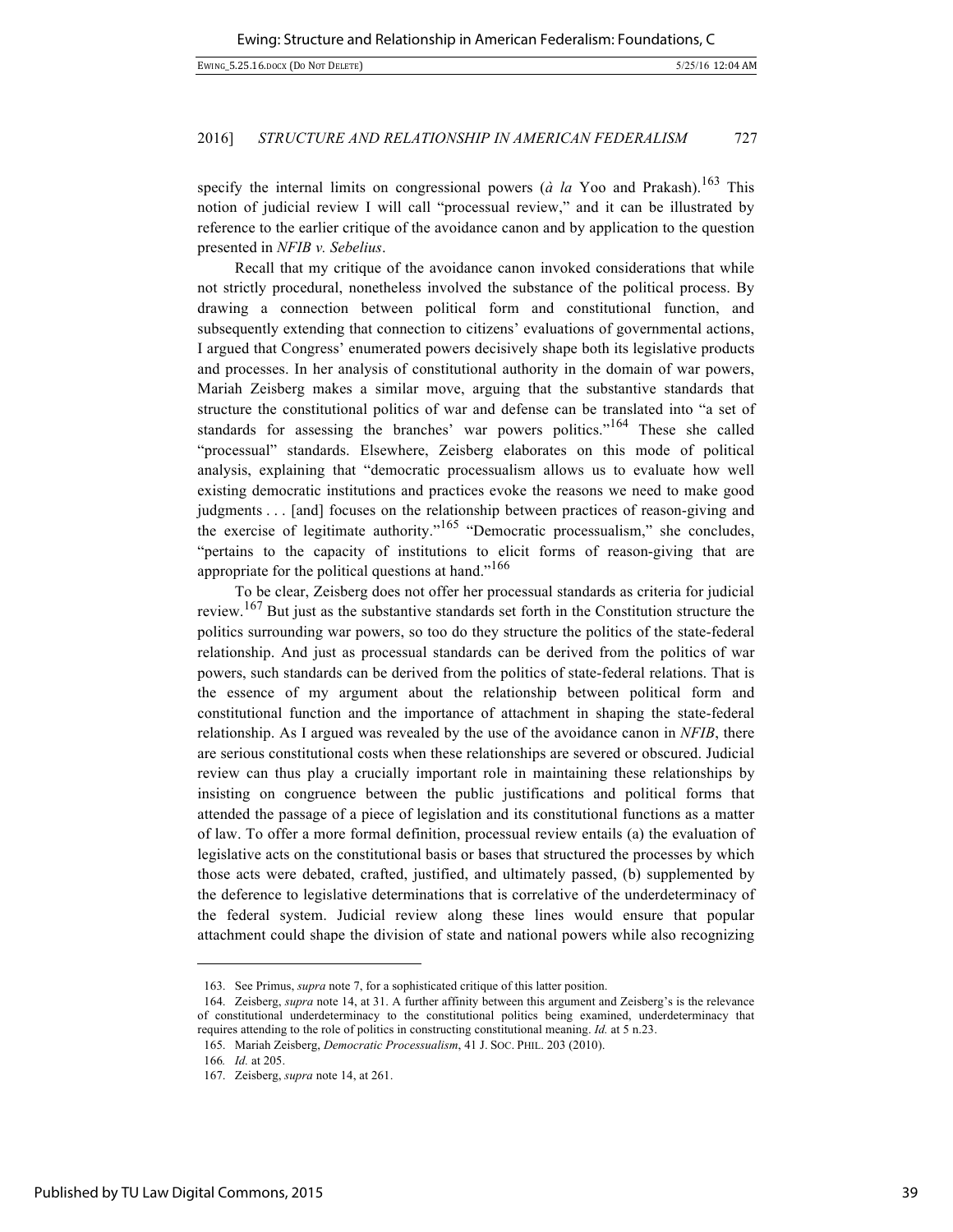Congress's role in constructing the state-federal relationship.

I am under no illusions that this solves all, or perhaps even many, of the complicated and contentious questions presented by a case like *NFIB v. Sebelius*. But I do think it provides at least the outlines of a constitutional theory that does justice to both the best understanding of the federal system and the requirements of a healthy constitutional politics. So in *NFIB*, adherence to processual review would incline the Court against using the avoidance canon as it did provided it could establish that the constitutional basis that would be avoided by the canon's use (i.e., the Commerce Clause) decisively shaped the politics and public justifications surrounding the statute. As alluded to in the argument about establishing the relationships between political forms, constitutional functions, and citizen evaluations, this is not self-evident but instead demands empirical investigation. Thus, the Court would have to evaluate the politics that produced the  $ACA$ .<sup>168</sup> But it would do so on the terms that Congress has set for itself, because the evaluation would be guided by the recognized forms of congressional behavior that have developed from Congress' decisions about how its constitutionally granted powers are properly exercised. If it was determined that the Commerce Clause decisively shaped the politics of the Individual Mandate while the Taxing and Spending Clause did not, then the Court should review it on the basis of the Commerce Clause. And, indeed, it would be far better in such a scenario for the Court to strike the mandate on Commerce Clause grounds than uphold it on Taxing and Spending Clause grounds, though nothing in my argument would require that substantive judgment.<sup>169</sup> For unless the connection between political forms and constitutional functions is preserved, then the people cannot evaluate their governments and, on that basis, "choose their champion." And such a result would deny the fundamental nature of our federal system.

#### V. CONCLUSION

The burden of this Essay has been to show that an accurate account of the foundations and development of the American federal system must incorporate both its structural and relational components. I have argued that these two components in turn shape two tensions that animate the politics of sovereignty in the American constitutional order: the underdeterminacy of the federal system and the people's attachment to their governments. Among much else, this argument demonstrates that sovereignty is a crucially important analytical concept in American political and constitutional development, not because it has a single, unchanging meaning but precisely because it is essentially contested and constructed through constitutional politics. Sovereignty is both the object of political contestation and part of the background against which that contestation plays out. This relationship suggests that debates over sovereignty take place in a political and legal context structured by the resolution of previous episodes of conflict. The contestation of sovereignty in the American federal system is an integral

<sup>168.</sup> In an intriguing way, this necessity evokes a different (and quite well developed) application of processual investigation: processual archaeology. *See* GORDON R. WILLEY & PHILIP PHILLIPS, METHOD AND THEORY IN AMERICAN ARCHAEOLOGY (1958).

<sup>169.</sup> On this point, I agree with Schauer, *supra* note 138, at 74, but for reasons other than those he offers.